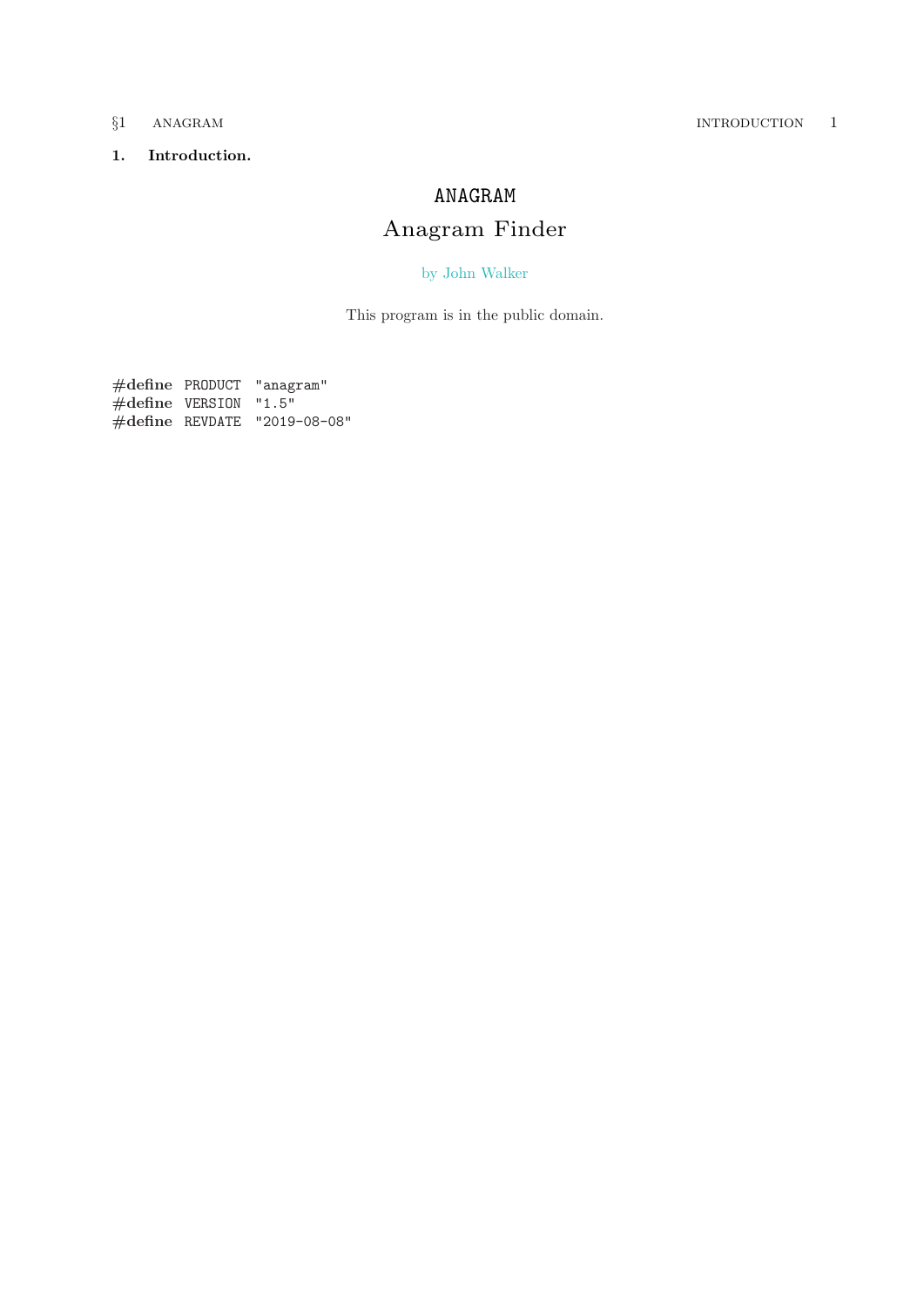### <span id="page-1-0"></span>2 COMMAND LINE ANAGRAM §2

## 2. Command line.

ANAGRAM is invoked with a command line as follows:

anagram options ['target phrase'] [seed...]

where options specify processing modes as defined below and are either long names beginning with two hyphens or single letter abbreviations introduced by a single hyphen. The target phrase is the phrase for which anagrams will be sought. If one or more seed words is given, only anagrams containing all of those words will be shown. The target and seed may be specified by options or CGI program environment variables as well as on the command line.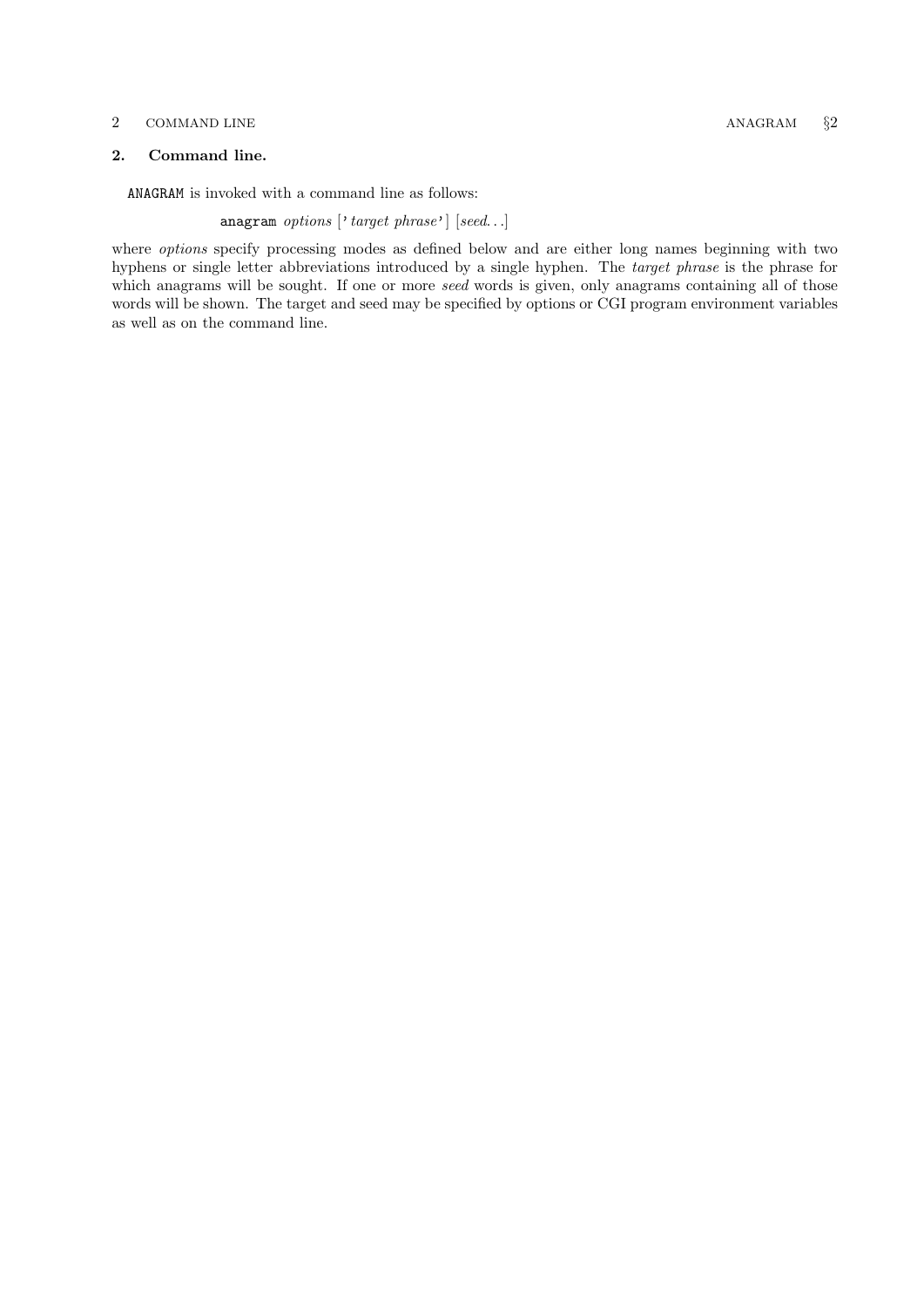## <span id="page-2-0"></span>§3 ANAGRAM OPTIONS 3

Options are specified on the command line prior to the input and output file names (if any). Options may appear in any order. Long options beginning with "−−" may be abbreviated to any unambiguous prefix; single-letter options introduced by a single "−" may be aggregated.

| --all                     |                                                                                                                                                                                                                                                                                                                                                                                                                                       |
|---------------------------|---------------------------------------------------------------------------------------------------------------------------------------------------------------------------------------------------------------------------------------------------------------------------------------------------------------------------------------------------------------------------------------------------------------------------------------|
|                           | Generate all anagrams in --cgi --step 2.                                                                                                                                                                                                                                                                                                                                                                                              |
| --bail                    | Bail out after the first anagram found containing a word. In many cases this drastically<br>reduces the time required to run the program. You can review the list of words appearing<br>in anagrams and then request a complete list of anagrams containing "interesting" ones.                                                                                                                                                       |
| --bindict, -b $file$      |                                                                                                                                                                                                                                                                                                                                                                                                                                       |
|                           | Load binary dictionary from file. The default binary dictionary is wordlist.bin.                                                                                                                                                                                                                                                                                                                                                      |
| --cgi                     | When executed as a CGI program on a Web server, set options from form fields. These<br>settings may be overridden by command line options which follow $-\text{cgi}$ .                                                                                                                                                                                                                                                                |
| --copyright               |                                                                                                                                                                                                                                                                                                                                                                                                                                       |
|                           | Print copyright information.                                                                                                                                                                                                                                                                                                                                                                                                          |
| --dictionary, -d $file$   | Load word list from <i>file</i> . This is (only) used with the --export option to compile a word<br>list into a binary dictionary. The default word list is crossword.txt.                                                                                                                                                                                                                                                            |
| --export $file$           | Create a binary dictionary <i>file</i> from the word list specified by the $-\text{-dictionary option}$<br>of the default crossword.txt.                                                                                                                                                                                                                                                                                              |
| --help, -u                | Print how-to-call information including a list of options.                                                                                                                                                                                                                                                                                                                                                                            |
| --html                    | Generate HTML output when run as a CGI program on a Web server. The HTML is<br>based on the template file specified by the --template option, which defaults to a file<br>named template.html in the current directory.                                                                                                                                                                                                               |
| --permute, -p             | $'$ phrase'<br>Print all permutations of words in the given <i>phrase</i> . The phrase must be quoted so that<br>blanks separating words are considered part of the single <i>phrase</i> argument.                                                                                                                                                                                                                                    |
| $-$ seed, $-$ s word      | Find only anagrams which contain the specified <i>word</i> . You may specify as many seed<br>words as you wish (each with a separate --seed option) to restrict the anagrams to those<br>containing all of the seed words. To obtain a list of words which appear in anagrams of a<br>phrase, specify the --bail option. You can also specify seed words on the command line<br>after the options and target phrase, if any.          |
| --step number             |                                                                                                                                                                                                                                                                                                                                                                                                                                       |
|                           | Perform step number when operating as a CGI program on a Web server. Step 0, the<br>default, selects non-CGI operation; the program acts as a command line utility. In step 1,<br>a list of words appearing in anagrams is generated. Step 2 generates anagrams in which a<br>selected word appears (or, all anagrams if the HTML template permits this option). Step<br>3 generates all permutations of words in a selected anagram. |
| $-$ target, $-t$ 'phrase' | Generate anagrams or permutations for the specified <i>phrase</i> , which must be quoted if it<br>contains more than a single word. If no --target is specified, the program uses the first<br>command line argument as the target.                                                                                                                                                                                                   |
| --verbose, -v             | Print diagnostic information as the program performs various operations.                                                                                                                                                                                                                                                                                                                                                              |
| --version                 | Print program version information.                                                                                                                                                                                                                                                                                                                                                                                                    |
|                           |                                                                                                                                                                                                                                                                                                                                                                                                                                       |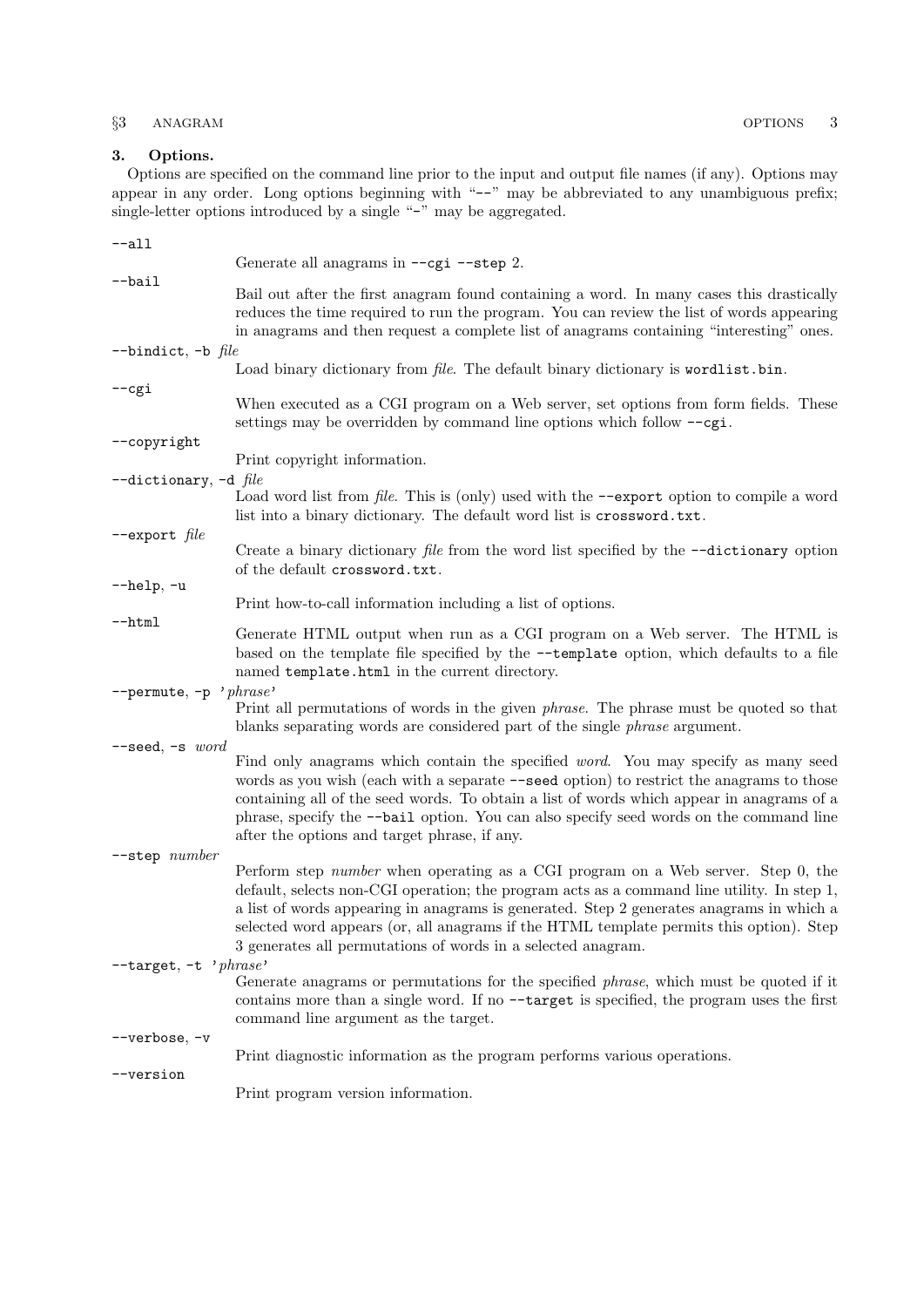### <span id="page-3-0"></span>4 USING ANAGRAM AS A WEB SERVER CGI PROGRAM **ANAGRAM** ANAGRAM  $\frac{64}{4}$

### 4. Using anagram as a Web Server CGI Program.

It is possible to install anagram as a CGI (Common Gateway Interface) program on a Web server and thereby provide a Web-based anagram finder. In most cases this would be extremely unwise! It is extremely easy for an innocent user or pimple-faced denial of service moron to enter a sequence of letters for which tens of millions of anagrams exist and thereby lock your server in a CPU-intensive loop for many minutes, then clog your ISP connection with the enormous results. Having done so, the latter variety of bottom feeder will immediately write a script to submit several hundred such requests per second to your server.

You may think my view of my fellow denizens of Cyberia somewhat jaundiced, but it is based on the brutal experience of operating a public Web server since 1994, before which I was entirely too sanguine about the sanguinary intentions of some users of freely provided resources. The only circumstances in which it may make sense to install anagram on a Web server are on in-house Intranets where you wish to make the facility available to users without the need to port the program to all of the platforms employed by your users, and access logging and appropriate chastisement with an aluminium baseball bat is adequate to deal with abuse of the resource.

There are many different Web servers, and even commonly used servers such as Apache are installed in a multitude of different ways. Consquently, I can't provide a cookbook procedure for installing this program as a CGI resource, only templates which can serve as a point of departure. I cannot provide any support or assistance in setting up a Web-based application based on this program—if you lack the experience required, consult a Webmaster familiar with your server configuration.

First, you need to build a version of anagram configured to execute on your server hardware. Assuming the server has the proper compiler installed, this is just a matter of following the regular build procedure. Be sure to test the resulting program in normal command line mode to make sure it works. If your server is a minimalist "stripped" configuration without development tools (as are many "thin servers" in "server farms"), you'll have to build the program on a compatible development machine then copy it to the server(s). Be sure to test the program on the server—sometimes you'll discover it requires shared libraries present on the build machine but not the server; if this occurs, you'll need to either install the libraries on the server or re-build the application with statically linked libraries (which will result in a larger program which takes longer to load).

Once you have a version of the program which runs on your server, copy it to your Web server's cgi−bin directory. If you don't know what this means, you shouldn't be reading this section.

Now you must install a shell script which invokes the anagram program with the appropriate options when a client submits a request. This must provide the program the complete path for the binary dictionary and the HTML result template files. The file cgiweb/AnagramFinder is an example of such a script; in most cases you'll need only to change the HTTPD declaration at the top to adapt it to your server.

The shell script provides the location of the binary dictionary file (−−bindict) and HTML template (−−template). These are usually kept in a subdirectory of your cgi−bin directory, but may be installed in any location accessible by CGI programs. Copy the wordlist.bin binary dictionary from the main distribution directory and the template.html file from the cgiweb subdirectory to the designated locations. You'll want to review the latter file to adapt top links, etc. for your own site.

Finally, adapt the cgiweb/index.html page for your site and install it as the page where users start the anagram generation process. Test, fix the myriad obscure bugs attendant to bringing up any new CGI resource, and you're in business.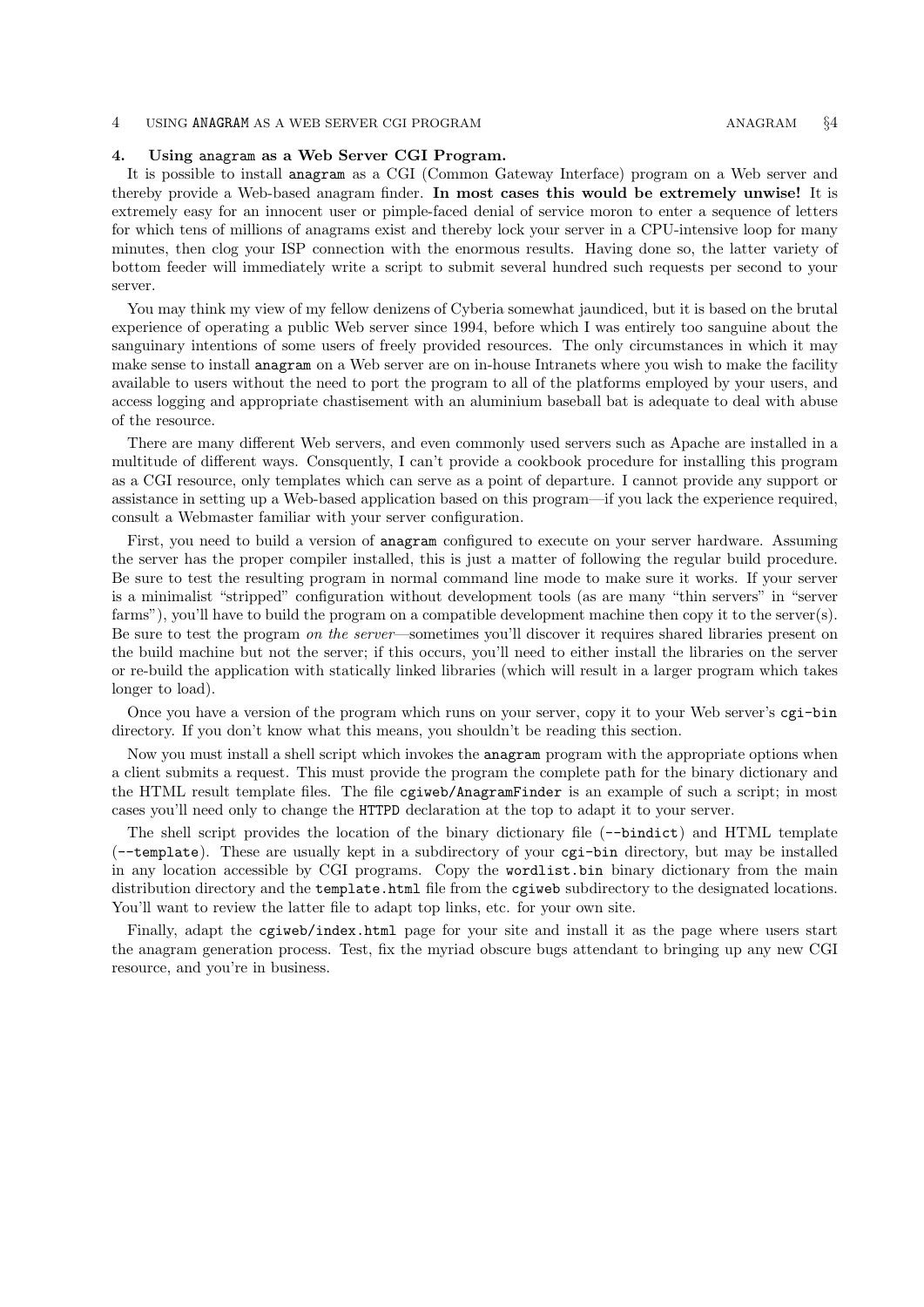## <span id="page-4-0"></span>5. Program global context.

 $\langle$  Preprocessor definitions $\rangle$  $\langle$  System include files [52](#page-32-0) $\rangle$  $\langle$  Program implementation 6 $\rangle$ 

## 6. The following classes are defined and their implementations provided.

 $\langle$  Program implementation 6 $\rangle \equiv$  $\langle$  Global variables [35](#page-24-0) $\rangle$ Class definitions  $7$ Command line arguments  $53$ ) Class implementations  $8$ Global functions  $34$  $\langle$  Main program [25](#page-19-0) $\rangle$ 

This code is used in section 5.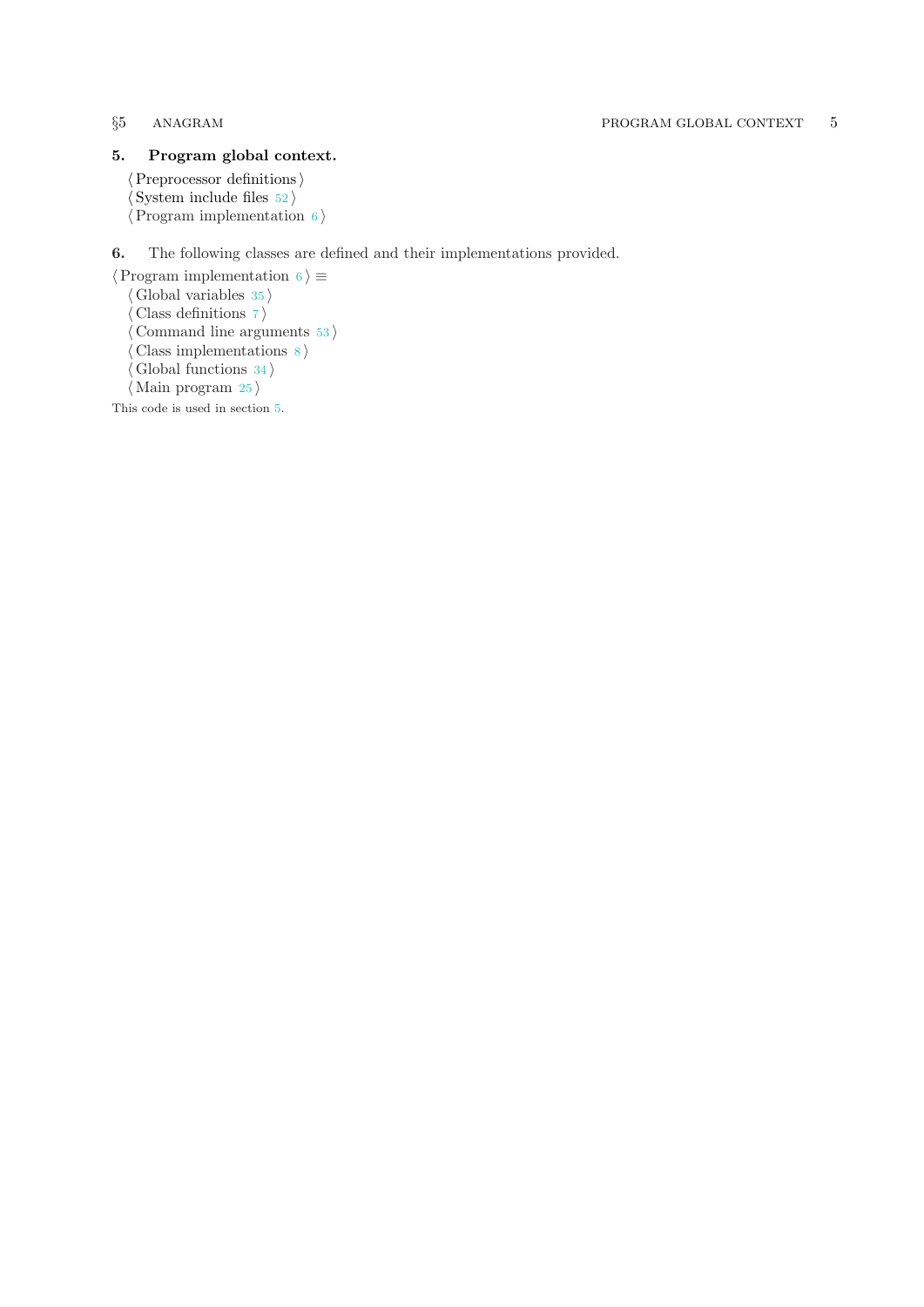### <span id="page-5-0"></span>6 DICTIONARY WORD ANAGRAM  $\S$ 7

## 7. Dictionary Word.

A dictionaryWord is a representation of a string of letters which facilitates operations common in word games. When a dictionaryWord is initialised, auxiliary storage is set to a count of letters (neglecting case and diacritical marks), and of the type of characters comprising the string. Operators and methods permit quick relational tests between objects of this type.

```
\langle Class definitions 7 \rangle \equivclass dictionaryWord {
  public:
    string text; /* The word itself */unsigned char letterCount[26]; /* Flattened letter count */
         /∗ The following fields contain counts of characters of various classes in the word. You can use
         them by themselves to test whether a character of the given type is present in the word. ∗/
    unsigned int upper, \frac{1}{2} /* Upper case ASCII letters */
    lower , /∗ Lower case ASCII letters ∗/
    digits, \qquad \frac{\times}{4} Numeric digits \frac{\times}{4}spaces, \frac{\text{ }}{\text{}} /* White space */
    punctuation, /∗ Other ASCII characters ∗/
    ISOupper , /∗ Upper case ISO letters ∗/
    ISOlower , /∗ Lower case ISO letters ∗/
    ISOpunctuation; /∗ Other ISO characters ∗/
    dictionaryWord(string s ="")
    {
      \mathbf{set}(s);}
    dictionaryWord(int i)
    {
      text = "memberCount, 0, \textbf{sizeof} letterCount);upper = lower = digits = spaces = punctuation = ISOupper = ISOlower = ISOpunctuation = 0;}
    void set (string s = ""){
      text = s;
      update( );}
    string get(void)\{return text;
    }
    unsigned int length (void) const
    { /∗ Return length of word ∗/
      return text.length();
    }
    void noBlanks (void)
    { /∗ Delete blanks ∗/
      string :: iterator ep = remove\_if (text.\text{begin}(), text.\text{end}(), \& dictionaryWord:: is\_iso\_space);text.resize (ep - text.begin());
      update( );
    }
    void onlyLetters (void)
```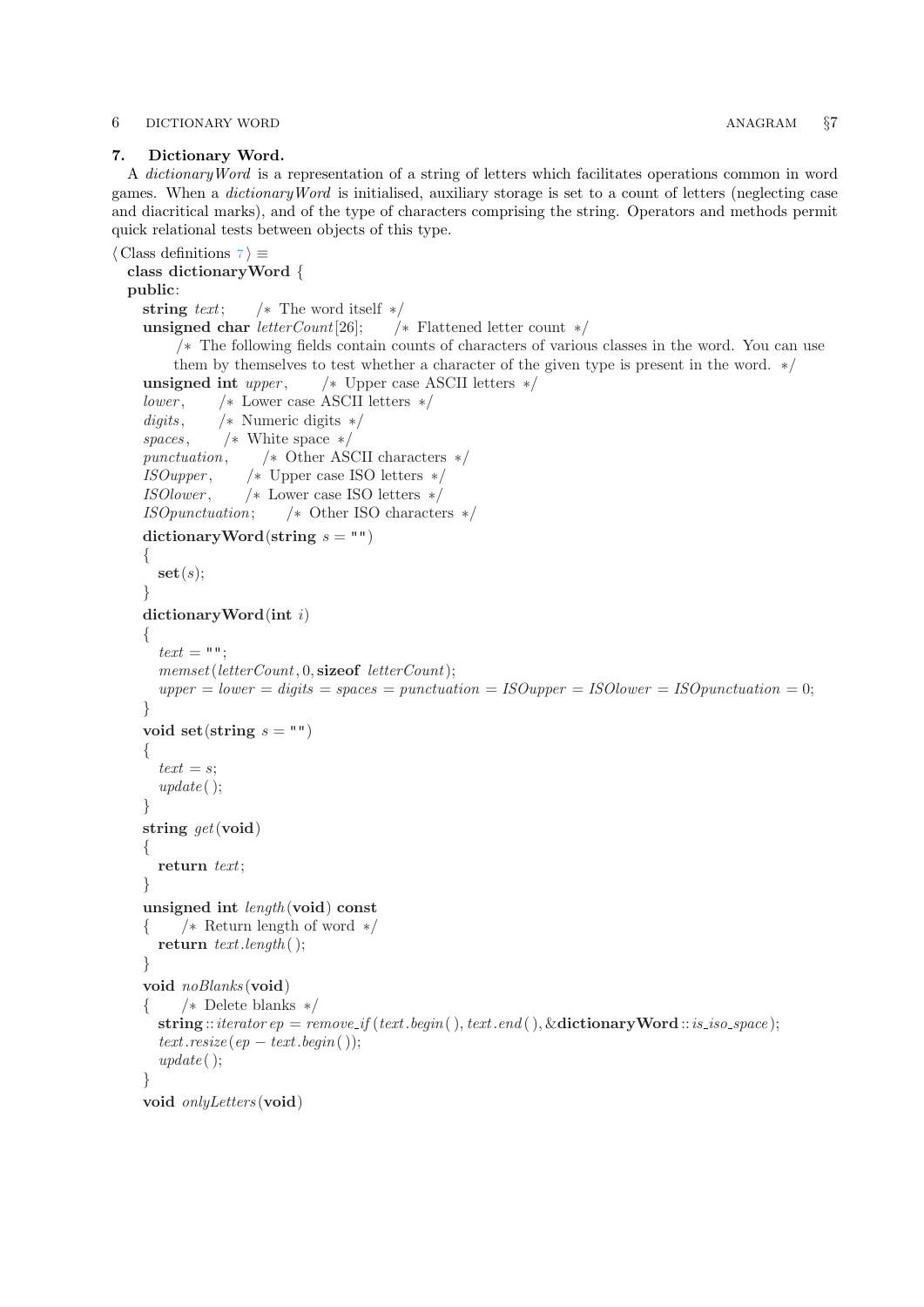```
{ /∗ Delete all non-letters ∗/
      string :: iterator ep = remove\_if (text.\text{begin}(), text.\text{end}(), \&\text{dictionaryWord}::is\_non\_iso\_letter);text.resize (ep - text.begin());
      update( );
    }
    void toLower (void)
    { /∗ Convert to lower case ∗/
      transform(text.begin), text.end( ), text.begin), ( .), text.begin). &dictionaryWord ::to iso lower);
      update( );
    }
    void toUpper (void)
    { /∗ Convert to upper case ∗/
      transform(text.begin), text.end(), text.begin(), text.begin(), \&\text{dictionaryWord}::to.iso\_upper);update();
    }
    void ISOtoASCH (void);
    void describe (ostream \&os = cout);bool operator≤(dictionaryWord &w);
    bool operator > (dictionary Word \&w);
    bool operator≥(dictionaryWord &w);
    bool operator \langle (dictionaryWord \&w);
    bool operator≡(dictionaryWord \&w);
    bool operator\neq(dictionaryWord \&w);
    bool contained (const dictionaryWord ∗wbase , const dictionaryWord ∗candidate );
    bool contained (const dictionaryWord ∗wbase , unsigned char ∗candidate );
    dictionaryWord operator+(dictionaryWord \&w);
    dictionaryWord operator−(dictionaryWord &w);
    dictionaryWord operator+=(dictionaryWord \&w);
    void \textit{exportToBinaryFile}(\textbf{ostream}~\&\textit{os});protected:
    void countLetters (void);
    void update (void)
    {
      memset(letterCount, 0, sizeof letterCount);
      upper = lower = digits = spaces = punctuation = ISOupper = ISOlower = ISOpunctuation = 0;countLetters ( );
    }
    \langle16\rangle;
  };
See also sections 18, 19, and 21.
This code is used in section 6.
```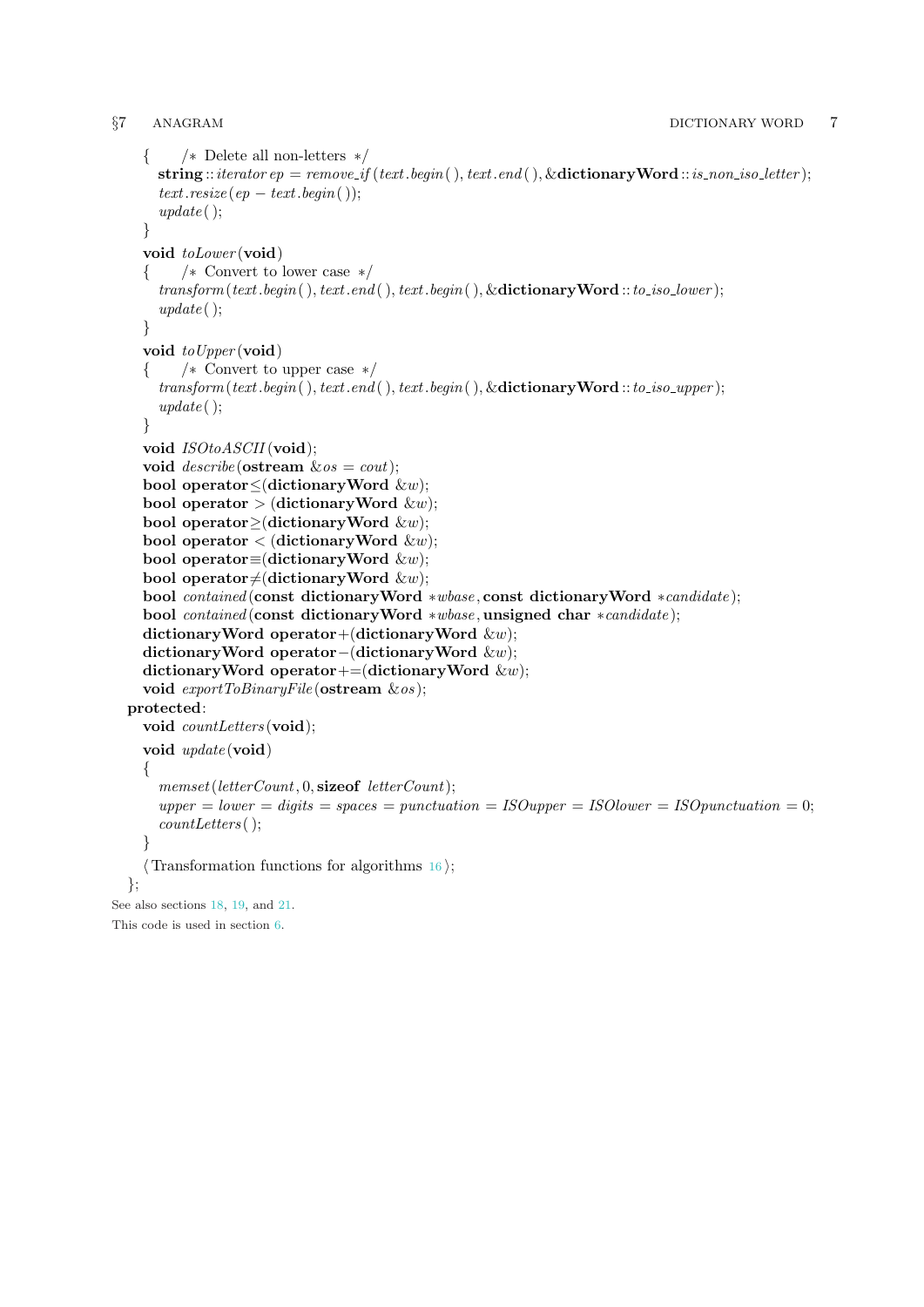### <span id="page-7-0"></span>8 DICTIONARY WORD **ANAGRAM** §8

8. The *countLetters* method prepares the letter count table, counting characters by class as it goes.

```
\langle Class implementations \langle \sigma}
  void dictionary Word :: countLetters (void)
  {
     const unsigned char *cp = (unsigned char *) text.c_str();
     unsigned int c;
     G_{\text{-}}clear( );
     while ((c = *cp++) \neq 0) {
       if (c \geq 'A' \wedge c \leq 'Z') {
          letterCount[c - 'A'] + \frac{1}{2};}
       else if (c \geq 'a' \land c \leq 'z') {
          letterCount[c - 'a']++;
       }
       (*(<i>letter</i>-category <math>[c]</math>))++;#ifdef ISO_NEEDED
       if (c \geq ^{\#}A0) {
          const char *flat = flattenISO[((unsigned char) c) – #A0];
          while ((c = * \text{flat} + ) \neq 0) {
             if (islower(c)) {
               c = \text{topper}(c);}
             letterCount[c − 'A']++;
          }
       }
#endif
     }
     lower = G_{\mathcal{L}}|ower;upper = G\_upper;digits = G_{\mathcal{A}}\,spaces = G_spaces;punctuation = G_-punctuation;ISOlower = GISOlower;ISOupper = GISOupper;ISOpunctuation = G<sub>-</sub>ISOpunctuation;
  }
See also sections 9, 10, 11, 12, 13, 14, 15, 20, 23, and 24.
This code is used in section 6.
```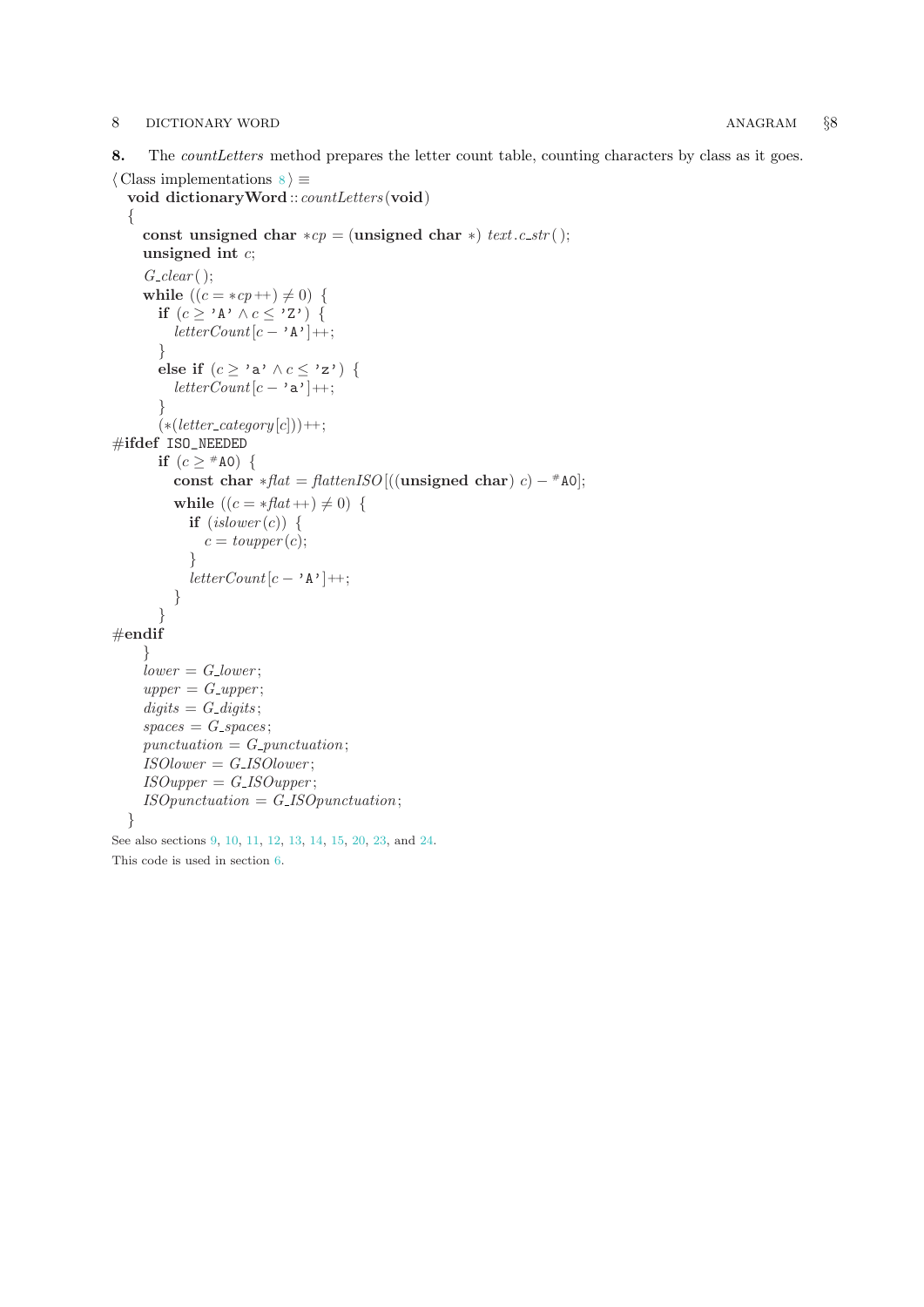<span id="page-8-0"></span>9. Sometimes we wish to explicitly flatten ISO accented characters in a string to their ASCII equivalents. This method accomplishes this. Note that this makes sense primarily for accented letters; other characters are transformed more or less plausibly, but the results won't make sense for most word games.

```
\langle8 \rangle +≡
  void dictionaryWord ::ISOtoASCII (void)
  {
    for (string::iterator p = text \cdot begin(); p \neq text \cdot end(); p++) {
       if (((unsigned char) *p) \geq #A0) {
         int n = p - text \cdot begin();
         unsigned int c = ((\text{unsigned char}) * p) - * A0;text.replace (p, p+1, \text{flattenISO}[c]);
         p = text \cdot begin() + n + (strlen(flattenISO[c]) - 1);}
    }
  }
```
10. The describe method writes a human-readable description of the various fields in the object to the designated output stream, which defaults to cout.

```
\langle Class implementations \langle \rangle +≡
  void dictionaryWord :: describe (ostream \&os)
   {
      \cos \ll \text{text} \ll \text{endl};
      \cos \ll \mathbf{u}_{\text{full}}Total<sub>u</sub>length: \mathbf{u}'' \ll length() \ll \mathbf{u}_{\text{in}}characters." \ll endl;
      for (unsigned int i = 0; i < (size of letter Count); i +) {
         if (leftterCount[i] > 0) {
             cout \ll "\ln" \ll static_cast\langlechar\rangle(i + 'a') \ll "\ln" \ll setw(2) \llstatic_cast\langle \text{int} \rangle(letterCount[i]) \ll endl;
         }
      }
      \cos \ll \mathsf{u}_{\text{un}}ASCII: \text{l}Letters: \text{u}'' \ll (upper + lower) \ll \mathsf{u}_{\text{un}}(Upper: \text{u}'' \ll upper \ll \mathsf{u}_{\text{un}}Lower: \text{u}'' \lllower \ll "') \ldots \text{Digits}: \text{``} \ll \text{digits} \ll \text{``} \text{unit}Punctuation: \text{``} \ll \text{punctuation} \ll \text{``} \text{unit}Blanks: \text{``} \ll \text{``}spaces \ll end!os \ll "L1 JISO:Letters: U'' \ll (ISOupper + ISOlower) \ll "L1 JUpper: U'' \ll ISOupper \ll"<sub>UU</sub>Lower:
\Box" \ll ISO lower \ll "\ldotsPunctuation:
\Box" \ll ISO punctuation \ll end;}
```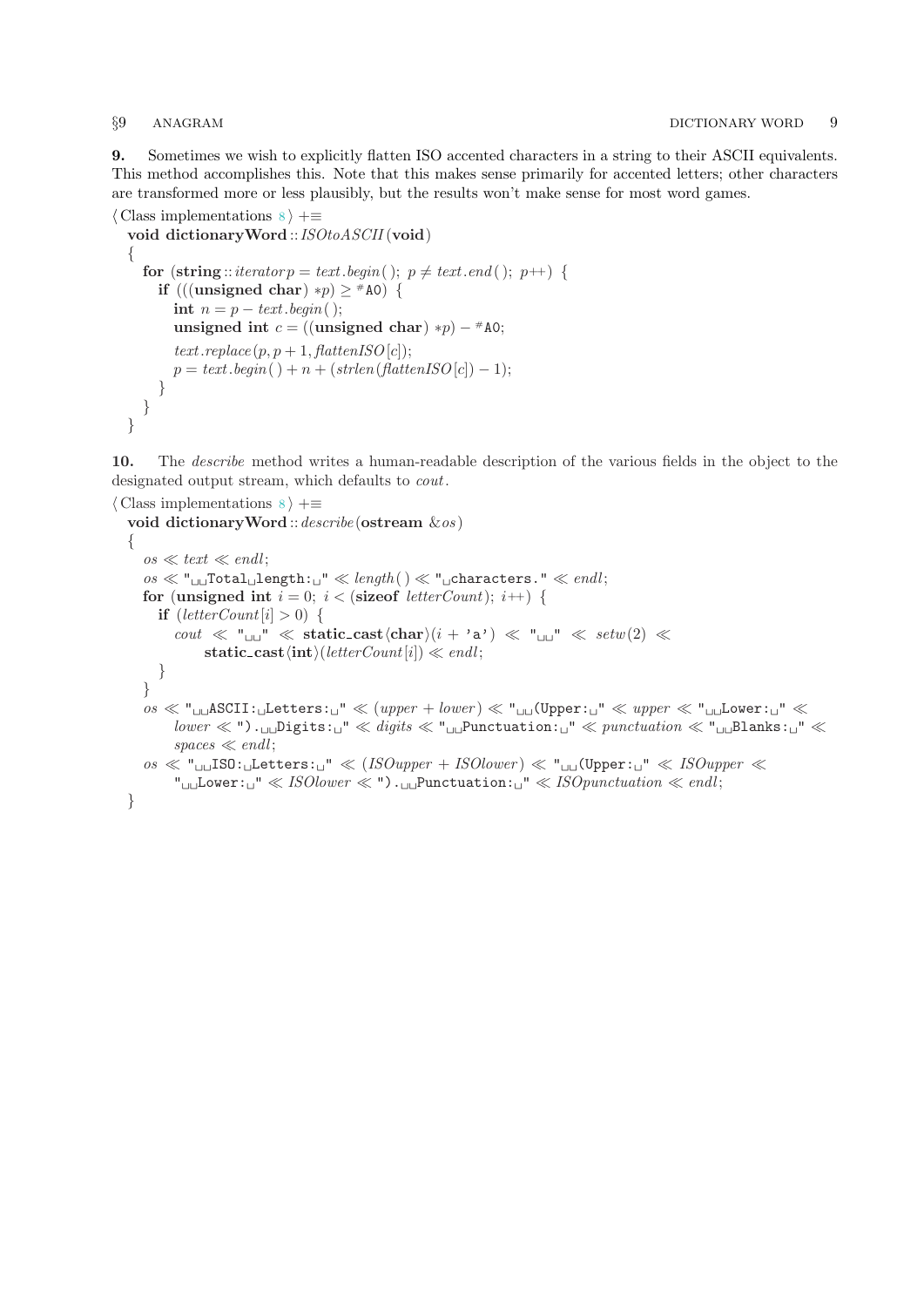### <span id="page-9-0"></span>10 DICTIONARY WORD ANAGRAM  $\{11\}$

11. This method writes a binary representation of the word to an output stream. This is used to create the binary word database used to avoid rebuilding the letter and character category counts every time. Each entry begins with the number of characters in the word follows by its text. After this, 26 single byte letter counts are written, followed by 8 bytes containing the character category counts.

```
\langle Class implementations \langle \empty
  void dictionary Word :: export ToBinaryFile (ostream \&os) { unsigned char c;
#define outCount(x)c = (x); os.put(c)outCount(text.length());
      os.write(text.data( ), text.length( ));for (unsigned int i = 0; i < size of letter Count; i+1) {
         os.put(leftterCount[i]);}
      outCount(upper );
      outCount(lower );
      outCount(diaits):
      outCount(spaces );
      outCount(punctuation);
      outCount(ISOupper );
      outCount(ISOlower );
      outCount(ISOpunctuation);
#undef outCount
      }
```
12. We define the relational operators in a rather curious way. They test whether a word is "contained" within another in terms of the count of letters it contains. A word is less than another if it contains fewer of every letter. For example "bet" is less than "beet" because it contains only one "e". This definition of magnitude is extremely useful in a variety of word games, as it permits quick rejection of inapplicable solutions.

Since the various operator implementations differ only in the relational operator applied across the letterCount arrays of the two arguments, we can stamp out the code cookie-cutter style with a macro.

```
#define dictionaryWordComparisonOperator(op)bool dictionaryWord ::operator op (dictionaryWord \&w)
        {
          for (unsigned int i = 0; i < size of letter Count; i+1) {
            if (\neg (letterCount[i] \ op w.letterCount[i])) {
              return false;
            }
          }
          return true;
        }
\langle Class implementations 8 \rangle +≡
 dictionaryWordComparisonOperator ( < ) ;
 dictionaryWordComparisonOperator ( > ) ;
 dictionaryWordComparisonOperator ( \equiv );
 dictionaryWordComparisonOperator ( \neq );
 dictionaryWordComparisonOperator ( \leq );
 dictionaryWordComparisonOperator ( \geq );
```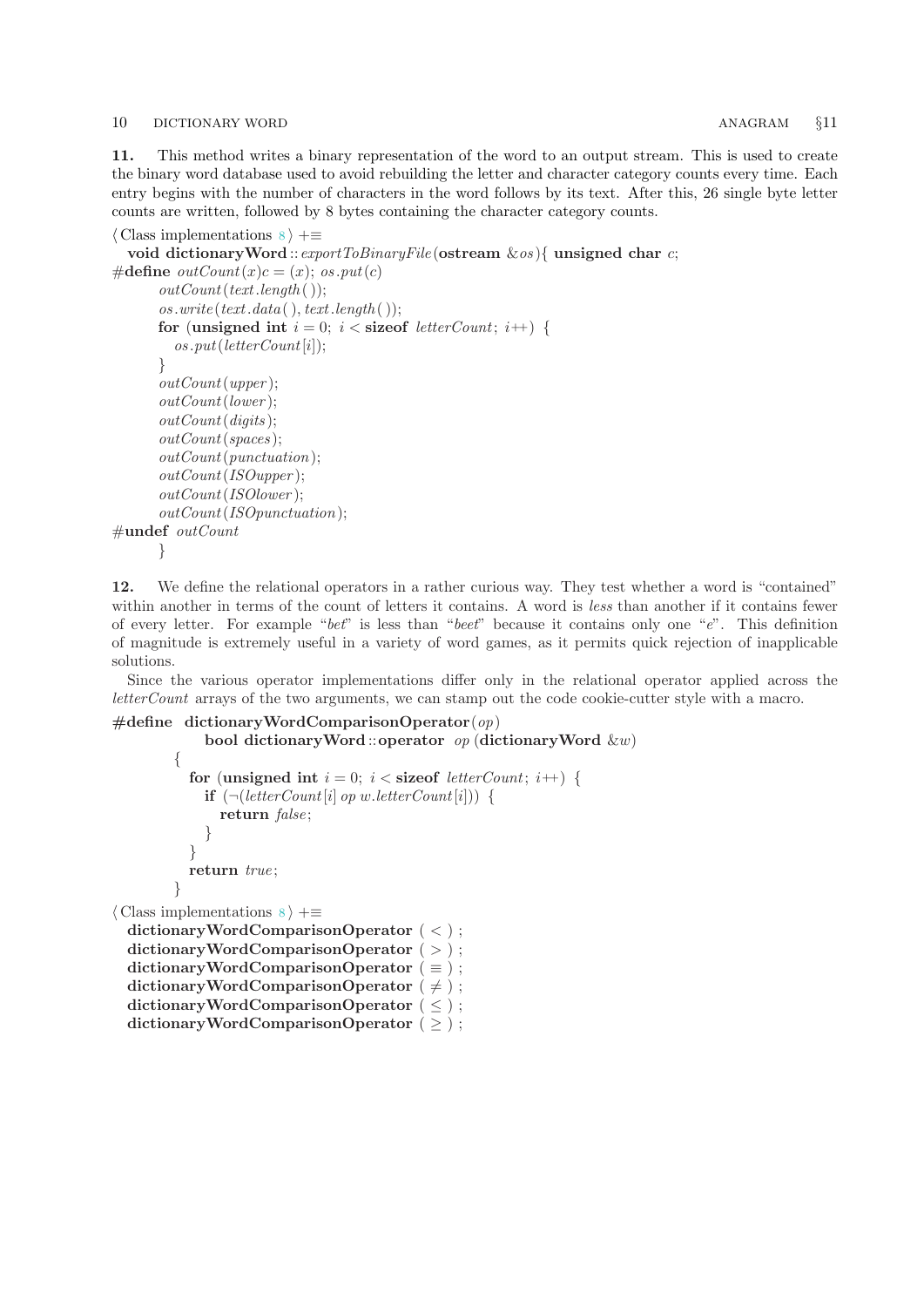<span id="page-10-0"></span>13. Addition and subtraction are defined as concatenation of strings for addition and deletion of characters in the right hand operand from the left hand string (with, in both cases, recomputation of the parameters). The += operator is implemented in a particularly efficient manner since we don't need to re-count the letters and categories—they may simply be summed in place.

```
\langle Class implementations \langle \rangle +≡
  dictionaryWord dictionaryWord ::operator+(dictionaryWord &w)
  \left\{ \right.dictionary Word result(text + w.text);return result;
  }
  dictionaryWord dictionaryWord ::operator+=(dictionaryWord &w)
  \mathbf{A}text += w.text:for (unsigned int i = 0; i < size of letter Count; i+1) {
       letterCount[i] += w. letterCount[i];}
    lower += w.lower;upper += w.upper;digits += w.digits;spaces += w.\nspaces;punctuation += w.punctuation;ISOlower += w. ISOlower;ISO upper += w. ISO upper;ISO punctuation += w. ISOpunction;return ∗this;
  }
  dictionaryWord dictionaryWord ::operator−(dictionaryWord &w)
  {
    dictionaryWord result = *this;for (\text{string}::\text{iterator} p = w.\text{text}.\text{begin} ); p \neq w.\text{text}.\text{end} ); p \leftrightarrow {
       string :: size_typen = result.text.find(*p);
       if (n \neq \text{string} :: npos) {
         result.text.erase (n, 1);}
    }
    return result;
  }
```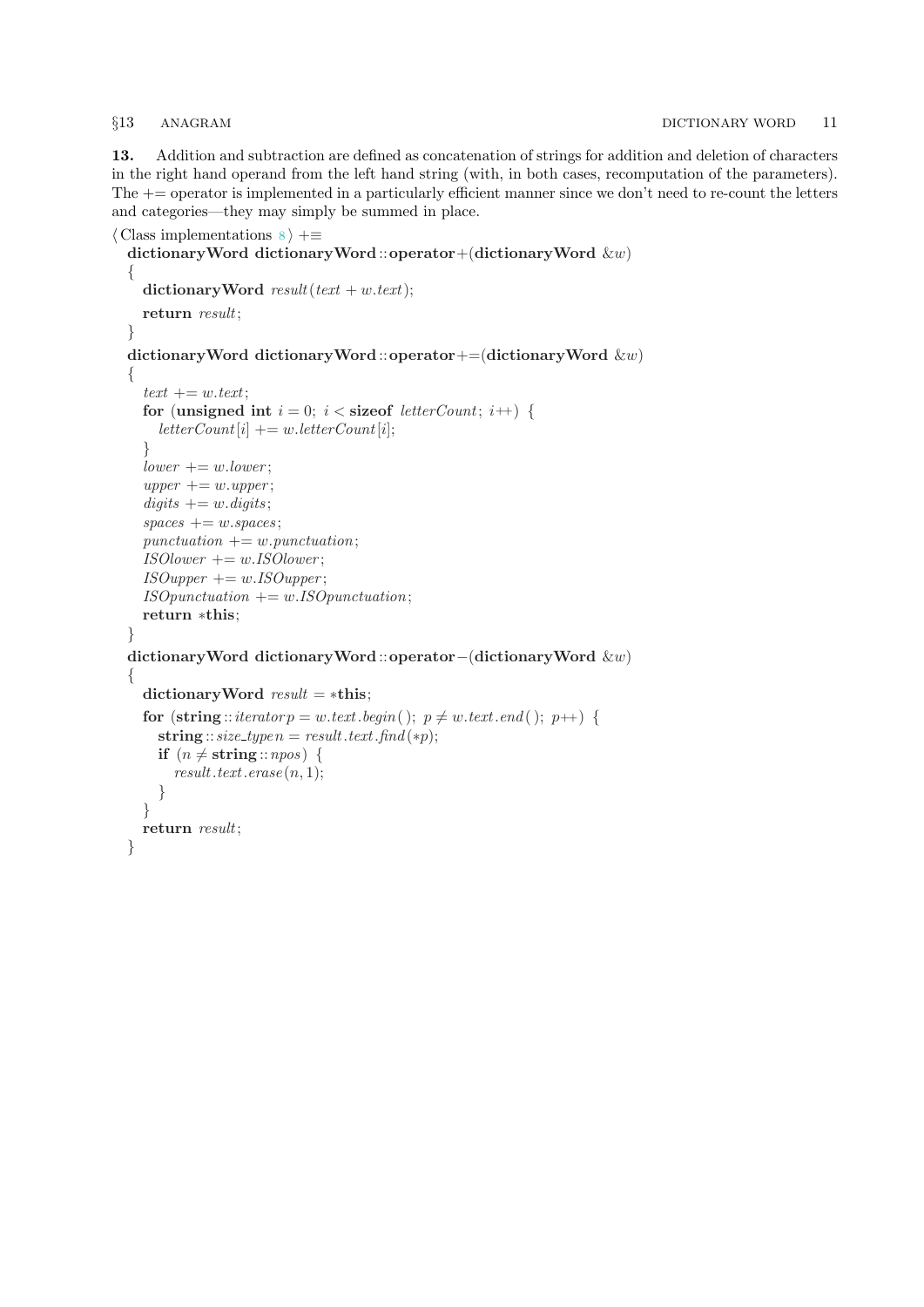### <span id="page-11-0"></span>12 DICTIONARY WORD ANAGRAM  $§14$

14. This is a kludge. When searching for anagrams and other such transformations, we often wish to know whether a candidate word or phrase is "contained" within another. Containment is defined as having counts for all letters less than or equal to that of the target phrase. This test can be accomplished straightforwardly by generating a dictionaryWord for the candidate and then testing with our relational operators, but that clean approach can consume enormous amounts of time when you're testing lots of candidates. This special purpose method is passed pointers to two dictionaryWords which are logically concatenated (which is what we need when testing potential anagrams—if you're testing only one letter sequence, pass a pointer to an empty word for the second argument. The argument words are tested for containment against the word in the object and a Boolean result is immediately returned. No recomputation of letter counts need be done.

```
\langle Class implementations \langle \rangle +≡
```

```
bool dictionaryWord ::contained (const dictionaryWord ∗wbase , const dictionaryWord
        ∗candidate )
```

```
{
  for (unsigned int i = 0; i < size of letter Count; i+1) {
     \textbf{if } ((wbase \text{-letterCount}[i] + candidate \text{-letterCount}[i]) > letterCount[i]) {
        return false:
     }
  }
  return true;
}
```
15. This is a version of the contained method which directly uses a pointer into the binary dictionary. This avoids the need to construct a **dictionaryWord** for the candidate, but rather tests the letter counts "just sitting there" in the binary dictionary item.

```
\langle Class implementations \langle \em-
  bool dictionaryWord ::contained (const dictionaryWord ∗wbase , unsigned char ∗candidate )
  {
    unsigned char \ast lc = binary Dictionary::letterCount(candidate);
    for (unsigned int i = 0; i < size of letter Count; i+1) {
       \mathbf{if}((wbase-\text{letterCount}[i] + \text{lc}[i]) > \text{letterCount}[i])return false;
       }
    }
    return true;
  }
```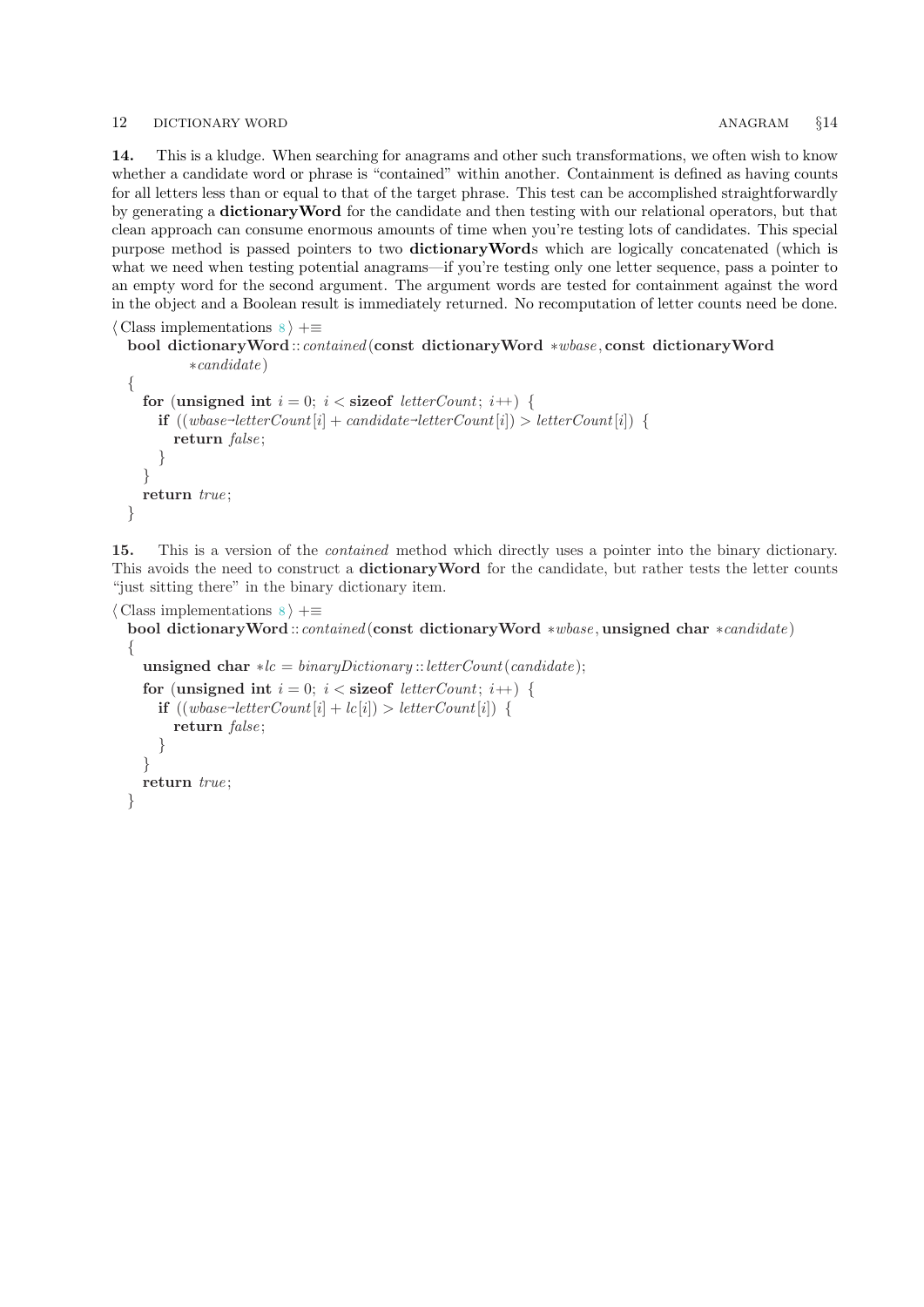<span id="page-12-0"></span>16. The following are simple-minded transformation functions passed as arguments to STL algorithms for various manipulations of the text.

```
\langle Transformation functions for algorithms 16 \rangle \equivstatic bool is iso space (char c)
  {
     return isspace(c) \vee (c \equiv ' \xA0');
  }
  static bool is_non_iso_letter(char c)
  \{return \negisISOalpha(c);
  }
  static char to\_iso\_lower (char c){
     return toISOlower (c);
  }
  static char to-iso-upper (char c)
  {
     return to ISOupper(c);}
```
This code is used in section [7](#page-5-0).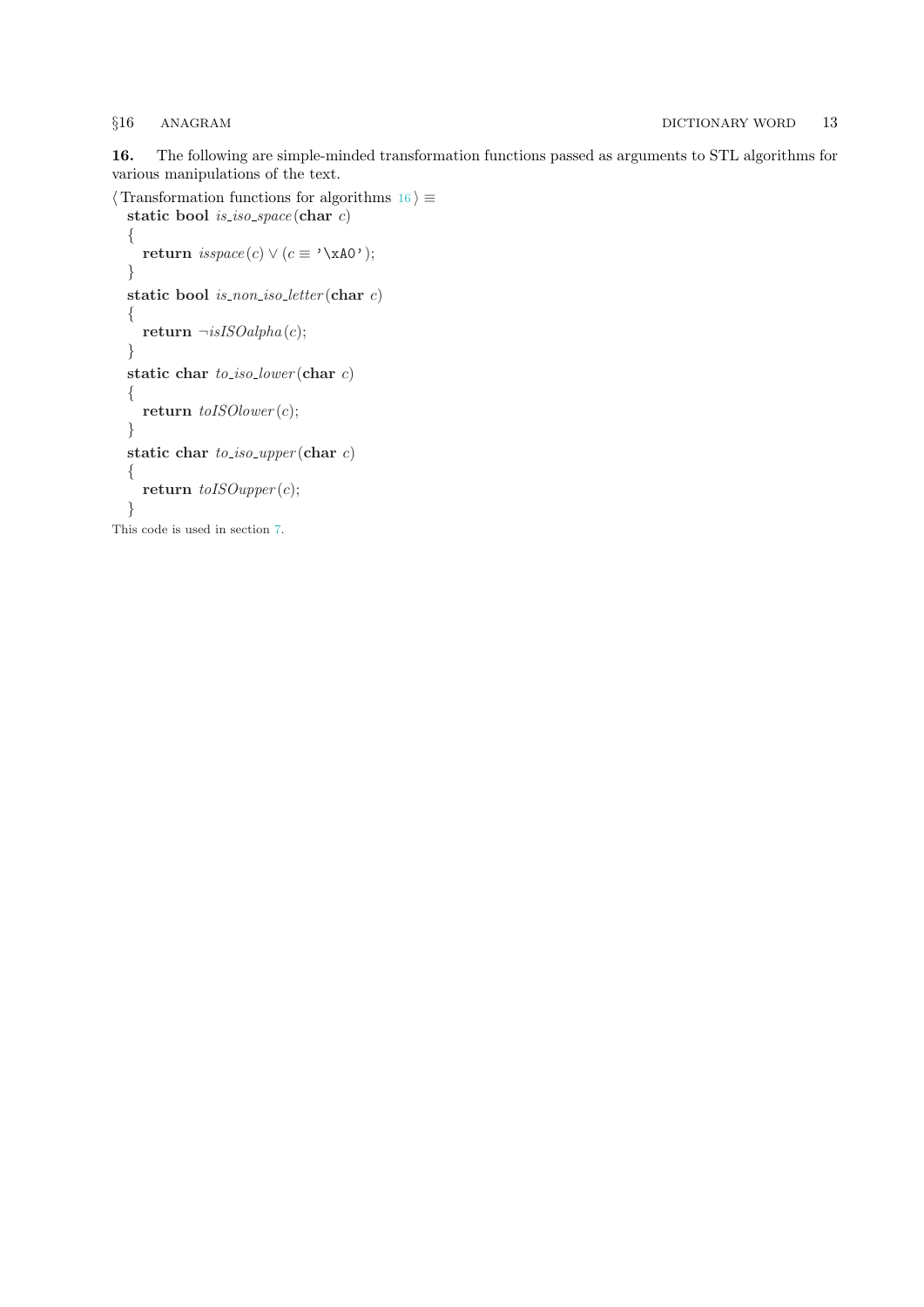### <span id="page-13-0"></span>14 DICTIONARY ANAGRAM §17

### 17. Dictionary.

A dictionary is simply a collection of dictionaryWords. You can extract individual words or perform wholesale operations on dictionaries. The *dictionary* is defined as an extension of the template class vector  $\langle$  dictionaryWord $\rangle$ , inheriting and making public all of its functionality. All of the STL methods and algorithms which apply to a **vector** will work with a *dictionary* in the same manner.

18. First of all, we need to introduce a silly little class which compares two dictionary entries by length which is needed by the *sortByDescendingLength* method defined below.

```
\langle7 \rangle +≡
 class dlencomp {
 public:
   int operator( )(const dictionary Word \&a, const dictionary Word \&b) const
    {
      return a.length() > b.length();
    }
 };
```
19. Okay, now that that's out of the way, we can get on with the serious business. Here's the dictionary class definition.

```
\langle7 \rangle +≡
  class dictionary : public vector \langle dictionaryWord\rangle {
  public:
     void loadFromFile (istream &is, bool punctuationOK = true, bool digitsOK = true)
     {
        string s;
        while (getime(is, s)) {
           dictionary Word w(s);
           if ((punctuationOK \vee ((w.punctuation \equiv 0) \wedge (w.spaces \equiv 0) \wedge (w.ISOpunctuation \equiv0))) \wedge (digits OK \vee (w.digits \equiv 0))) {
              push\_back (dictionary Word(s));
           }
         }
        if (verbose) {
           \mathit{cerr}\ll \text{''Loaded}_\sqcup\text{''}\ll \mathit{size}\big(\,)\ll\text{''}_\sqcup\text{words}_\sqcup\text{from}_\sqcup\text{word}_\sqcup\text{list.''}\ll \mathit{endl};}
     }
     void describe (ostream \&os = cout){
        vector\langle dictionaryWord\rangle::iteratorfor (p = begin); p \neq end; p++) {
            \text{cout} \ll p\text{-text} \ll \text{endl};}
     }
     void sortByDescendingLength (void)
     \left\{ \right\}stable\_sort(begin( ), end( ),<b>dencomp( )</b>);}
     void \textit{exportToBinaryFile}(\textbf{ostream} \& \textit{os});};
```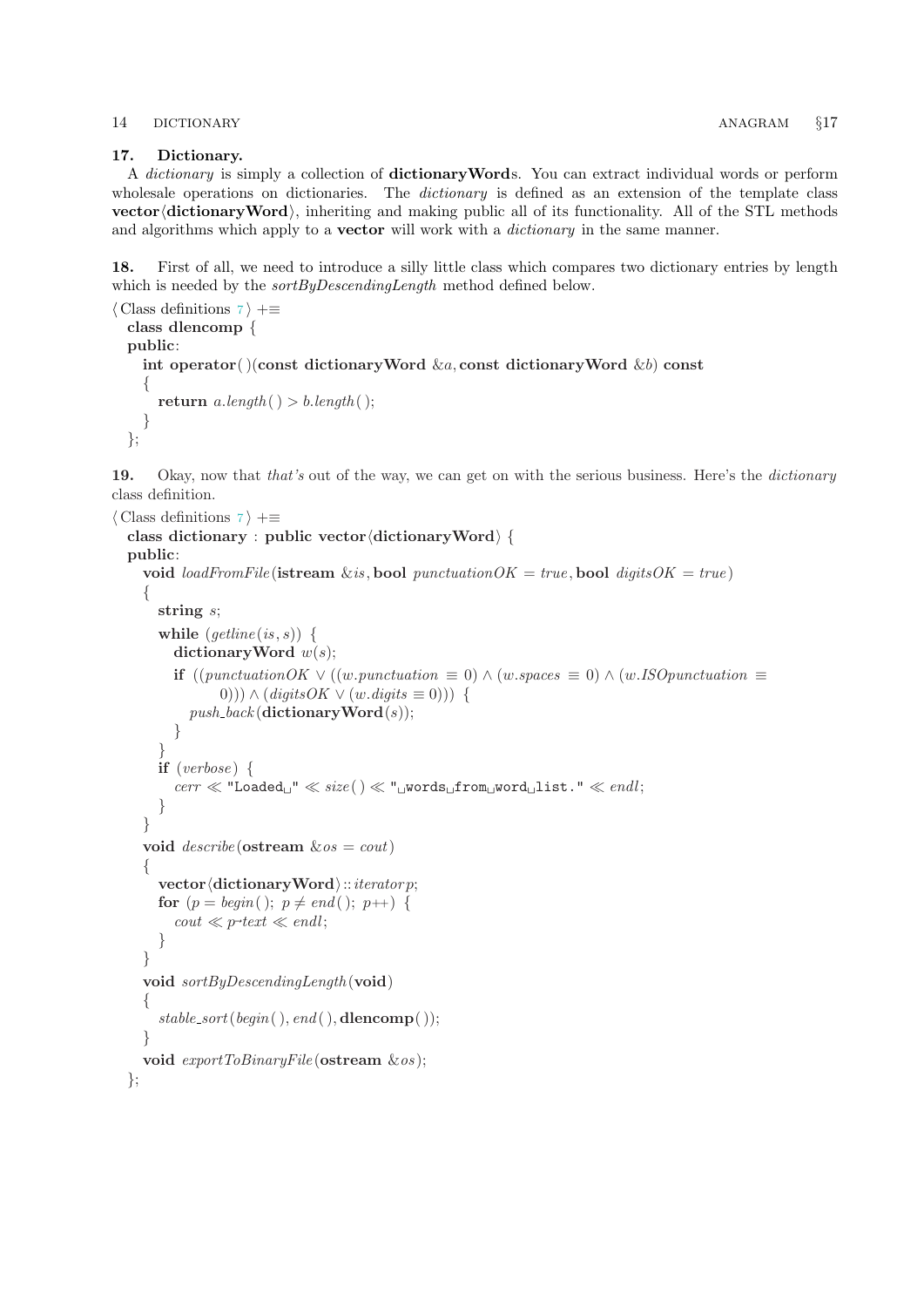### <span id="page-14-0"></span>§20 ANAGRAM DICTIONARY 15

20. To avoid the need to reconstruct the dictionary from its text-based definition, we can export the dictionary as a binary file. This method simply iterates over the entries in the dictionary, asking each to write itself to the designated binary dictionary file. A zero byte is written at the end to mark the end of the table (this is the field which would give the length of the next word). The first four bytes of the binary dictionary file contain the number of entries in big-endian order.

```
\langle Class implementations \langle \rangle +≡
```

```
void dictionary :: exportToBinaryFile (ostream &os )
{
  unsigned long 
  \cos.put(nwords \gg 24);os.put((nwords \gg 16) & #FF);
  os.put((nwords \gg 8) & #FF);
  os.put(nwords & #FF);
  vector\langle dictionaryWord\rangle::iterator;
  for (p = begin); p \neq end (); p++) {
     p~
exportToBinaryFile (os );
  }
  \cos.put(0);if (verbose) \{\textit{cert} \ll \text{ "Expected}_u" \ll \textit{nwords} \ll \text{ "_lto}_u" \ll \textit{os.} \textit{tellp}() \ll \text{ "_lbyte}_binary_ddictionary." \ll \textit{endl};
  }
}
```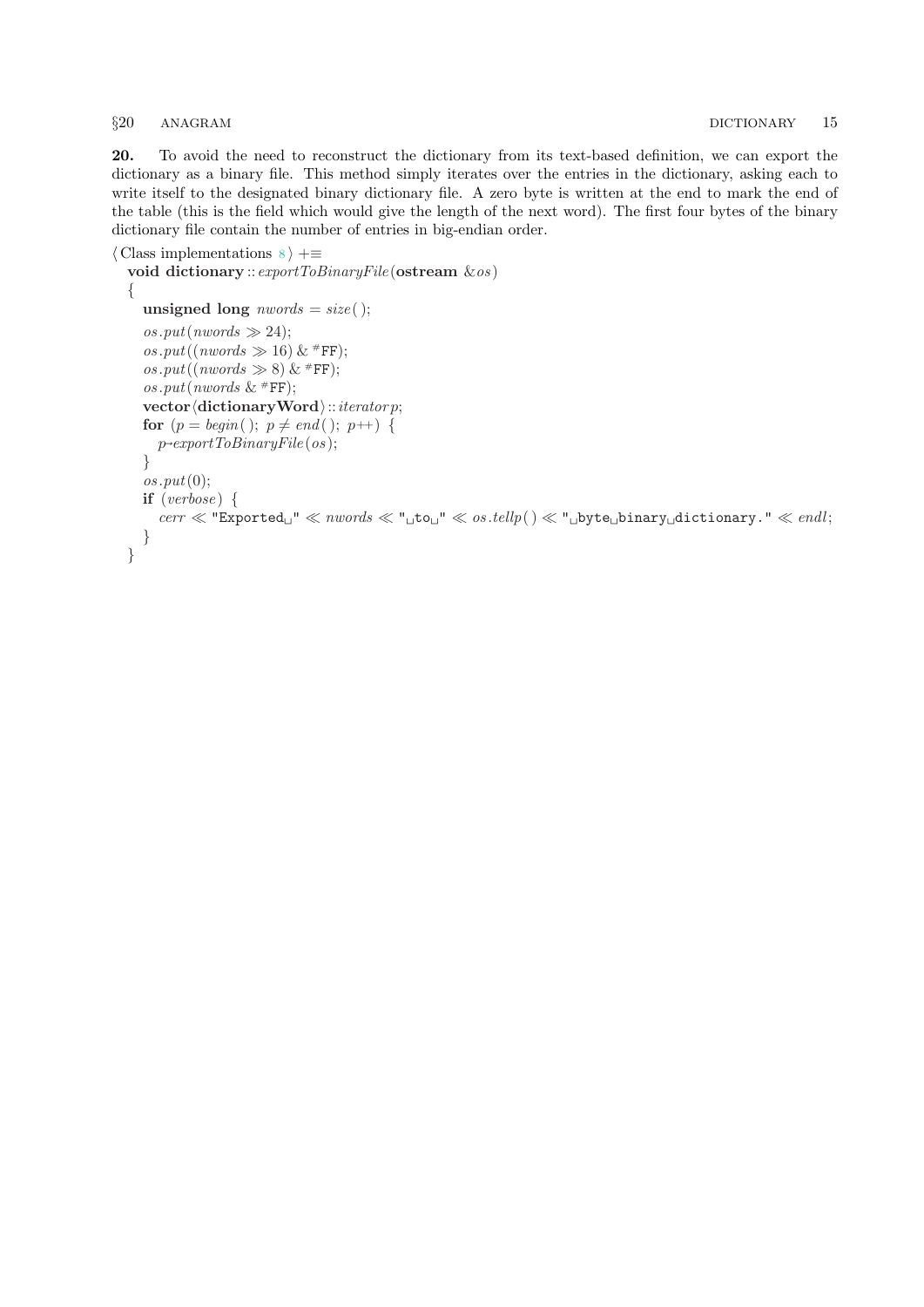### <span id="page-15-0"></span>16 BINARY DICTIONARY ANAGRAM  $\S$ 21

### 21. Binary Dictionary.

The binary dictionary accesses a pre-sorted and -compiled dictionary which is accessed as a shared memory mapped file. The raison  $d\text{'\`{e}tre}$  of the binary dictionary is speed, so the methods used to access it are relatively low-level in the interest of efficiency. For example, copying of data is avoided wherever possible, either providing pointers the user can access directly or setting fields in objects passed by the caller by pointer.

The binary dictionary is created by the −−export option of this program, by loading a word list and then writing it as a binary dictionary with the **dictionary** :: export ToBinaryFile method.

```
\langle7 \rangle +≡
 class binaryDictionary {
 public:
    long flen; /* File length in bytes */
    unsigned char *dict; \frac{1}{\sqrt{2}} Memory mapped dictionary */
    int fileHandle; /* File handle for dictionary */unsigned long nwords; /* Number of words in dictionary */static const unsigned int letterCountSize = 26, categoryCountSize = 8;
    void loadFromFile (string s)
    \{\langle22\rangle;
    }
    binaryDictionary( )
    {
      fileHandle = -1;dict = \Lambda;
    }
    ∼binaryDictionary( )
    {
#ifdef HAVE_MMAP
      if (fileHandle \neq -1) {
        munnap(reinterpret_cast\char *)(dict), flen);
        close(fileHandle);
      }
\#else
      if (det \neq \Lambda) {
        delete dict;
      }
#endif
    }
    void describe (ostream \&os = cout){ }
    static unsigned int itemSize (unsigned char *p)
    { /∗ Return item size in bytes ∗/
      return p[0] + 1 + letterCountSize + categoryCountSize;}
    unsigned char ∗first(void)
    { /∗ Pointer to first item ∗/
      return dict + 4; /* Have to skip number of words */
    }
    static unsigned char *next(unsigned char *p)
    { /∗ Pointer to item after this one ∗/
```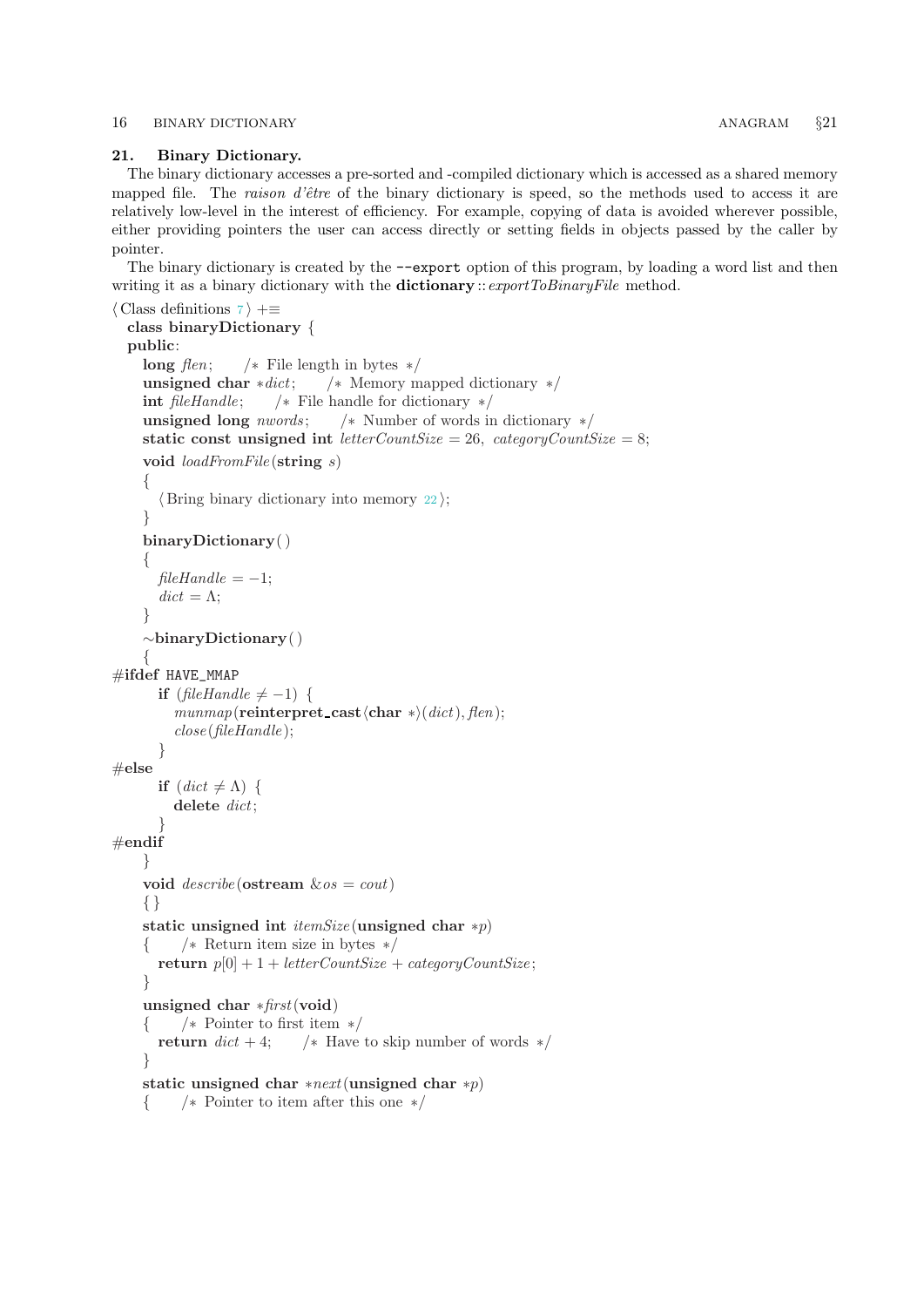```
p \rightarrow itemSize(p);
  return (*p \equiv 0) ? \Lambda : p;}
static unsigned char ∗letterCount(unsigned char ∗p)
{ /∗ Pointer to letter count table for item ∗/
  return p + p[0] + 1;
}
static unsigned char ∗characterCategories (unsigned char ∗p)
{ /∗ Pointer to character category table ∗/
  return letterCount(p) + letterCountSize;}
static unsigned int length (unsigned char *p)
{ /∗ Get text length ∗/
  return p[0];
}
static void \det \text{Text}(\text{unsigned char} * p, \text{string} * s){ /∗ Assign text value to string ∗/
  s\rightarrow assign(\textbf{reinterpret}\_\textbf{cast}\langle\textbf{char}*\rangle(p+1), p[0]);}
static void setDictionaryWordCheap(dictionaryWord *w, unsigned char *p)
\{getText(p, \&(w\textrm{-}text)\);memory(w\neg letterCount, letterCount(p), letterCountSize);} /∗ Offsets of fields in the letter category table ∗/
static const unsigned int C\text{-}upper = 0, C\text{-}lower = 1, C\text{-}digits = 2, C\text{-}spaces = 3,
     C_-punction = 4, C_ISOupper = 5, C_ISOlower = 6, C_ISOpunction = 7;static void \text{printItem}(\text{unsigned char} * p, \text{ostream} \& \text{os} = \text{cout});void printDictionary (ostream &os = cout);
```

```
};
```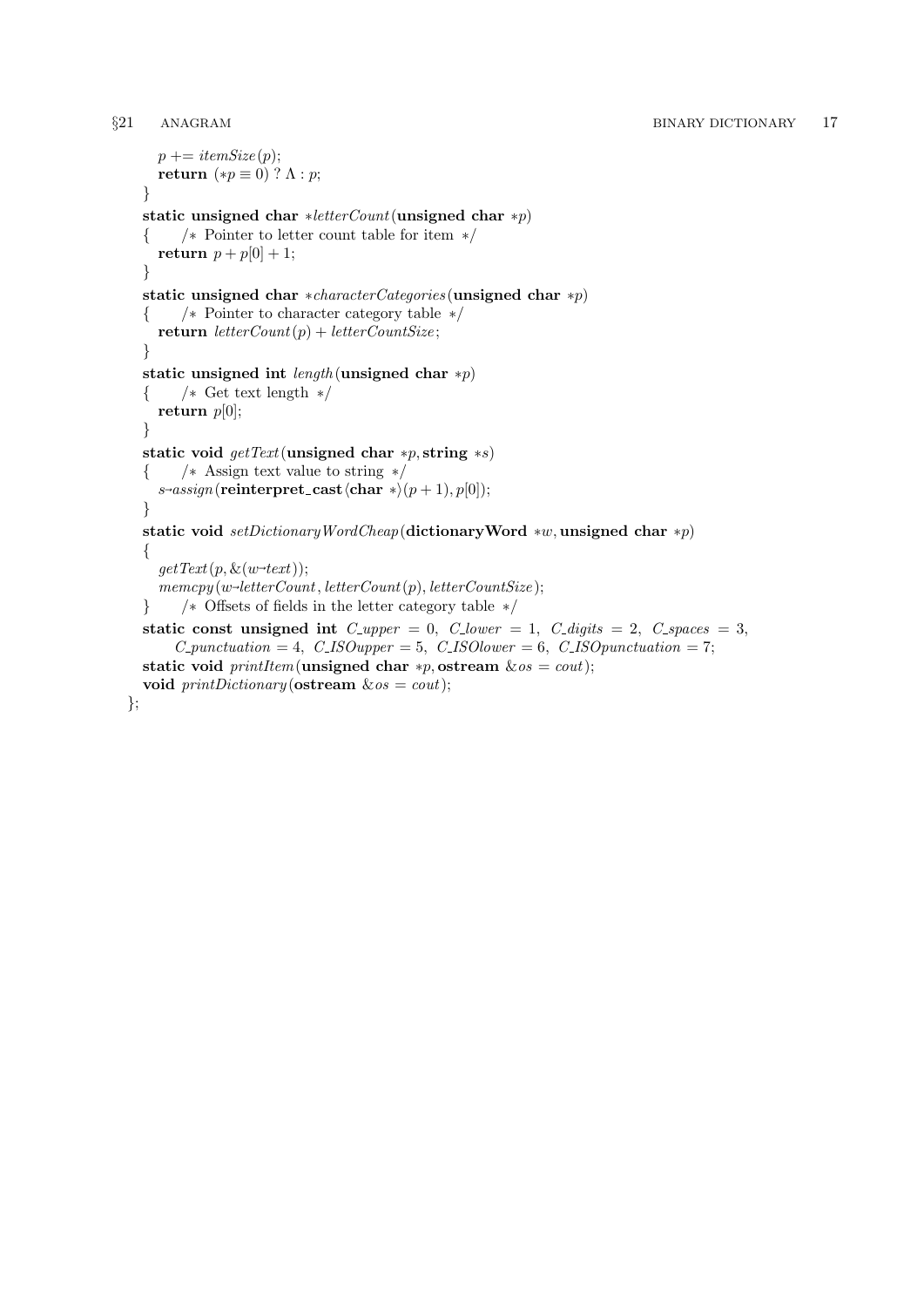### <span id="page-17-0"></span>18 BINARY DICTIONARY **ANAGRAM**  $\S22$

22. Since we're going to access the binary dictionary intensively (via the auxiliary dictionary's pointers), we need to load it into memory. The preferred means for accomplishing this is to memory map the file containing the dictionary into our address space and delegate management of it in virtual memory to the system. There's no particular benefit to this if you're running the program sporadically as a single user, but in server applications such as a CGI script driving the program, memory mapping with the MAP\_SHARED attribute can be a huge win, since the database is shared among all processes requiring it and, once brought into virtual memory, need not be reloaded when subsequent processes require it.

But of course not every system supports memory mapping. Our autoconf script detects whether the system supports the mmap function and, if not, sets a configuration variable which causes us to fall back on reading the dictionary into a dynamically allocated memory buffer in the process address space.

 $\langle$  Bring binary dictionary into memory 22 $\rangle \equiv$ 

```
FILE *fp;fp = fopen(s.c<sub>-</sub>str( \cdot), "rb");
  if (fp \equiv \Lambda) {
     \text{count} \ll \text{``Cannot\textsubscript{U}}binary\text{matrix}_\text{U}dictionary\text{diffile}" \ll s \ll \text{endl};
     exit(1);}
  fseek (fp, 0, 2);flen = ftell(fp);#ifndef HAVE_MMAP
  dict = new unsigned char[flen];
  rewind (fp);fread (dict, flen, 1, fp);#endif
  fclose(fp);#ifdef HAVE_MMAP
  fileHandle = open(s.c\_str( ), O\_RDONLY);dict = reinterpret_cast\langleunsigned char *\rangle(mmap((caddr_t)0, flen, PROT_READ,
       MAP\_SHARED | MAP\_NORESERVE, fileH and le, 0);
#endif
  nwords = (((((dict[0] \ll 8) | dict[1]) \ll 8) | dict[2]) \ll 8) | dict[3];if (verpose) {
     cerr \ll "Loaded \ll \ll mwords \ll" words from binary dictionary " \ll s \ll"." \ll end;
  }
```
This code is used in section [21](#page-15-0).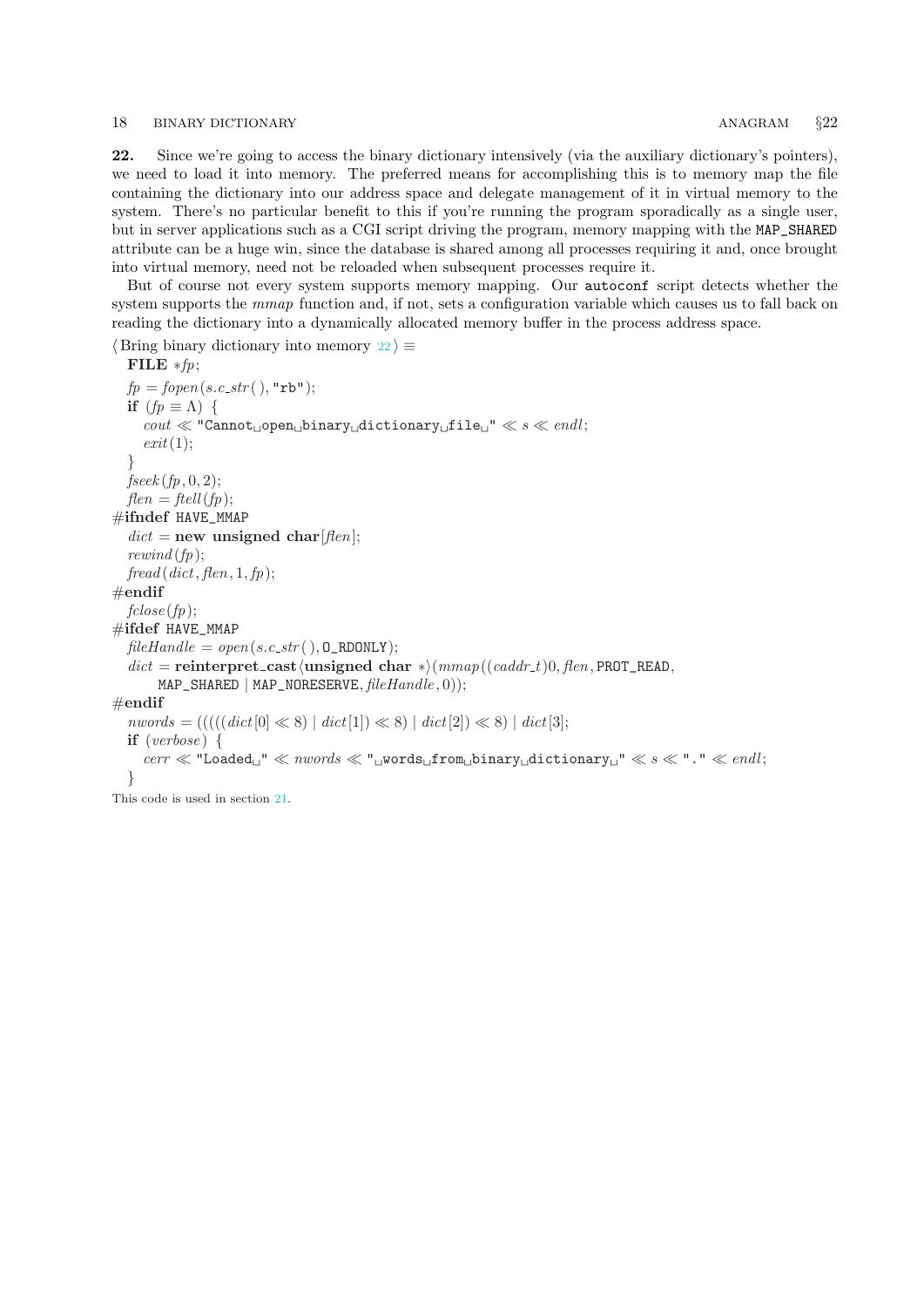<span id="page-18-0"></span>23. printItem prints a human readable representation of the item its argument points to on the designated output stream.

```
\langle Class implementations \langle +≡
  void binaryDictionary :: printItem(unsigned char *p, ostream \&os)
  \left\{ \right.unsigned int textLen = *p++;
     string text(renterpret\_cast \langle char * \rangle(p), textLen);\cos \ll \text{text} \ll \text{endl};
     p \rightarrow + textLen;
     for (unsigned int i = 0; i < letterCountSize; i++) {
        unsigned int n = *p +;
        if (n > 0) \{\cos \ll \mathbb{I}_{\text{un}}" \ll static_cast\langle \text{char} \rangle(\text{`a'} + i) \ll \mathbb{I}_{\text{un}}" \ll setw(2) \ll n \ll endl;
        }
     }
     unsigned int upper, lower, digits, spaces, punctuation, ISOupper, ISOlower, ISOpunctuation;
     upper = *p + \cdot;
     lower = *p +;
     digits = *p + \cdot;spaces = *p +;
     punctuation = *p++;
     ISO upper = *p +;
     ISOlower = *p++;ISOpunctuation = *p;cos \ll "<sub>LL</sub>ASCII: Letters: \Box" \ll (upper + lower) \ll "<sub>LL</sub>(Upper: \Box" \ll upper \ll " \BoxLower: \Box" \lllower \ll "') . \cup Digits: \cup" \ll digits \ll "\cupPunctuation: \cup" \ll punctuation \ll "\cupBlanks: \cup" \llspaces \ll end!;
     os \ll "<sub>LL</sub>ISO: Letters: \Box" \ll (ISOupper + ISOlower) \ll "<sub>LL</sub>(Upper:\Box" \ll ISOupper \ll"<sub>UU</sub>Lower:\Box" \ll ISO lower \ll "). \BoxPunctuation:\Box" \ll ISO punctuation \ll end;
```

```
}
```
24. To print the entire dictionary, we simply iterate over the entries and ask each to print itself with printItem.

```
\langle Class implementations 8 \rangle +≡
  void binaryDictionary :: printDictionary (ostream &os)
  {
     unsigned char *p = first ( );
     while (p \neq \Lambda) {
       printItem(p, os);p = next(p);}
  }
```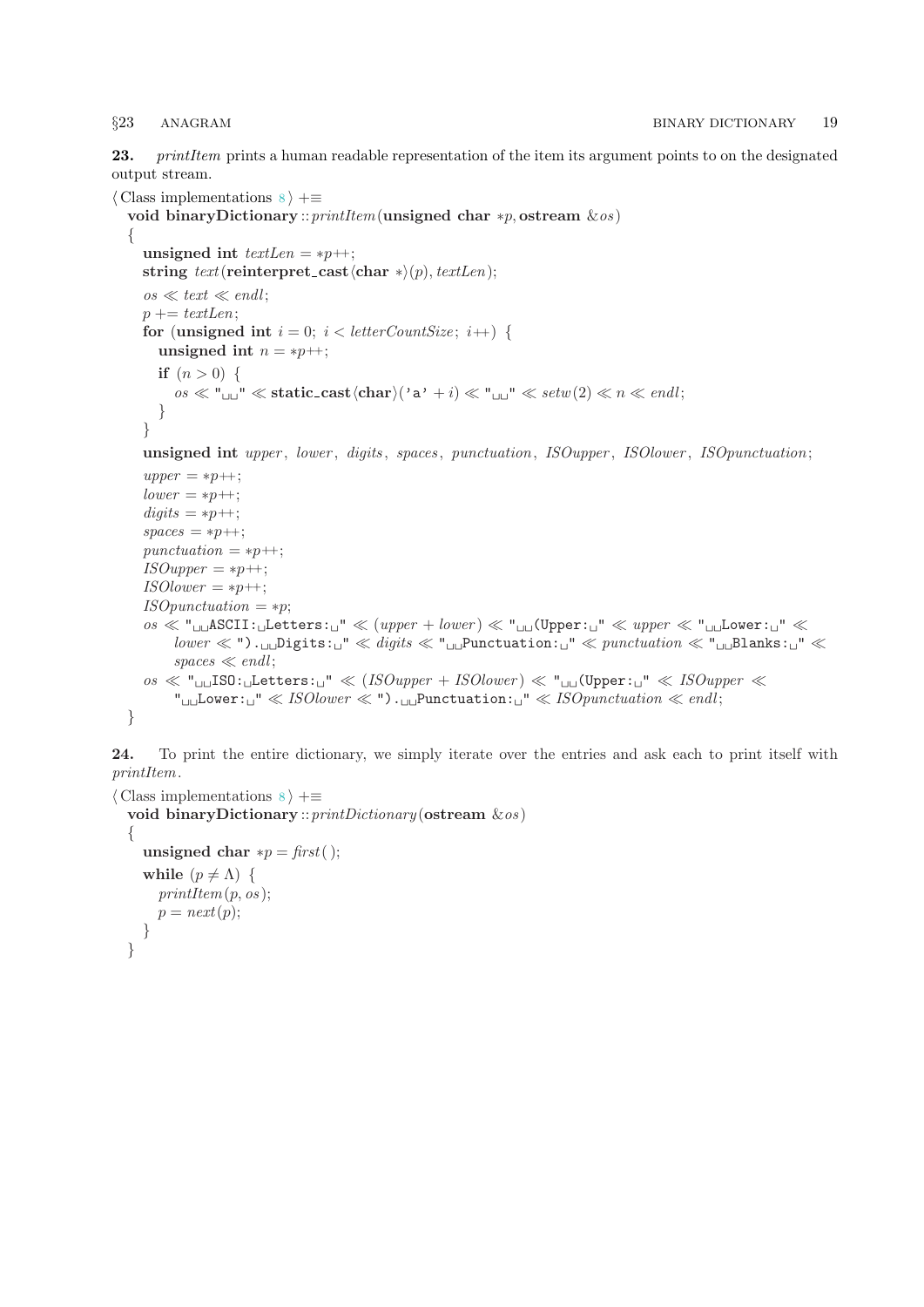## <span id="page-19-0"></span>25. Main program.

The main program is rather simple. We initialise the letter category table, analyse the command line, and then do whatever it asked us to do.

```
\langle Main program 25 \rangle \equivint main(int argc, char *argv[])
 {
   int opt;
   build\_letter\_category();
   \langle56\rangle;
   \langle59\rangle;
   \langle26\rangle;
   return 0;
 }
```
This code is used in section [6](#page-4-0).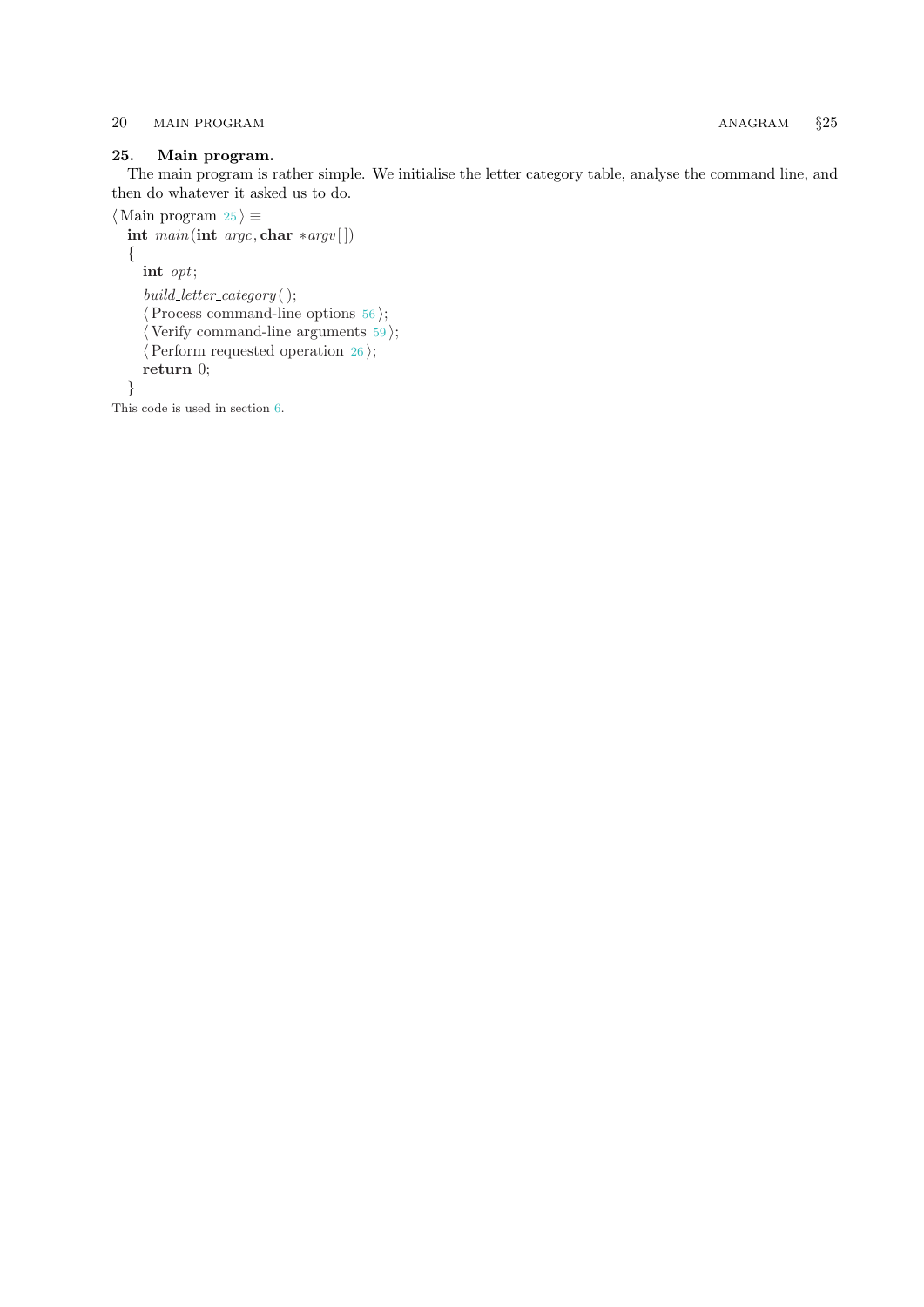<span id="page-20-0"></span>26. The global variable *cgi\_step* tells us what we're expected to do in this session. If 0, this is a commandline invocation to generate all the anagrams for the target (or just a list of words in anagrams if −−bail is set). Otherwise, this is one of the three phases of CGI script processing. In the first phase, we generate a table of words appearing in anagrams. In the second, we generate anagrams containing a selected word (or all anagrams, if the HTML template admits that option and the box is checked). In the third, we display all the permutations of words in a selected anagram; for this step the dictionary is not required and is not loaded.

```
\langle Perform requested operation 26 \rangle \equivif (exportfile \neq "") {
   \langle Build the binary dictionary from a word list 28;
 }
 dictionaryWord w(target);
 w.onlyLetters ( );
 w.toLower();
 \langle27\rangle;
 switch (cqi\_step) {
 case 0: /∗ Non-CGI—invoked from the command line ∗/
   {
     direct\_output = true;\langle29\rangle;
     if (permute) {
       \langle31\rangle;
     }
     else {
       \langle30\rangle;
     }
   }
   break;
 case 1: /∗ Initial request for words in anagrams ∗/
   bail = true;\langle30\rangle;
   qenerate HTML (cout, '2');break;
 case 2: /∗ Request for anagrams beginning with given word ∗/
   \langle30\rangle;
   generate HTML (cout, '3');
   break;
 case 3: /∗ Request for permutations of a given anagram ∗/
   generate HTML (cout);break;
 }
This code is used in section 25.
```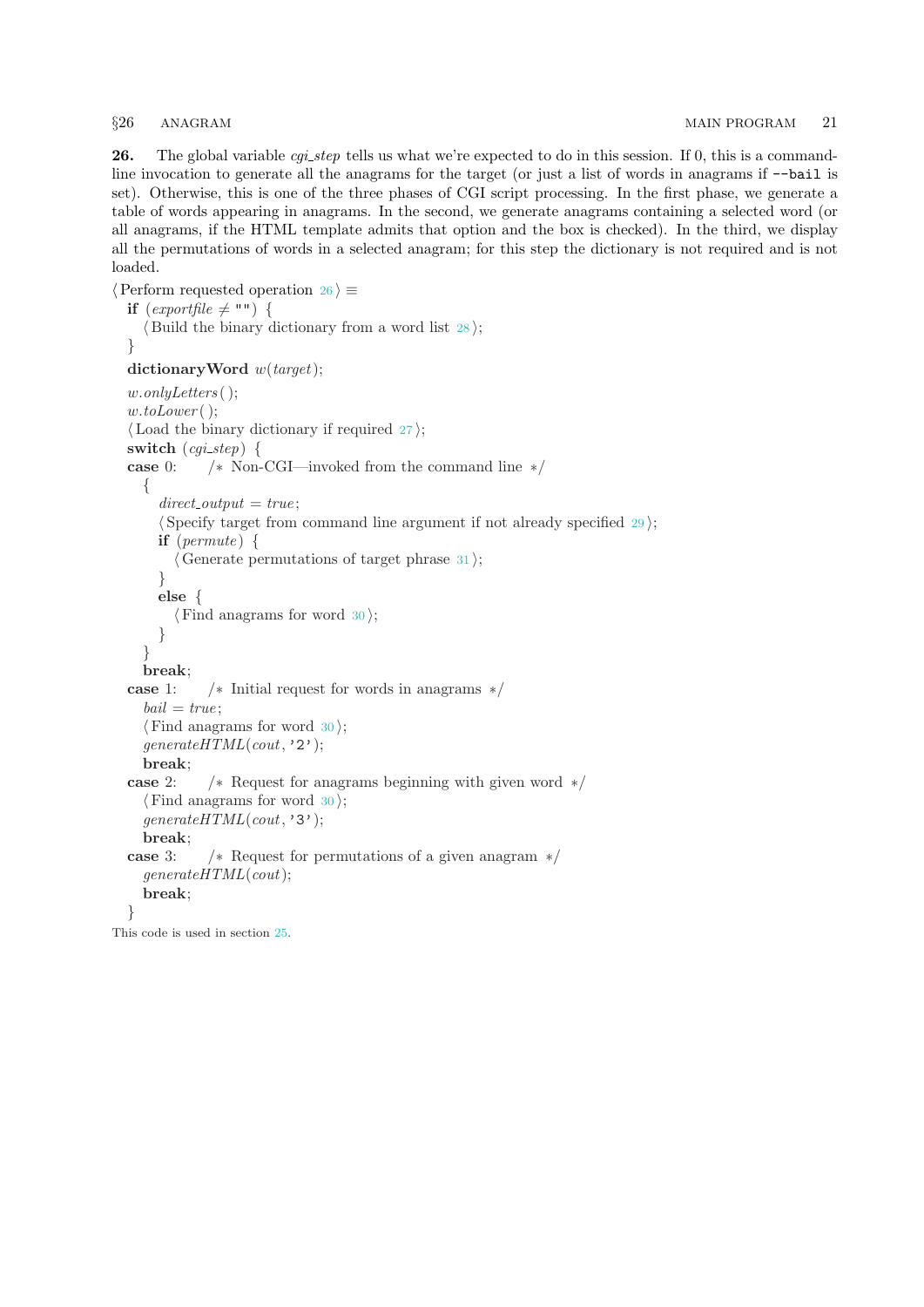### <span id="page-21-0"></span>22 MAIN PROGRAM **627**

27. If the requested operation requires the binary dictionary, load it from the file. After loading the binary dictionary, an auxiliary dictionary consisting of pointers to items in the binary dictionary which can appear in anagrams of the target  $w$  is built with *build\_auxiliary\_dictionary*.

```
\langle Load the binary dictionary if required 27 \rangle \equivbinaryDictionary bdict;
  if ((cgi\_step < 3) \land (\neg permute)) {
     if (bdictfile \neq "") {
        bdict.loadFromFile (bdictfile );
```

```
}
}
```
This code is used in section [26](#page-20-0).

28. When the −−export option is specified, we load the word list file given by the −−dictionary option (or the default), filter and sort it as required, and write it in binary dictionary format. The program immediately terminates after creating the binary dictionary.

```
\langle Build the binary dictionary from a word list 28 \rangle \equiv
```

```
dictionary dict;
  ofstream os(exporthe.c<sub>-</sub>str( ),ios::binary | <i>ios</i>::out);ifstream dif(dictfile.c\_str( ));
  dict.loadFromFile (dif, false, false);dict.sortByDescendingLength( );
#ifdef DICTECHO
  {
     ofstream es ("common.txt");
     for (int i = 0; i < dict.size(); i++) {
       es \ll dict[i].text \ll end!;
     }
     es.close );
  }
#endif
  dict.\,exportToBinaryFile(os);\cos.close ( );
  return 0;
This code is used in section 26.
```
29. If the user has not explicitly specified the target with the −−target option, obtain it from the first command line argument, if any.

 $\langle$  Specify target from command line argument if not already specified 29 $\rangle \equiv$ 

```
if ((optind < argc) ∧ (target ≡ "") ) {
  target = argv[optind];w.\textbf{set}(target);w.onlyLetters ( );
  w.toLower();
  optind +;
}
```
This code is used in section [26](#page-20-0).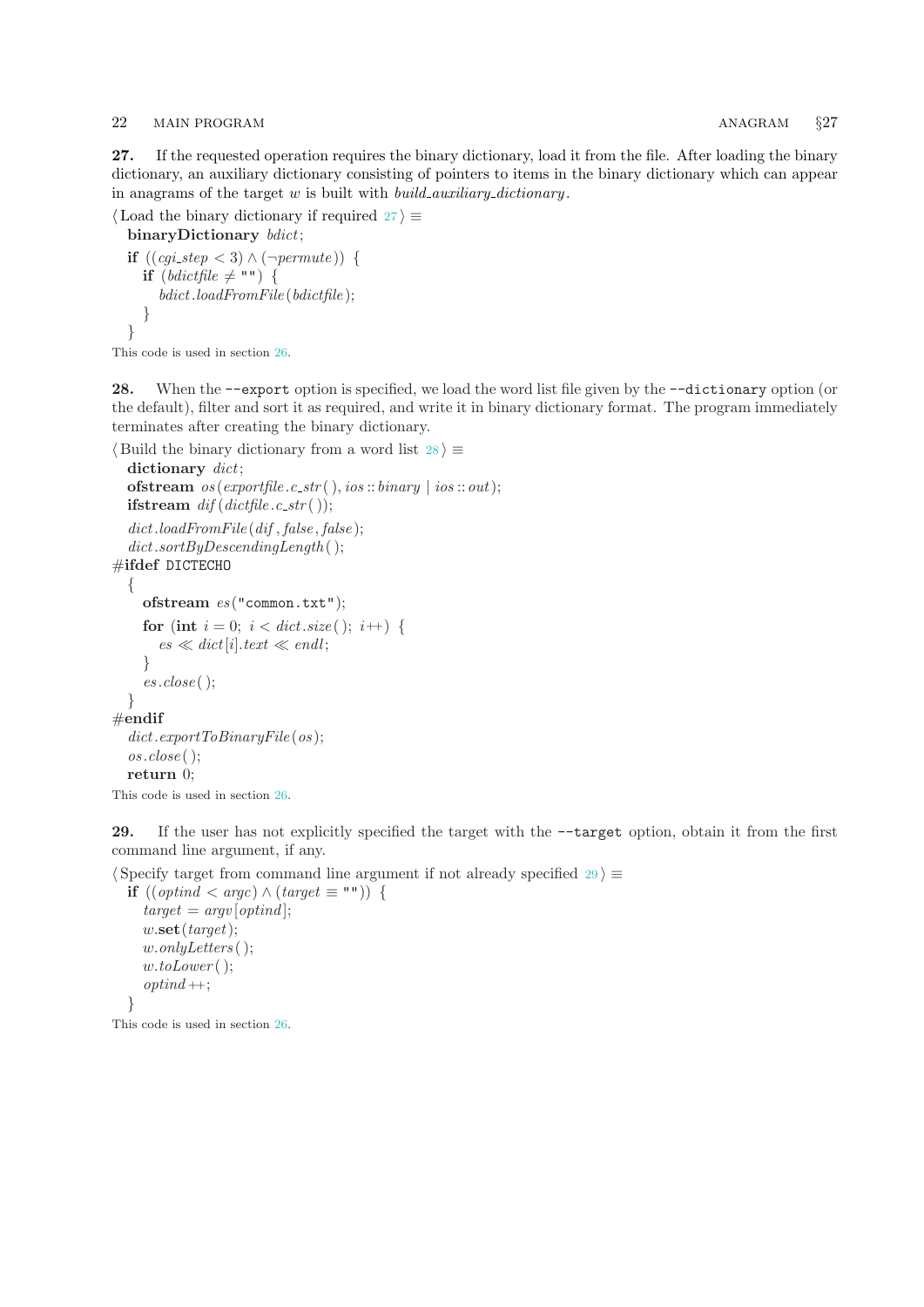<span id="page-22-0"></span>30. To find the anagrams for a given word, we walk through the dictionary in a linear fashion and use the relational operators on the letter count tables to test "containment". A dictionary word is contained within the target phrase if it has the same number or fewer of each letter in the target, and no letters which do not appear in the target.

```
\langle Find anagrams for word 30 \rangle \equivbuild_auxiliary_dictionary (\& bdict, \&w);
  if (\text{optind} < \text{argc}) {
     for (int n = optimal; n < argc; n+1) {
       dictionaryWord *given = new dictionaryWord(\arg w[n]);
       seed = seed + *qiven;anagram.push\_back(given);}
     if ((seed \leq w) \wedge (\neg (seed \geq w)))anagram\_search(w, anagram, 0, bail, bail ? 0 : -1);}
     else {
       cerr \ll "Seed words are not contained in target." \ll endl;
       return 2;
     }
  }
  else if (\text{seed.length}() > 0) {
    if ((seed \leq w) \land (\neg (seed > w)))anagram\_search(w, anagram, 0, bail, bail ? 0 : -1);}
    else {
       \textit{cert} \ll \text{``Seed\_words\_are\_not\_contained\_in\_target."} \ll \textit{endl};return 2;
     }
  }
  else {
     for (unsigned int n = 0; n < auxdictl; n+1) {
       unsigned char *D = \frac{auxdict}{n!};
       vector (dictionaryWord ∗) anagram;
       dictionaryWord aw;
       binaryDictionary :: setDictionaryWordCheap(\& aw, p);anagram.push\_back (&aw);
       anagram\_search(w, anagram, n, bail, bail ? 0 : -1);}
  }
This code is used in section 26.
```
31. When the  $-$ -permute option is specified, load words from the target phrase into the *permutations* vector and generate and output the permutations.

 $\langle$  Generate permutations of target phrase 31 $\rangle \equiv$ 

 $\langle$  Load words of target into permutations vector [32](#page-23-0) $\rangle$ ;

 $\langle$  Enumerate and print permutations [33](#page-23-0) $\rangle$ ;

This code is used in section [26](#page-20-0).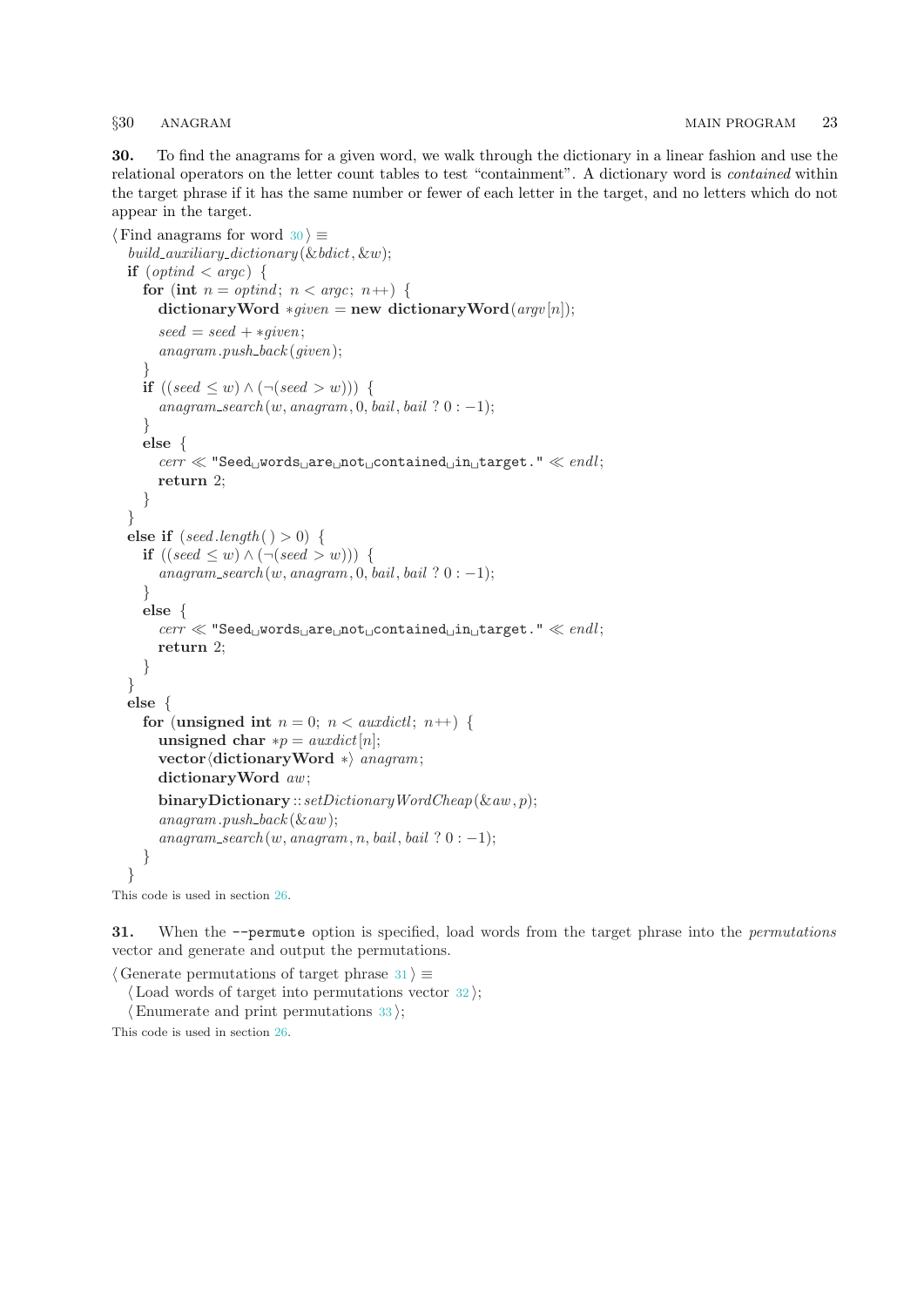### <span id="page-23-0"></span>24 MAIN PROGRAM 632

32. Walk through the target string, extract individual (space separated) words, and place them in the permutations vector. We're tolerant of extra white space at the start, end, or between words.

```
\langle Load words of target into permutations vector 32\rangle \equivbool done = false;
  string :: size_type pos = target.find_first_not_of ('_1), spos;
  while (\negdone) {
    if ((spos = target.find\_first_of(\iota_{\sqcup'}, pos)) \neq string::npos) {
       permutations.push\_back(target.substr(pos, spos - pos));pos = target.find\_first\_not_of(`\sqcup", spos + 1);}
    else {
       if (pos < target.length()) {
          permutations.push\_back(target.substr(pos));
       }
       done = true;}
  }
```
This code is used in section [31](#page-22-0).

33. Generate all of the permutations of the specified words and print each. Note that we must sort permutations so that the permutation generation will know when it's done.

```
\langle Enumerate and print permutations 33 \rangle \equivint n = permutations.size(, nbanq = 1;
  \textbf{vector}\langle\textbf{string}\rangle::\textit{iterator}while (n > 1) {
     nbanq \equiv n -;
  }
  sort(permutations.\text{begin}(),\text{permutations}.\text{end}(),);do {
     for (p = permutations \cdot begin); p \neq permutations \cdot end; p++) {
       if (p \neq permutations \cdot begin() ) {
           dout \ll "\sqcup";
        }
        dout \ll *p;
     }
     dout \ll end!;
  } while (next\_permutation(permutations.begin), permutations.end( ));
```
This code is used in section [31](#page-22-0).

34. Here we collect together the assorted global functions of various types.

```
\langle Global functions 34\rangle \equiv\langle66\rangle;
   Auxiliary dictionary construction 36;
   Anagram search auxiliary function 38;
  \langle42\rangle;
See also section 55.
```
This code is used in section [6](#page-4-0).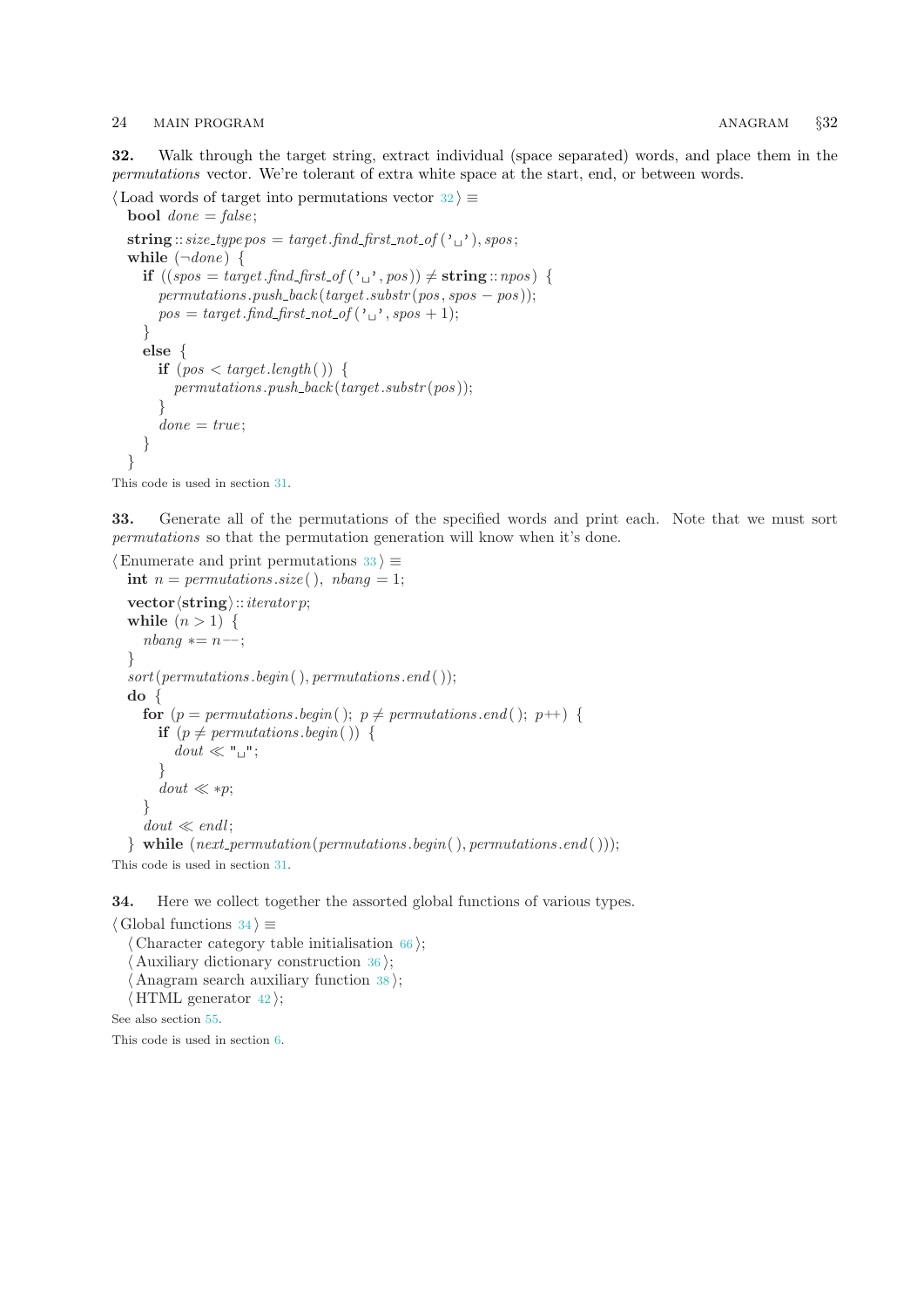### <span id="page-24-0"></span>35. Auxiliary Dictionary.

In almost every case we can drastically speed up the search for anagrams by constructing an *auxiliary* dictionary consisting of only those words which can possible occur in anagrams of the target phrase. Words which are longer, or contain more of a given letter than the entire target phrase may be immediately excluded and needn't be tested in the exhaustive search phase.

 $\langle$  Global variables 35  $\rangle \equiv$ unsigned char \*\*auxdict =  $\Lambda$ ; unsigned int *auxdictl*  $= 0$ ; See also sections [37](#page-26-0), [54,](#page-33-0) [58](#page-38-0), [62](#page-41-0), [63,](#page-43-0) [64](#page-43-0), and [65](#page-44-0).

This code is cited in section [54.](#page-33-0)

This code is used in section [6](#page-4-0).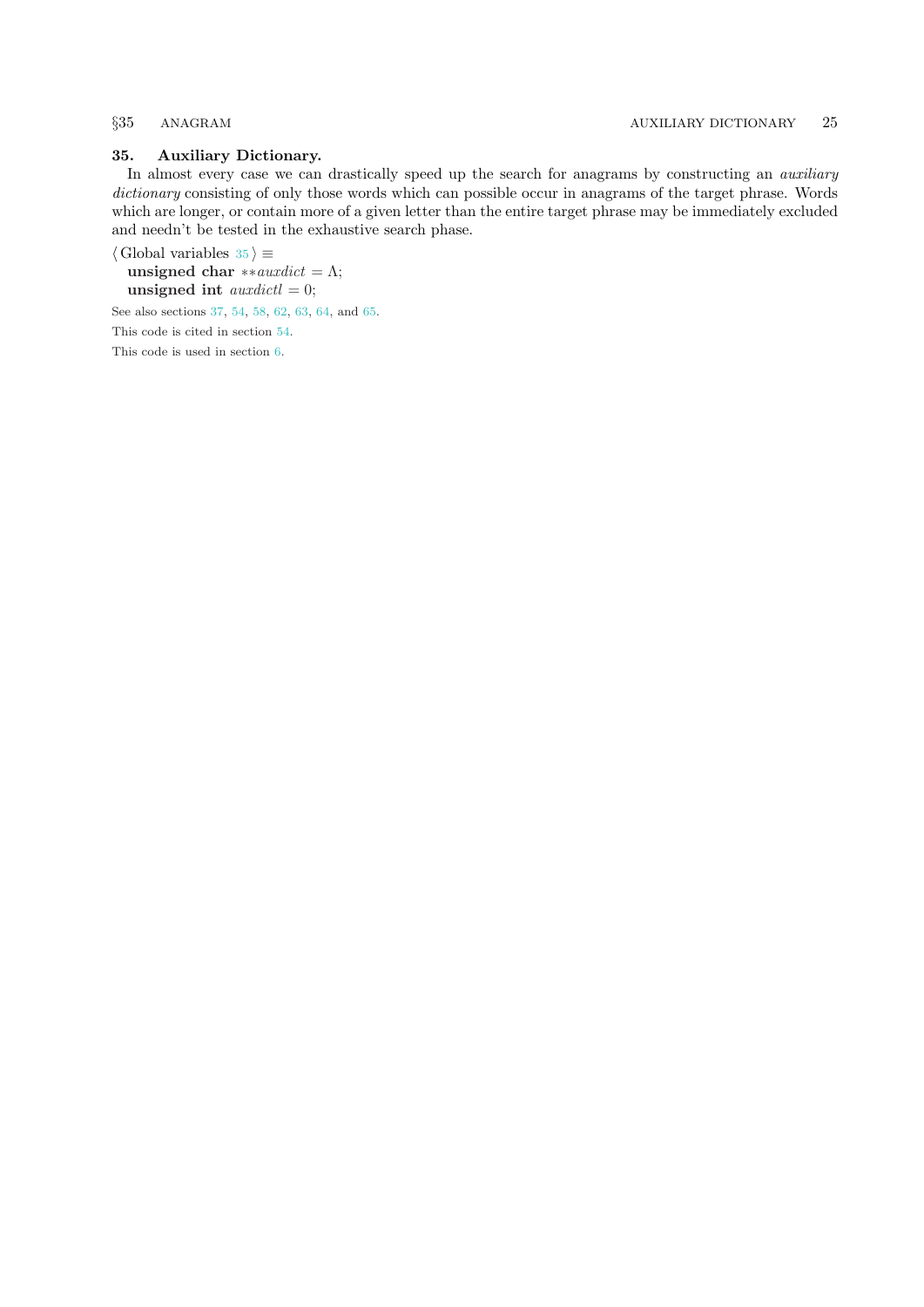### <span id="page-25-0"></span>26 AUXILIARY DICTIONARY ANAGRAM §36

36. The process of building the auxiliary dictionary is painfully straightforward, but the key is that we only have to do it once. We riffle through the word list (which has already been sorted in descending order by length of word), skipping any words which, by themselves are longer than the target and hence can't possibly appear in anagrams of it. Then, we allocate a pointer table as long as the remainder of the dictionary (which often wastes a bunch of space, but it's much faster than using a vector or dynamically expanding a buffer as we go) and fill it with pointers to items in the dictionary which are contained within possible anagrams of the target. It is this table we'll use when actually searching for anagrams.

```
\langle Auxiliary dictionary construction 36 \rangle \equiv
```

```
static void build_auxiliary_dictionary (binaryDictionary ∗bd, dictionaryWord ∗target)
{
  if (auxdict \neq \Lambda) {
     delete auxdict;
     auxdict = \Lambda;\alpha\alpha\alpha\beta\gamma\gamma\delta t = 0;
  }
  unsigned long i;
  unsigned char *p = bd\text{-}first( );
  unsigned int tlen = target\text{-}length( );
                                                 /∗ Quick reject all entries longer than the target \star/
  for (i = 0; i < bd-nwords; i++) {
     if (binaryDictionary :: length (p) \leq tlen) {
       break;
     }
    p = \text{binaryDictionary} :: next(p);} /∗ Allocate auxiliary dictionary adequate to hold balance ∗/
  if (i < bd\text{-}nwords) {
     auxdict = new unsigned char*[bd \rightarrow now];
     for (i, i < bd-nwords; i++) {
       unsigned char ∗lc = binaryDictionary ::letterCount(p);
       for (unsigned int j = 0; j < binaryDictionary :: letterCountSize; j +) {
          if (lc[j] > target\neg letterCount[j]) {
            goto busted ;
          }
       }
       auxdict[auxdict] \rightarrow )busted: :
       p = \text{binaryDictionary} :: next(p);}
  }
}
```
This code is used in section [34](#page-23-0).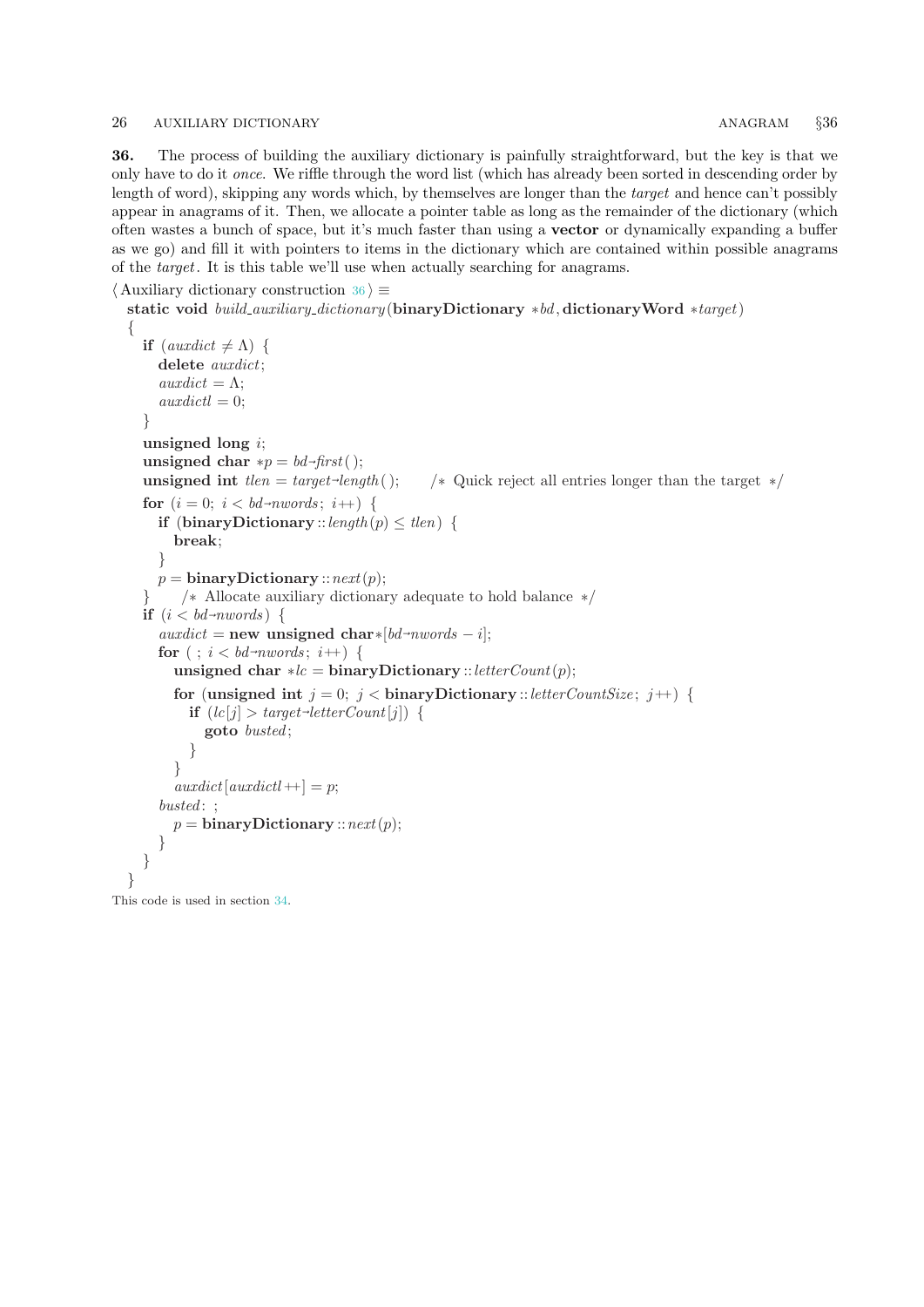### <span id="page-26-0"></span>37. Anagram Search Engine.

The anagram search engine is implemented by the recursive procedure *anagram\_search*. It is called with a dictionary Word set to the target phrase and a vector (initially empty) of pointers to dictionary Words which are candidates to appear in anagrams—in other words, the sum of the individual letter counts of items in the vector are all less than or equal than those of the target phrase.

On each invocation, it searches the auxiliary dictionary (from which words which cannot possibly appear in anagrams of the target because their own letter counts are not contained in it) and, upon finding a word which, added to the words with which the function was invoked, is still contained within the target, adds the new word to the potential anagram vector and recurses to continue the process. The process ends either when an anagram is found (in which case it is emitted to the designated destination) or when no word in the auxiliary dictionary, added to the words already in the vector, can be part of an anagram of the target. This process continues until the outer-level search reaches the end of the dictionary, at which point all anagrams have been found.

If the bail argument is true, the stack will be popped and the top level dictionary search resumed with the next dictionary word.

```
\langle35 \rangle +≡
```

```
vector \langle \text{string} \rangle anagrams:
\textbf{vector} \langle \textbf{string} \rangle firstwords;
vector \langle string \rangle anagrams for word;
vector \langlestring\rangle permutations;
```
38.

```
\langle Anagram search auxiliary function 38 \rangle \equiv
```

```
static bool anagram_search (dictionaryWord &target, vector (dictionaryWord *) &a, unsigned int
        n, bool bail = false, int prune = -1}{
```
See also sections 39, [40,](#page-27-0) and [41.](#page-27-0) This code is used in section [34](#page-23-0).

39. Assemble the base word from the contained words in the candidate stack. In the interest of efficiency (remember that this function can be called recursively millions of times in a search for anagrams of a long phrase with many high-frequency letters), we explicitly add the letter counts for the words rather than using the methods in dictionaryWord which compute character class counts we don't need here.

```
\langle Anagram search auxiliary function 38 \rangle +\equivvector (dictionaryWord ∗):: size_type i;
```

```
dictionaryWord wbase(0);
for (i = 0; i < a.size(); i++) {
  wbase.text += a[i] \rightarrow text;for (unsigned int j = 0; j < binaryDictionary :: letterCountSize; j +) {
     wbase. letter Count[j] += a[i] \neg letterCount[j];}
}
```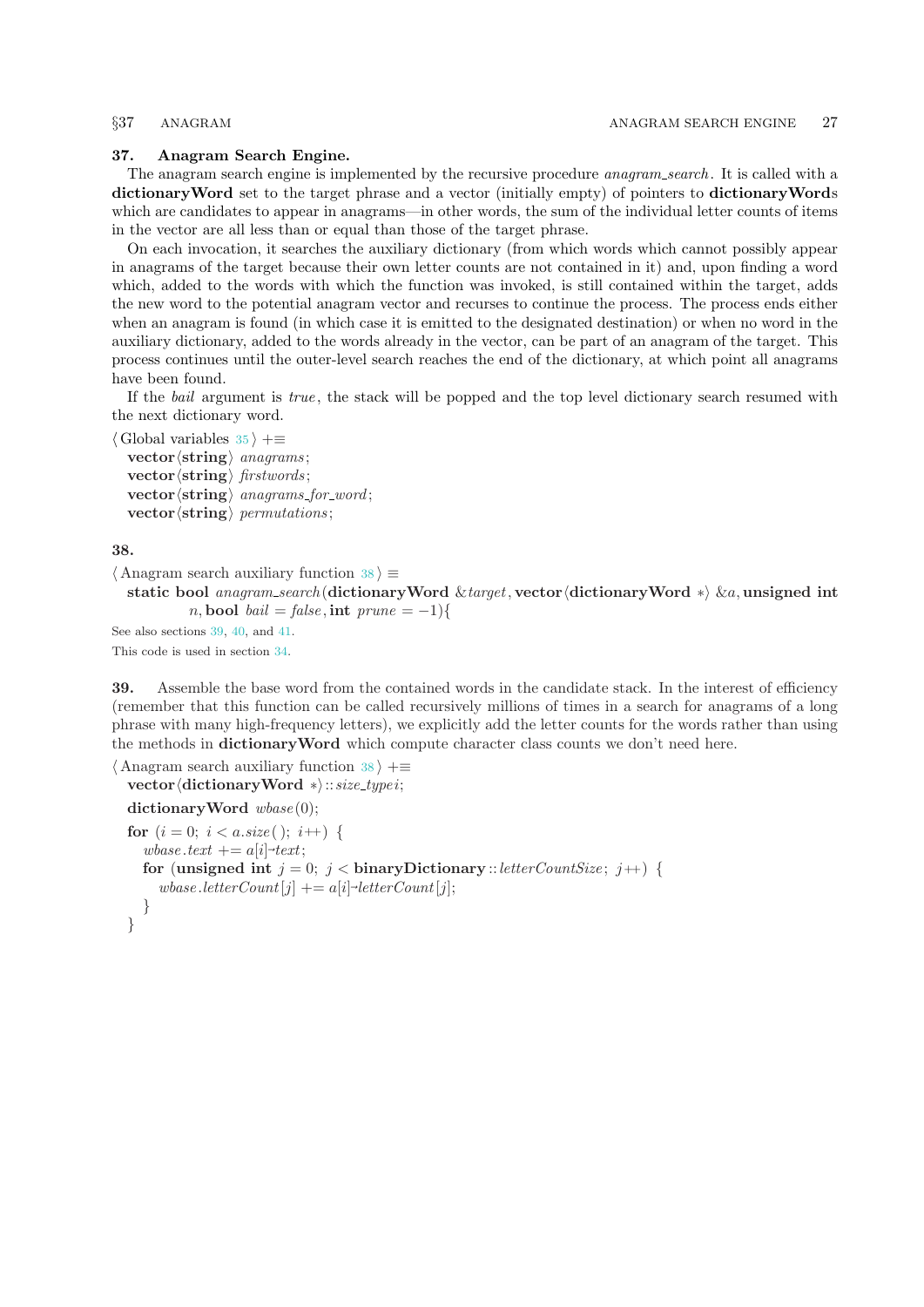<span id="page-27-0"></span>40. The first thing we need to determine is if we're already done; in other words, is the existing base word itself an anagram. This test is just a simple test for equality of letter counts.

```
\langle38 \rangle +≡
```
if  $(mememp(target.letterCount, whose.letterCount, binaryDictionary::letterCountSize) \equiv 0$ string *result*;

```
for (i = 0; i < a.size(); i++) {
   if (i > 0) {
      result + = "u";}
   result + = a[i]+text;if (\text{static}\_\text{cast}\langle\text{int}\rangle(i) \equiv \text{prune}) {
      break;
   }
\left| \right\rangleif (direct-output) {
   dout \ll result \ll endl;
}
else {
   anagrams.push_back(result);
}
return true;
```
}

41. Okay, we're not done. The base word consequently contains fewer of one or more letters than the target. So, we walk forward through the dictionary starting with the current word (the one just added to the base) until the end. For each dictionary word, we test whether the base phrase with that word concatenated at the end remains contained within the target or if it "goes bust" either by containing a letter not in the target or too many of one of the letters we're still looking for.

```
\langle38 \rangle +≡
  for (; n < auxdictl; n+) {
    unsigned char *p = \text{ }a\text{ }u\text{ }x\text{ }d\text{ }x\text{ }[n];if ((wbase.length() + binaryDictionary::length(p)) \le target.length()) {
       if (target.contained(&wbase, p)) {
         dictionaryWord aw;
         binary Dictionary::setDictionaryWordCheap(\&aw, p);a.push\_back (\&aw);
         bool success = anagram\_search(target, a, n, bail, prune);a.pop\_back();
         if (bail \wedge success) {
           return (a.size() > 1);}
      }
    }
  }
  return false; \}
```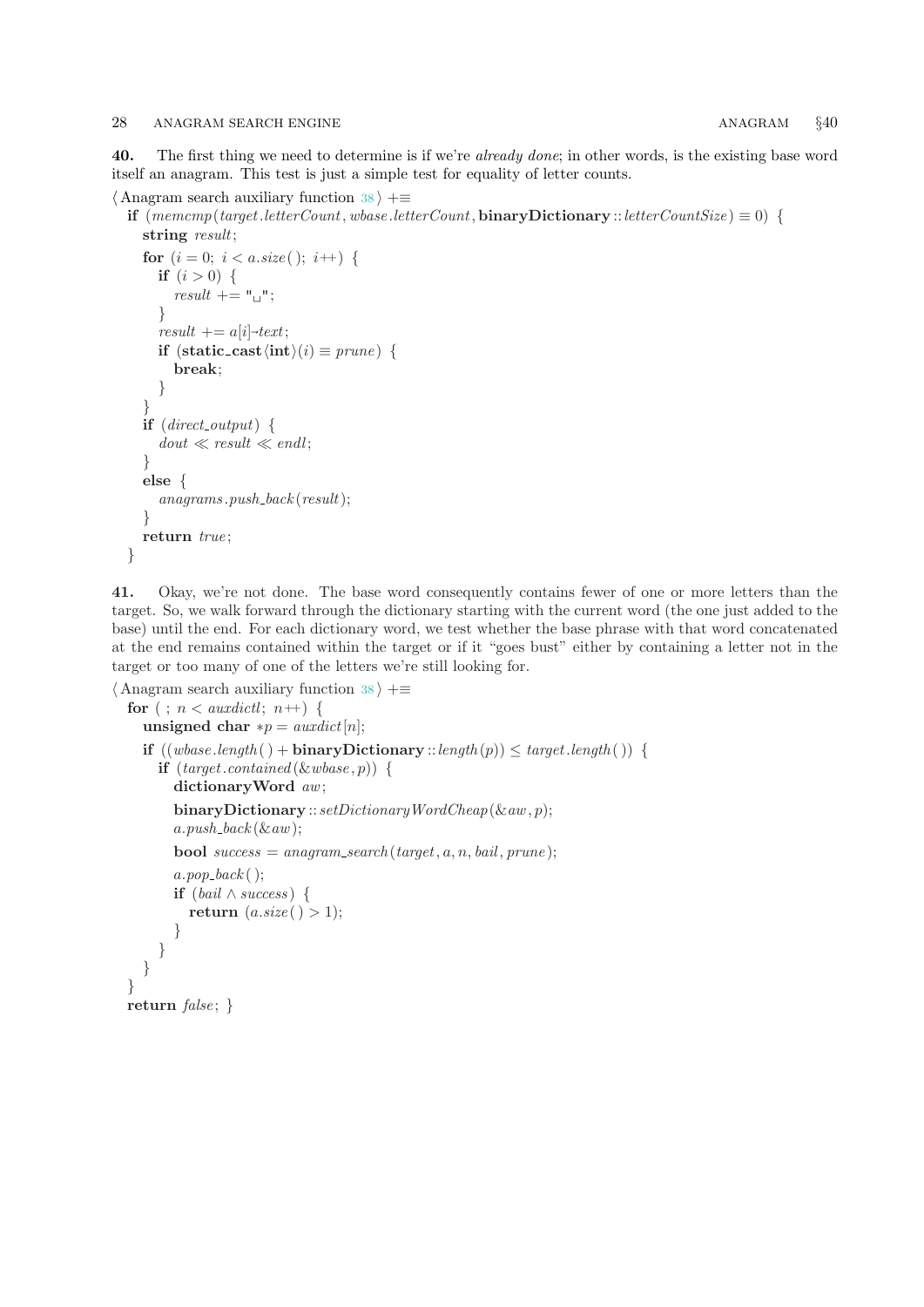### <span id="page-28-0"></span>42. HTML Generator.

The HTML generator creates an HTML result page containing the anagrams or permutations requested by the user. It operates by copying a "template" file to the designated output stream, interpolating variable content at locations indicated by markers embedded in the template.

```
\langle HTML generator 42\rangle \equivstatic void generateHTML(ostream \&os, char stopAt = 0)
  \left\{ \right.ifstream is (HTML template .c str();
    string s;
    bool skipping = false;
    while (getime(is, s)) {
       if (s.substr(0,5) ≡ "1--1" {
          \langle Process meta-command in HTML template 43\rangle;
       }
       else {
         if (\neg skipping) {
            os \ll s \ll endl;
          }
       }
    }
  }
```

```
This code is used in section 34.
```
43. HTML comments beginning in column 1 are used as meta-commands for purposes such as marking sections of the file to be skipped and to trigger the inclusion of variable content.

```
\langle Process meta-command in HTML template 43\rangle \equivif (s[5] \equiv '0') {
     \langle Process include meta-command 45;
  }
  else {
     \langle Process section marker meta-command 44\rangle;
  }
This code is used in section 42.
```
44. As the interaction with the user progresses, we wish to include additional steps in the HTML reply returned. The template file includes section markers between each step in the interaction. If the  $stopAt$ argument matches the character in the section marker, the balance of the file is skipped until the special "X"

section marker at the bottom is encountered.

```
\langle Process section marker meta-command 44\rangle \equiv
```

```
if (s[5] \equiv 'X') {
  skipping = false;}
else if (s[5] \equiv stopAt) {
  skipping = true;}
```
This code is used in section 43.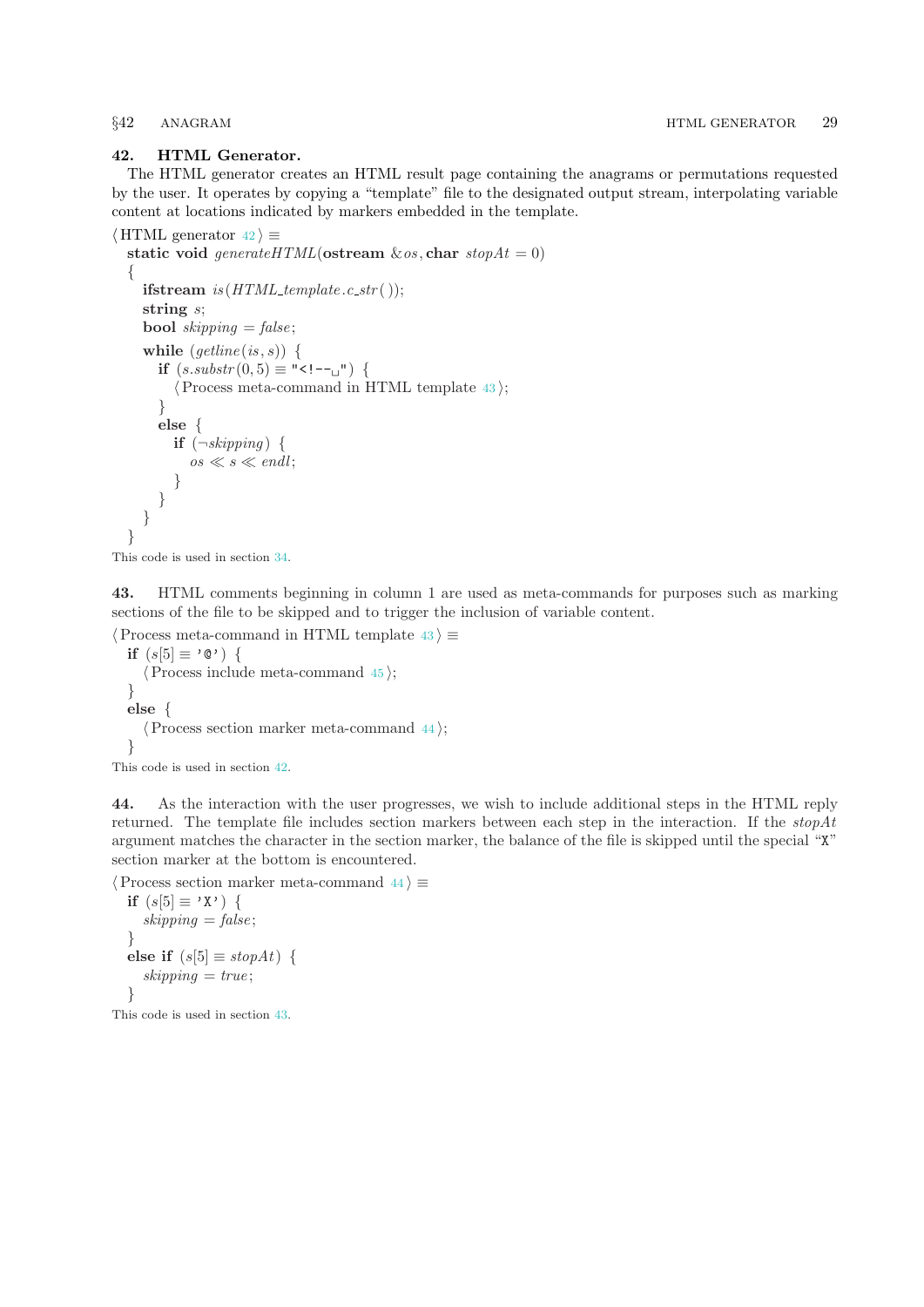<span id="page-29-0"></span>45. Meta-commands which begin with "@" trigger inclusion of variant material in the file, replacing the marker. Naturally, we process these includes only when we aren't skipping sections in the file.

```
\langle Process include meta-command 45 \rangle \equivif (\neg skipping) {
    switch (s[6]) \{case '1':
      \cos \ll "\sinu\cos value=\sqrt{''} \ll target \ll "\sqrt{''}" \ll endl;
      break;
    case '2': \langle Generate first word selection list 46\rangle;
      break;
    case '3':
      \langle47\rangle;
      break;
    case '4':
      \langle Generate list of anagrams containing specified word 48;
      break;
    case '5':
      \langle51\rangle;
      break;
    case '6':
      \langle Generate pass-on of target and firstwords to subsequent step \vert49\rangle;
      \langle50\rangle;
      break;
    }
  }
```
This code is used in section [43](#page-28-0).

46. The following code generates the list used to select the set of anagrams to be generated based on a word it contains. In the first phase of processing, this is simply the pruned results from the dictionary search. Subsequently, the list is simply parroted from a hidden form field passed in from the previous step.

```
\langle Generate first word selection list 46 \rangle \equiv{
      vector \langlestring\rangle \&svec = (cgi_step \equiv 1) ? anagrams : firstwords;
      \mathbf{vector} \langle \mathbf{string} \rangle:: size_type nfound = svec.size ( );
      if (nfound > 12) {
         nfound = 12;}
      \cos \ll "\sin 2\theta =" \ll nfound \ll ">" \ll endl;
      for (vector \langlestring\rangle:: iterator p = svec.begin( ); p \neq svec.end( ); p++) {
         \cos \ll "\sin \cos \theta" \ll \sqrt{p} \ll \sqrt{p} endl;
      }
   }
```
This code is used in section 45.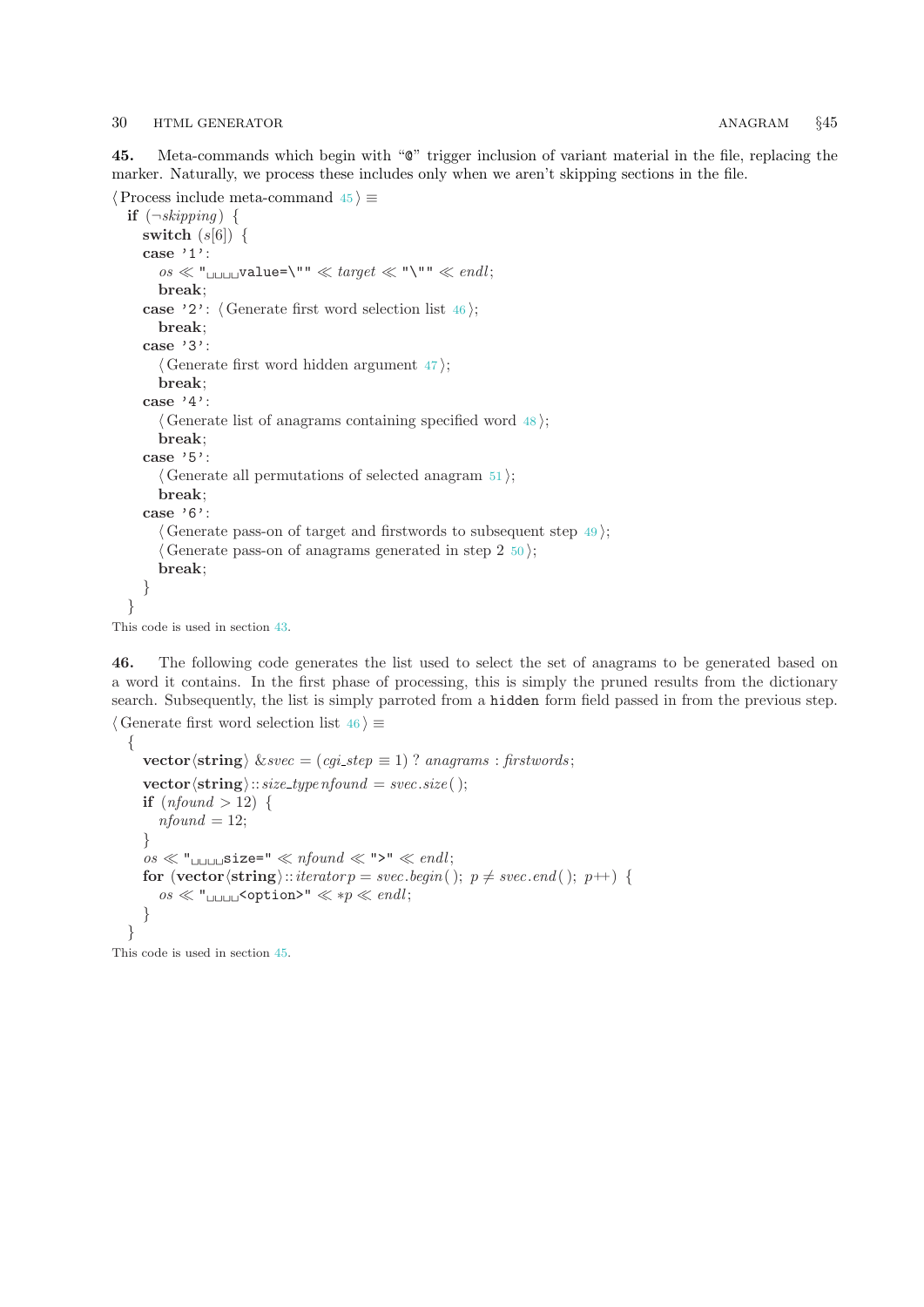<span id="page-30-0"></span>47. Polly want a crude hack? Here's where we generate the list of first words which subsequent steps parrot to populate the first word selection box. If we're in a subsequent step this is, in turn parroted from the preceding step.

```
\langle Generate first word hidden argument 47\rangle \equiv
```

```
\left\{ \right.vector \langlestring\rangle \&svec = (cgi\_step \equiv 1) ? anagrams : firstwords;
   \alphaos \ll "<input<sub>u</sub>type=\"hidden\"<sub>u</sub>name=\"target\"<sub>u</sub>value=\"" \ll target \ll "\">" \ll endl;
   \delta os \ll "<input_type=\"hidden\"_name=\"firstwords\"_value=\"";
   for (vector \langlestring)::iterator p = svec.begin( ); p \neq svec.end( ); p++) {
      if (p \neq \text{spec}.\text{begin})) {
         \cos \ll ", ";
      }
      os \ll sp;
   }
   \cos \ll \sqrt{\mathbf{v} \cdot \mathbf{v}} \ll \mathit{endl};
}
```
This code is used in section [45](#page-29-0).

48. Here we emit the list of anagrams which contain a word chosen from the list of words in step 2. As with the table of first words above, we either emit these words from the *anagrams* vector if we're in step 2 or from the canned *anagrams\_for\_word* in subsequent steps.

```
\langle Generate list of anagrams containing specified word 48 \rangle \equiv{
     vector\langlestring\rangle \&svec = (cgi_step \equiv 2) ? anagrams : anagrams for word;
     vector \langle string \rangle:: size_type nfound = svec.size ( );
     if (nfound > 12) {
        nfound = 12;
     }
     \cos \ll \mathsf{``}<sub>UUUU</sub>Size=" \ll nfound \ll ">" \ll endl;
     for (vector \langlestring)::iterator p = \textit{svec}.\textit{begin} ); p \neq \textit{svec}.\textit{end} ( ); p+{} {
        os  " <option>"  ∗p  endl ;
     }
  }
```
This code is used in section [45](#page-29-0).

49. In steps subsequent to 1, we need to preserve the target and list of first words selection box. This code generates hidden input fields to pass these values on to subsequent steps.

```
\langle Generate pass-on of target and firstwords to subsequent step 49 \rangle \equiv{
          \cos \ll "<input<sub>u</sub>type=\"hidden\"<sub>u</sub>name=\"target\"<sub>u</sub>value=\"" \ll target \ll "\">" \ll endl;
          \it os\ll "Simplifype=\verb|"hidden\\" \lnot \texttt{mame} \lnot \texttt{firstwords}\\" \lnot \texttt{malue} \lnot \texttt{mine} \lnot \texttt{mone} \lnot \texttt{mone} \lnot \texttt{mone} \lnot \texttt{mone} \lnot \texttt{mone} \lnot \texttt{mone} \lnot \texttt{mone} \lnot \texttt{mone} \lnot \texttt{mone} \lnot \texttt{mone} \lnot \texttt{mone} \lnot \texttt{mone} \lnot \texttt{mone} \lnot \texttt{mone} \lnot \texttt{mone} \lnot \texttt{mone} \lfor (vector \langlestring\rangle::iterator p = firstwords .begin(); p \neq firstwords .end (); p++) {
              if (p \neq firstwords begin( )) {
                    os \ll ", ";
               }
               \cos \ll *p;
          }
          \cos \ll \sqrt{\mathsf{m}} > \mathsf{m} \ll \mathit{endl};
     }
```
This code is used in section [45](#page-29-0).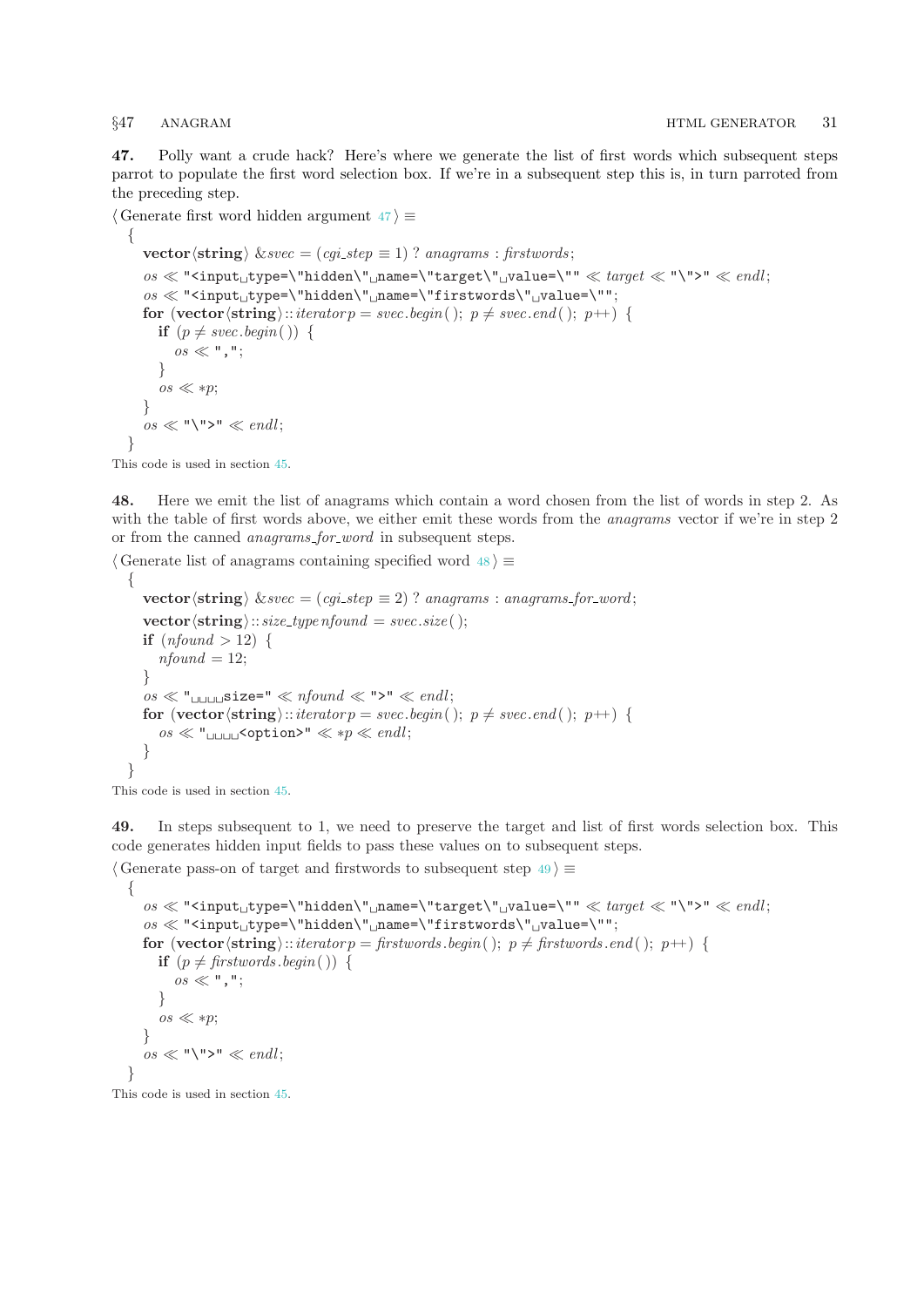### <span id="page-31-0"></span>32 HTML GENERATOR **ANAGRAM**  $§50$

50. Similarly, in steps 2 and later we need to pass on the anagrams generated by step 2. We also output these as a hidden input field.

 $\langle$  Generate pass-on of anagrams generated in step 2 50  $\rangle \equiv$ 

```
{
   vector \langlestring\rangle \&svec = (cgi\_step \equiv 2) ? anagrams : anagrams for word;
   \cos \ll "<input<sub>1</sub>type=\"hidden\"<sub>1</sub>name=\"anagrams\"<sub>1</sub>value=\"";
   for (vector \langlestring)::iterator p = \textit{svec}.\textit{begin} ); p \neq \textit{svec}.\textit{end} ( ); p+{} {
      if (p \neq \text{spec}.\text{begin})) {
          \cos \ll ", ";
       }
       \cos \ll *p;
   }
   \cos \ll \sqrt{\mathsf{m}} > \mathsf{m} \ll \mathit{endl};
}
```
This code is used in section [45](#page-29-0).

51. When the user selects one of the anagrams presented in step 3 and proceeds to step 4, we prepare a list of all possible permutations of the anagram. The user's gotta be pretty lazy not to be able to to this in his head, but what the heck, many Web users are lazy! Besides, STL's next permutation algorithm does all the work, so even a lazy implementor doesn't have to overexert himself.

Before the table of permutations, we emit the rows= specification and close the textarea tag. For a list of  $n$  items there are  $n!$  permutations, so we compute the factorial and size the box accordingly.

```
\langle Generate all permutations of selected anagram 51\rangle \equiv
```

```
{
      int n = permutations.size(, nbanq = 1, \text{ }cols = 1;\mathbf{vector}\langle\mathbf{string}\rangle::iteratorwhile (n > 1) {
         n<sup>bin</sup> ∗= n ––:
      }
      for (p = permutations \cdot begin); p \neq permutations \cdot end; p++) {
         if (p \neq permutations \text{.} begin() ) {
            \cosh +;
         }
         \cosh \phi = p\text{-}length(\phi);
      }
      \text{cout} \ll \text{``cols} = " \ll \text{cols} \ll " \ll \text{rows} = " \ll \text{rbang} \ll " > " \ll \text{endl};sort(permutations.\text{begin}(),\text{permutations}.\text{end}(),);do {
         for (p = permutations \cdot begin); p \neq permutations \cdot end; p++) {
            if (p \neq permutations \cdot begin() ) {
               \cos \ll "\frac{1}{2}";
            }
            os \ll sp;}
         os \ll \text{endl};
      } while (next\_permutation(permutations.\textit{begin}(), permutations.\textit{end}());}
This code is used in section 45.
```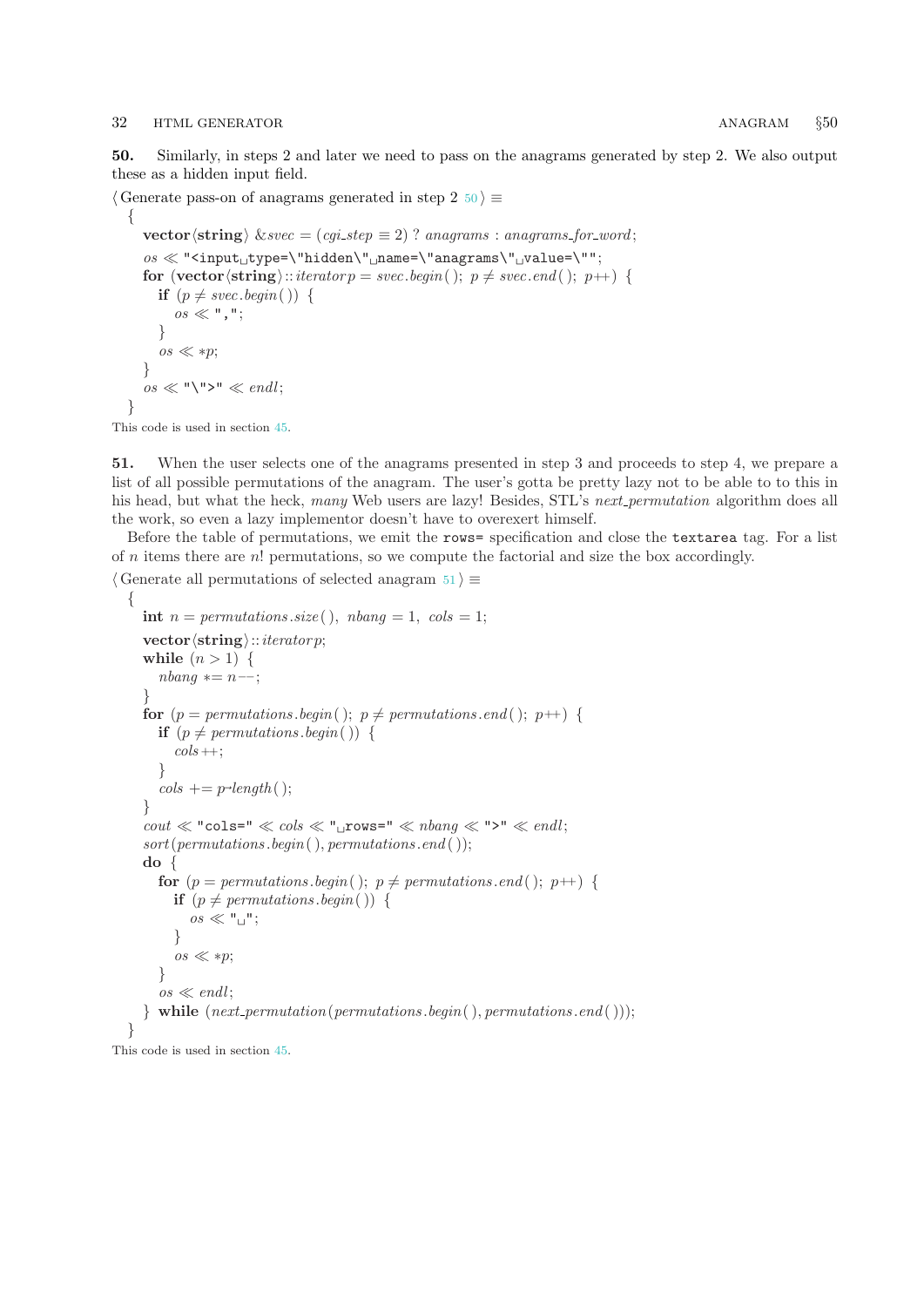<span id="page-32-0"></span>52. The following include files provide access to system and library components.

```
\langle System include files 52\rangle \equiv\#include "config.h"
#include <iostream>
#include <iomanip>
#include <fstream>
#include <cstdlib>
#include <string>
#include <vector>
#include <algorithm>
  using namespace std;
#include <stdio.h>
#include <fcntl.h>
#include <ctype.h>
\#include <string.h>
#ifdef HAVE_STAT
#include <sys/stat.h>
#endif
#ifdef WIN32 /* Lazy way to avoid manually modifying config.h for Win32 builds */
#ifdef HAVE_UNISTD_H
#undef HAVE_UNISTD_H
#endif
#undef HAVE_MMAP
#endif
#ifdef HAVE_MMAP
#include <sys/mman.h>
#endif
#ifdef HAVE_UNISTD_H
#include <unistd.h>
#endif
#include "getopt.h" /* Use our own getopt, which supports getopt_long */
  extern "C"
  {
    void uncgi(void); /* We use uncgi to transform CGI arguments into environment variables */}
This code is used in section 5.
```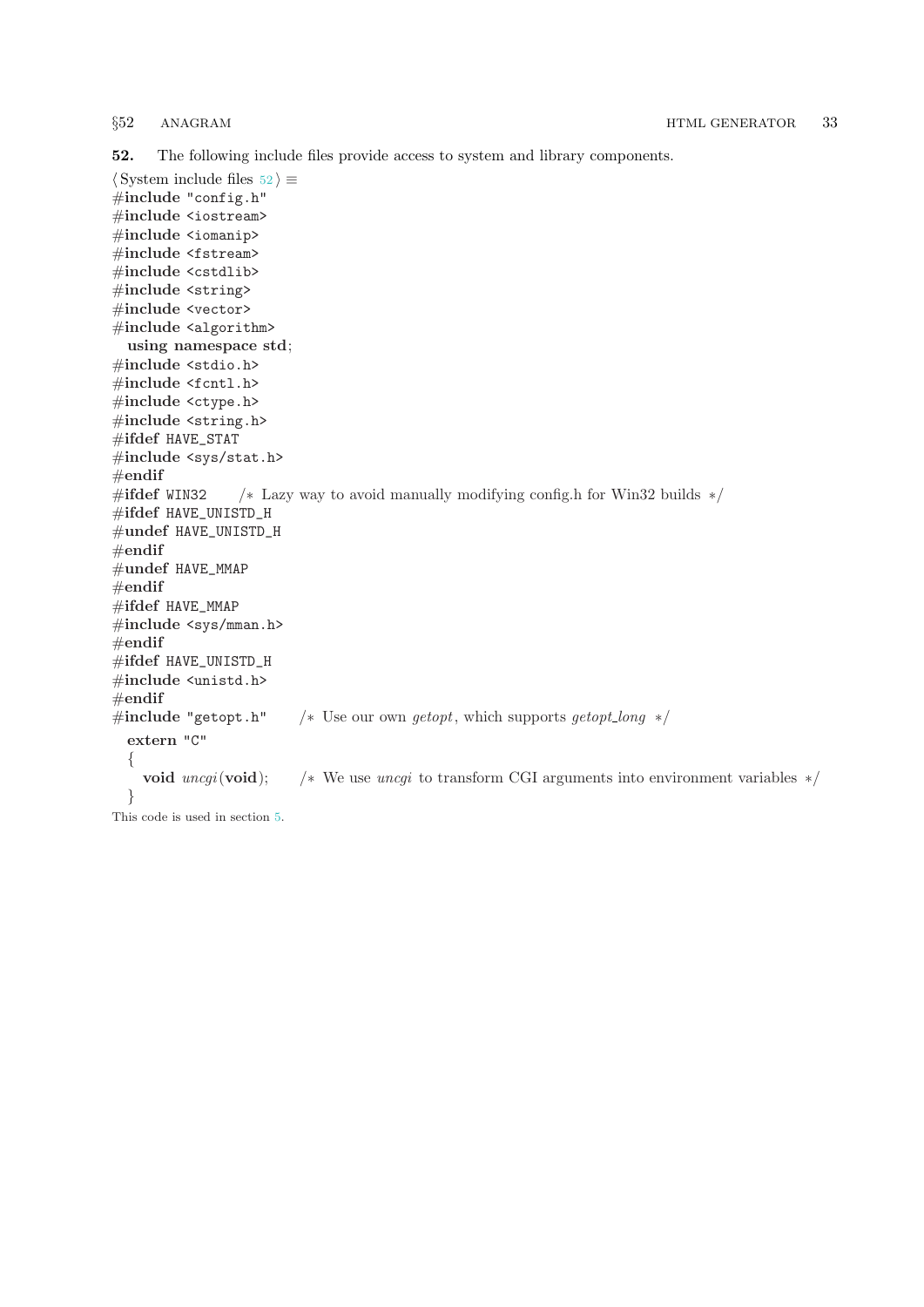### <span id="page-33-0"></span>34 HTML GENERATOR **ANAGRAM** §53

53. Here are the global variables we use to keep track of command line options.

 $\langle$  Command line arguments 53  $\rangle \equiv$ #ifdef NEEDED static bool flattenISOchars = false; /\* Flatten ISO 8859-1 8-bit codes to ASCII \*/ #endif static bool *bail* = *false*;  $\frac{1}{2}$  /\* Bail out on first match for a given word \*/ static string  $\text{dictfile} = "crossword.txt";$  /\* Dictionary file name \*/ static string  $\textit{bdictfile} = "wordlist.\text{bin}"; \quad \text{'* Binary dictionary file *}$ static string  $\text{exporffile} = \text{""};$  /\* Export dictionary file name \*/ static string  $target = "";$  /\* Target phrase \*/ static dictionaryWord seed (""); /\* Seed word \*/ static dictionaryWord  $empty("")$ ; /\* Empty dictionaryWord \*/ static vector (dictionary Word ∗) anagram; /\* Anagram search stack \*/ static int cgi\_step = 0; /\* CGI processing step or 0 if not CGI-invoked  $*/$ static bool  $cgi\_all = false$ ; /\* Generate all anagrams in CGI step 2 \*/ static bool  $html = false;$  /\* Generate HTML output ? \*/ static string  $HTML\mathit{template} = "template.html";$  /\* Template for HTML output \*/ static bool direct\_output = false; <br> /\* Write anagrams directly to stream ? \*/<br>static ostream  $\&$  dout = cout; <br> /\* Direct output stream \*/ static ostream  $˙ = court;$ static bool permute = false;  $\frac{1}{\sqrt{2}}$  Generate permutations of target  $\frac{*}{ }$ This code is used in section [6](#page-4-0).

54. The following options are referenced in class definitions and must be placed in the  $\langle$  Global variables [35](#page-24-0) $\rangle$ section so they'll be declared first.

 $\langle$  Global variables [35](#page-24-0)  $\rangle$  +≡ static bool verbose = false;  $\frac{1}{\sqrt{2}}$  Print verbose processing information  $\frac{1}{\sqrt{2}}$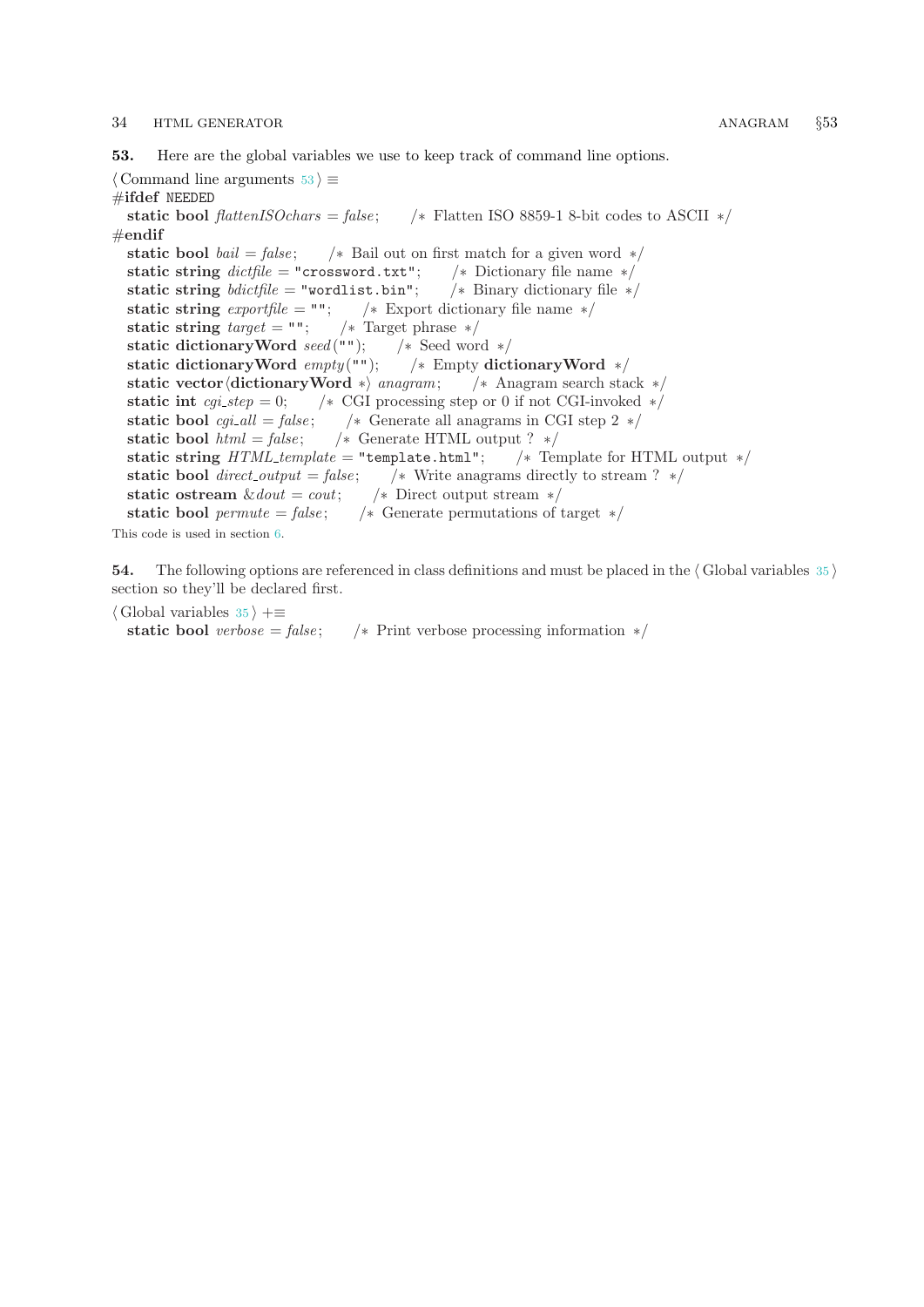<span id="page-34-0"></span>55. Procedure usage prints how-to-call information. This serves as a reference for the option processing code which follows. Don't forget to update usage when you add an option!

```
\langle34 \rangle +≡
    static void usage (void)
    \left\{ \right.\text{count} \ll \text{PRODUCT} \ll "<sub>UU</sub>--<sub>UU</sub>Anagram<sub>U</sub>Finder.<sub>UU</sub>Call\n";
        \text{const} \ll " with \text{unit} \ll \text{PRODUCT} \ll \text{````} \text{``} [options] \text{``} 'phrase '\text{``} [contained words] \text{``} "
        \text{cout} \ll \text{``\texttt{``n''}};\text{cout} \ll \text{"Options:} \n\cdot \text{``}\mathit{out}\ll" \textit{``} \textit{``} \textit{``} \textit{``} \textit{``} \textit{``} \textit{``} \textit{``} \textit{``} \textit{``} \textit{``} \textit{``} \textit{``} \textit{``} \textit{``} \textit{``} \textit{``} \textit{``} \textit{``} \textit{``} \textit{``} \textit{``} \textit{``} \textit{``} \textit{``} \textit{``} \textit{``} \textit{``} \textit{``} \textit{``} \textit{``} \textit{``} \textit{``} \textit{``} \textit{``} \text\text{count} \ll "<sub>UUUU</sub>--bail<sub>UUUUUUUUUUUUUUUU</sub>Bail<sub>U</sub>out<sub>U</sub>after<sub>U</sub>first<sub>U</sub>match<sub>U</sub>for<sub>U</sub>a<sub>U</sub>given<sub>U</sub>word\n";
        \text{count} \ll "<sub>UUUU</sub>--bindict, _0-b<sub>u</sub>file<sub>UUUUU</sub>Use<sub>U</sub>file<sub>U</sub>as<sub>u</sub>binary<sub>u</sub>dictionary\n";
        \it{out}\ll" \texttt{\texttt{unun}--cgi}\texttt{unununununun} \texttt{Set}\texttt{options}\texttt{\texttt{ifrom}}\texttt{uncci}\texttt{^{envi}}\texttt{roment}\texttt{_{\texttt{u}}\texttt{variables}\texttt{^{"}};\text{const} \ll "<sub>UUUU</sub>--copyright
<sub>UUUU</sub>Print
<sub>U</sub>copyright
<sub>U</sub>information
\n";
        \text{count} \ll "<sub>UUUU</sub>--dictionary, \Box-d\Boxfile\Boxuse\Boxfile\Boxas\Boxdictionary\n";
        \text{count} \ll "<sub>1</sub> =−export file<sub>1</sub> = \text{input} Export binary dictionary file\n";
#ifdef NEEDED
        \text{count} \ll "<sub>UUUU</sub>--flatten-iso<sub>UUUUUUUUU</sub>Flatten<sub>U</sub>ISO<sub>U</sub>8859-1<sub>U</sub>8-bit<sub>u</sub>codes<sub>u</sub>to<sub>U</sub>ASCII\n";
#endif
        \text{count} \ll "<sub>UUUU</sub>--help, \Box-u\Box
\Box
\Box
\BoxPrint\Boxthis\Boxmessage\n";
        cout  " −−html Generate HTML output\n";
        \mathit{out} \ll \texttt{"_\textit{UUUU}}\texttt{-permute, \texttt{U}}\texttt{-p_\textit{UUUUUUUUU}}\texttt{Generate\_permutations\_of\_target\texttt{\texttt{V1}}''};\text{count} \ll "<sub>UUUU</sub>--seed, O-sUWord
COUT Specify Seed
Word
\n";
        \text{count} \ll "<sub>UUUU</sub>--step<sub>U</sub>number<sub>UUUUUUUUUU</sub>CGI<sub>U</sub>processing<sub>U</sub>step\n";
        \mathit{cout} \ll \text{"}{}_{\sqcup \sqcup \sqcup \dashv} \texttt{-target,} {}_{\sqcup} \texttt{-thrase}{}_{\sqcup \sqcup \sqcup \sqcup} \texttt{Target}{}_{\sqcup} \texttt{phrase}{} \backslash \texttt{n";}\text{count} \ll "<sub>UUUU</sub>--template
<sub>UUUU</sub><sub>uuuuuuuuuuuuuu</sub>Template
<sub>U</sub>for
<sub>U</sub>HTML
<sub>U</sub>output
\n";
        \text{count} \ll " _{\text{ULLL}}-verbose, _{\text{L}}-v<sub>Publi</sub> print processing information\n";
        \text{count} \ll "\text{cout} \ll \text{``\texttt{``}}\texttt{''};\text{cout} \ll \text{``by} \text{John} \text{Walker} \text{''};\text{count} \ll \text{``http://www.fournilab.ch/\n''};}
```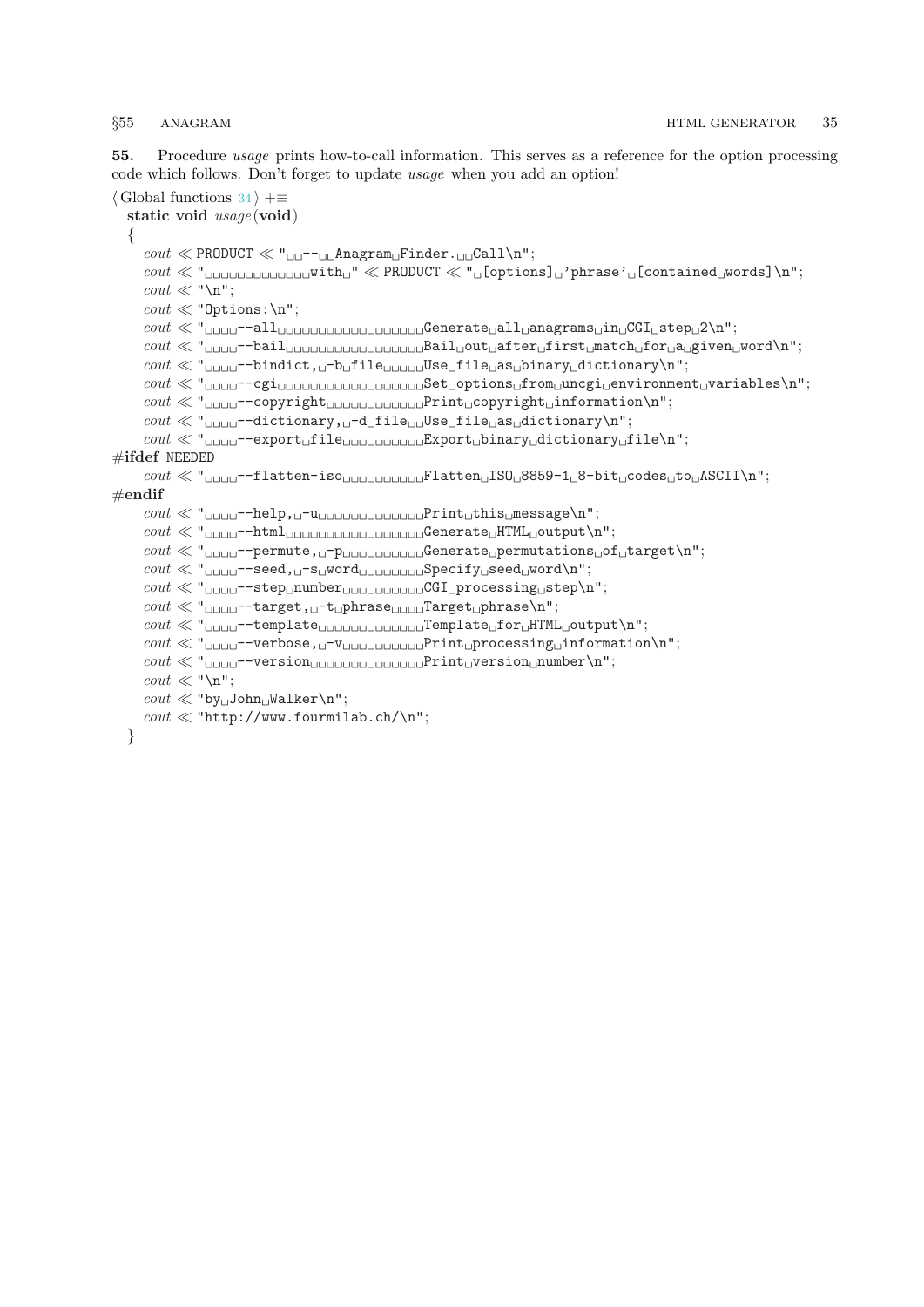<span id="page-35-0"></span>56. We use getopt<sub>-long</sub> to process command line options. This permits aggregation of single letter options without arguments and both -darg and -d arg syntax. Long options, preceded by --, are provided as alternatives for all single letter options and are used exclusively for less frequently used facilities.

```
\langle Process command-line options 56 \rangle \equivstatic const struct option long-options \begin{bmatrix} \end{bmatrix} = \begin{bmatrix} \end{bmatrix}\{"all", 0, \Lambda, 206},
  \{"bail", 0, \Lambda, 208},
  \{\text{"bindict", 1, \Lambda, 'b'}\},\\{ "cgi", 0, \Lambda, 202},
  {``copyright", 0, \Lambda, 200},\{"dictionary", 1, \Lambda, 'd'},
  {"export", 1, \Lambda, 207},
#ifdef NEEDED
  {"flatten-iso", 0, \Lambda, 212},
\#endif
  \{\text{"html", 0, \Lambda, 203}\},\{^{\prime}}"permute", 0, \Lambda, 'p' },
  {^{\prime}}"seed", 1, \Lambda, 's' },
  {"step", 1, \Lambda, 205{},
  \{"target", 1, \Lambda, 't' },
   { "template", 1, \Lambda, 204},
  \{"help", 0, \Lambda, 'u'},
  \{"verbose", 0, \Lambda, 'v',
  {"version", 0,Λ, 201},
  \{0, 0, 0, 0\}};
  int option_index = 0;
  while ((opt = getoptLong(argc, argv, "b:d:ps:t:uv", long options, & option_index)) \neq -1)switch (opt) {
     case 206: /∗ −−all Generate all anagrams in CGI step 2 ∗/
        cgi\_all = true;break;
     case 208: /∗ −−bail Bail out after first match for word ∗/
       bail = true:
       break;
     case 'b': /∗ −b, −−bindict binaryDictionary ∗/
       bdictfile = optarg;break;
     case 202: /∗ −−cgi Set options from uncgi environment variables ∗/
        \langle Set options from uncgi environment variables 57;
       break;
     case 200: /∗ −−copyright Print copyright information ∗/
       \text{count} \ll \text{``This\_program\_is\_in\_the\_public\_domain.\n'';return 0;
     case 'd': /* -d, --dictionary dictionary-file */
       dictfile = optarg;break;
     case 207: /∗ −−export dictionary-file ∗/
       \epsilonexportfile = optarg;
       break;
#ifdef NEEDED
     case 212: /∗ −−flatten−iso Flatten ISO 8859-1 8-bit codes to ASCII ∗/
```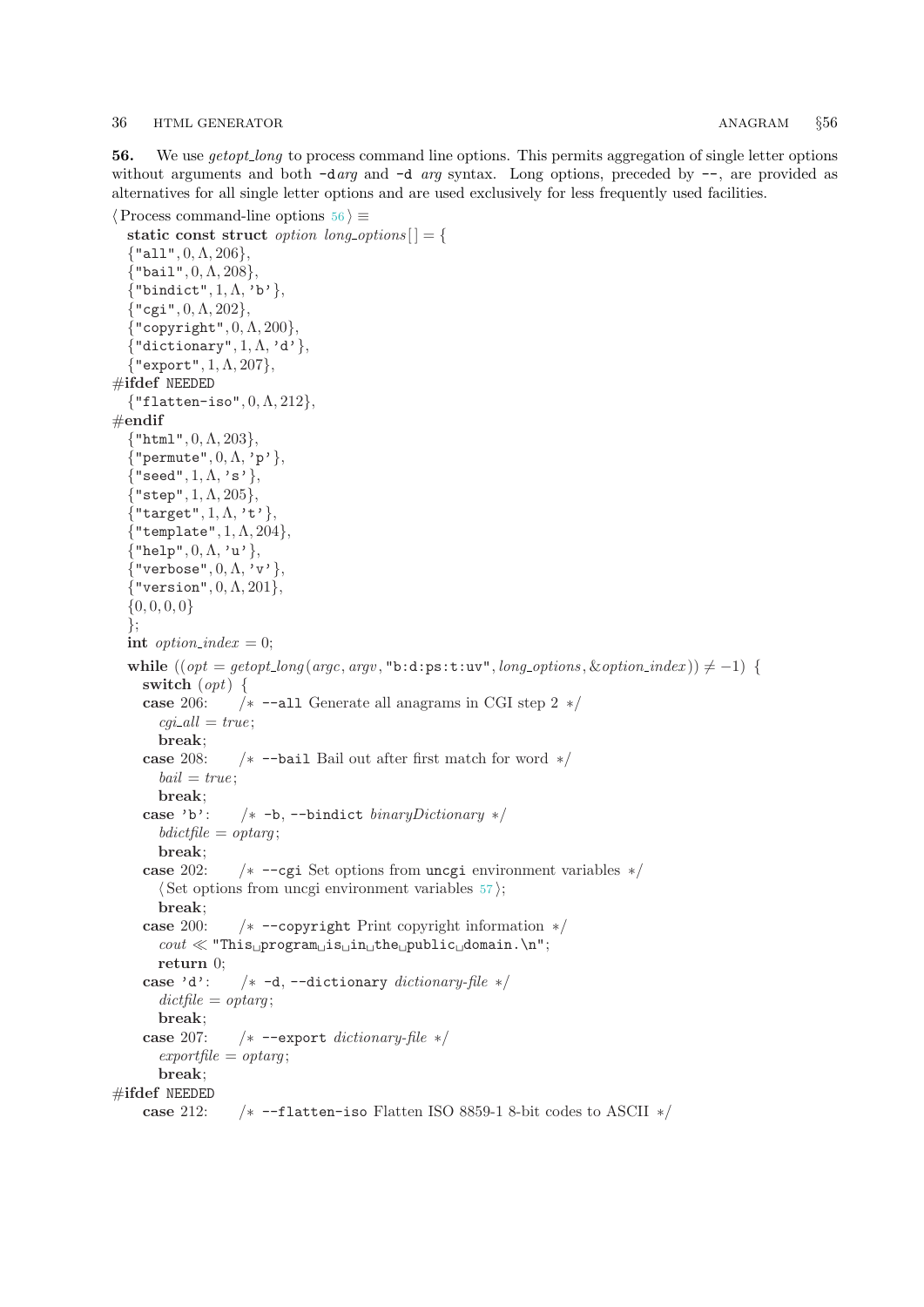```
\mathit{flattenISO}_{\text{chars}} = \mathit{true};break;
\begin{array}{c}\text{\#endif}\\\text{case 203:}\end{array}/∗ -−html Generate HTML output ∗/
      html = true;break;
    case 'p': /∗ −p, −−permute Generate permutations of target ∗/
      permute = true;
      break;
    case 's': /* -s, --seed seed-word */\{dictionaryWord *given = new dictionaryWord(optarg);seed = seed + *given;anagram.push\_back (given);
      }
      break;
    case 205: /* –step step-number */cgi\_step = atoi(optarg);break;
    case 't': /* -t, -target target-phrase */
      target = optarg;break;
    case 204: /∗ −−template HTML-template-file ∗/
      HTML<sub>template</sub> = optarg;
      break;
    case 'u': /∗ −u, −−help Print how-to-call information ∗/
      case '?': usage();
      return 0;
    case 'v': /∗ −v, −−verbose Print processing information ∗/
      verbose = true;break;
    case 201: /∗ −−version Print version information ∗/
      \text{count} \ll \text{PRODUCT "} " VERSION "\n";
      cout  "Last revised: " REVDATE "\n";
      \text{count} \ll \text{``The} latest version is always available\n";
      \text{cout} \ll \text{``at} http://www.fourmilab.ch/anagram/\n";
      \textit{count} \ll \text{''Please} report bugs to bugs@fourmilab.ch\n";
      return 0;
    default:
      cerr \ll "***Internal error: unhandled case " \ll opt \ll " unique processing. \n";
      return 1;
    }
  }
```
This code is used in section [25](#page-19-0).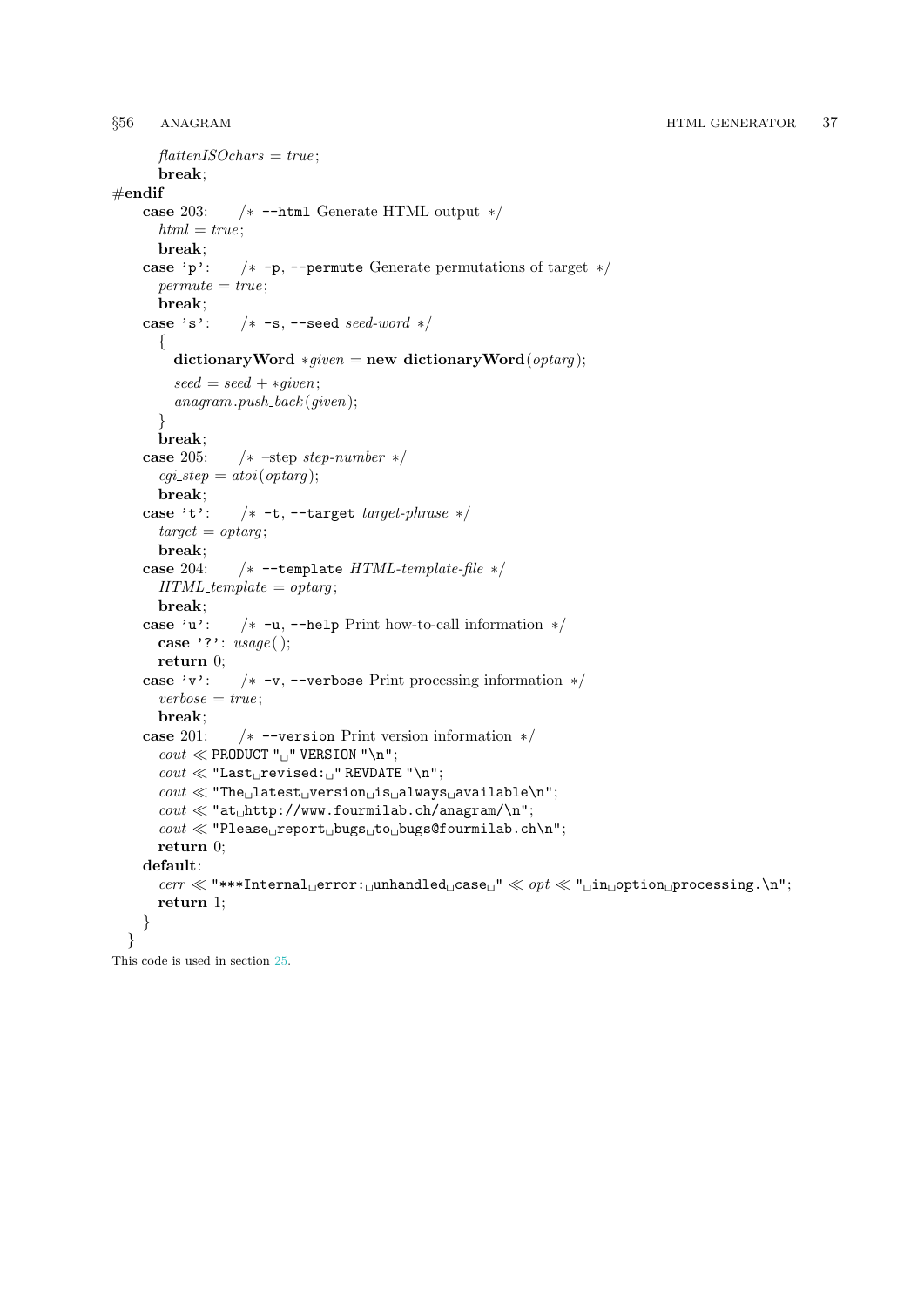### <span id="page-37-0"></span>38 HTML GENERATOR **ANAGRAM** §57

 $\{$ 

57. When we're invoked as a CGI program by a Web browser, the uncgi program parses the GET or POST form arguments from the invoking page and sets environment variables for each field in the form. When the −−cgi option is specified on the command line, this code checks for those variables and sets the corresponding options. This avoids the need for a clumsy and inefficient shell script to translate the environment variables into command line options.

 $\langle$  Set options from uncgi environment variables 57 $\rangle \equiv$ 

```
char ∗env ;
uncqi();
if ((env = getenv("WWW\_target")) \neq \Lambda) {
  target = env;}
if ((env = qetenv("WWW\_step")) \neq \Lambda) {
  cgi\_step = atoi(env);}
else {
  cgi\_step = 1;}
if (getenv("WWW_a11") \neq \Lambda) {
  cgi\_all = true;}
if ((env = getenv("WWW\_firstwords")) \neq \Lambda) {
  bool done = false;
  char ∗endw;
  while (\negdone) {
    if ((endw = strchr(\text{env}, \cdot, \cdot)) \neq \Lambda {
       *endw = 0;first words. push\_back (env);env = endw + 1;}
     else {
       first words. push\_back (env);done = true;}
  }
}
if ((env = getenv("WWW\_anagrams")) \neq \Lambda) {
  bool done = false;
  char ∗endw;
  while (\negdone) {
    if ((endw = strchr(env, ', ') ) \neq \Lambda {
       *endw = 0;anagrams\_for\_word.push\_back(env);env = endw + 1;}
    else {
       anagrams\_for\_word.push\_back(env);done = true;}
  }
}
```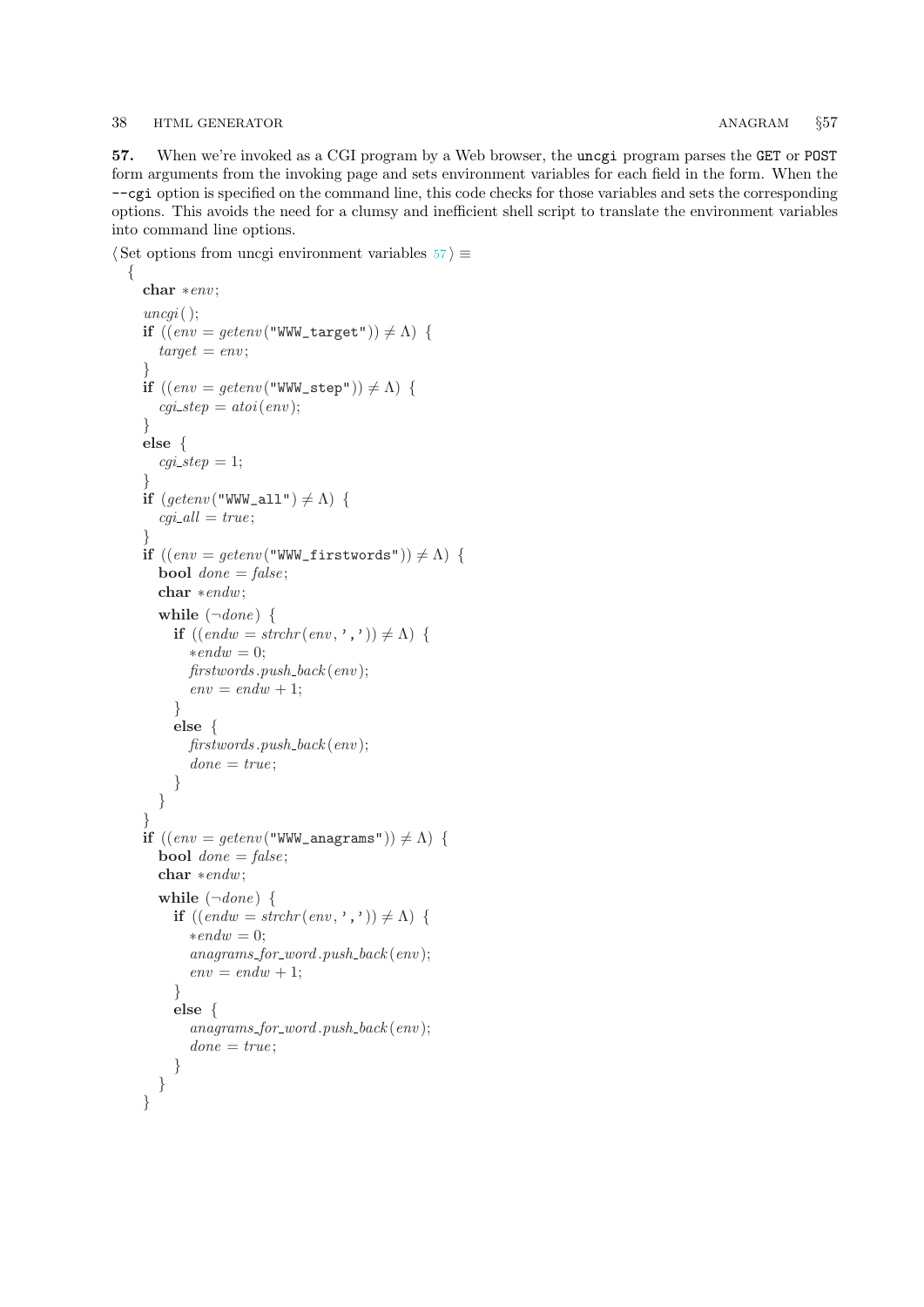```
if ((env = getenv("WWW\_results")) \neq \Lambda) {
    bool done = false;
    char ∗endw;
    while (\neg done) {
       if ((endw = strchr(\text{env}, \cdot_{\sqcup} \cdot)) \neq \Lambda {
         *endw = 0;permutations.push\_back (env);env = endw + 1;}
       else {
         permutations.push\_back (env);done = true;}
    }
  }
  if ((env = qetenv("WWW-word")) \neq \Lambda) {
    if (\neg cai\_all) {
       dictionaryWord *given = new dictionaryWord(exp);seed = seed + *given;anagram.push\_back(given);}
  }
}
```

```
This code is used in section 56.
```
58. Some more global variables to keep track of file name arguments on the command line. . ..

 $\langle$  Global variables [35](#page-24-0)  $\rangle$  +≡<br>static string *infile* = "-",  $/* "-'" means standard input or output */$  $outfile = "-";$ 

## 59.

```
\langle Verify command-line arguments 59 \rangle \equivif ((\text{exportfile} ≡ "") \land (\text{target} ≡ "") \land (\text{optind} ≥ \text{argc})) {
       \textit{corr} \ \ll \ \texttt{"No_Utarget_U} \texttt{phrase_U} \texttt{specified."} \ \ll \ \textit{endl} \ \ll"Specificity_\sqcup the_\sqcup -help_\sqcup option_\sqcup for_\sqcup how-to-call_\sqcup information." \ll \mathit{endl};return 2;
   }
```
This code is used in section [25](#page-19-0).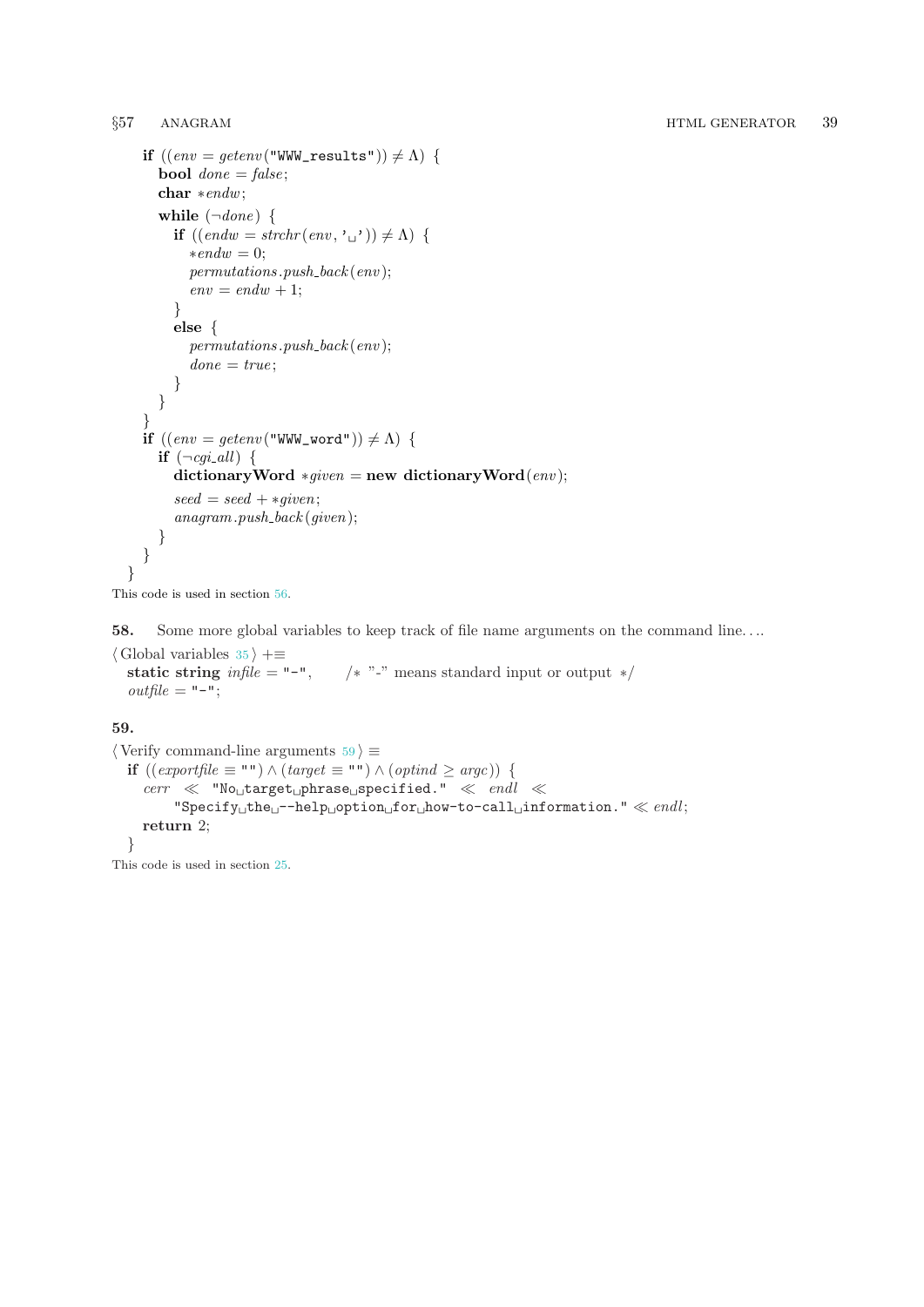## <span id="page-39-0"></span>40 CHARACTER SET DEFINITIONS AND TRANSLATION TABLES ANAGRAM  $§60$

## 60. Character set definitions and translation tables.

The following sections define the character set used in the program and provide translation tables among various representations used in formats we emit.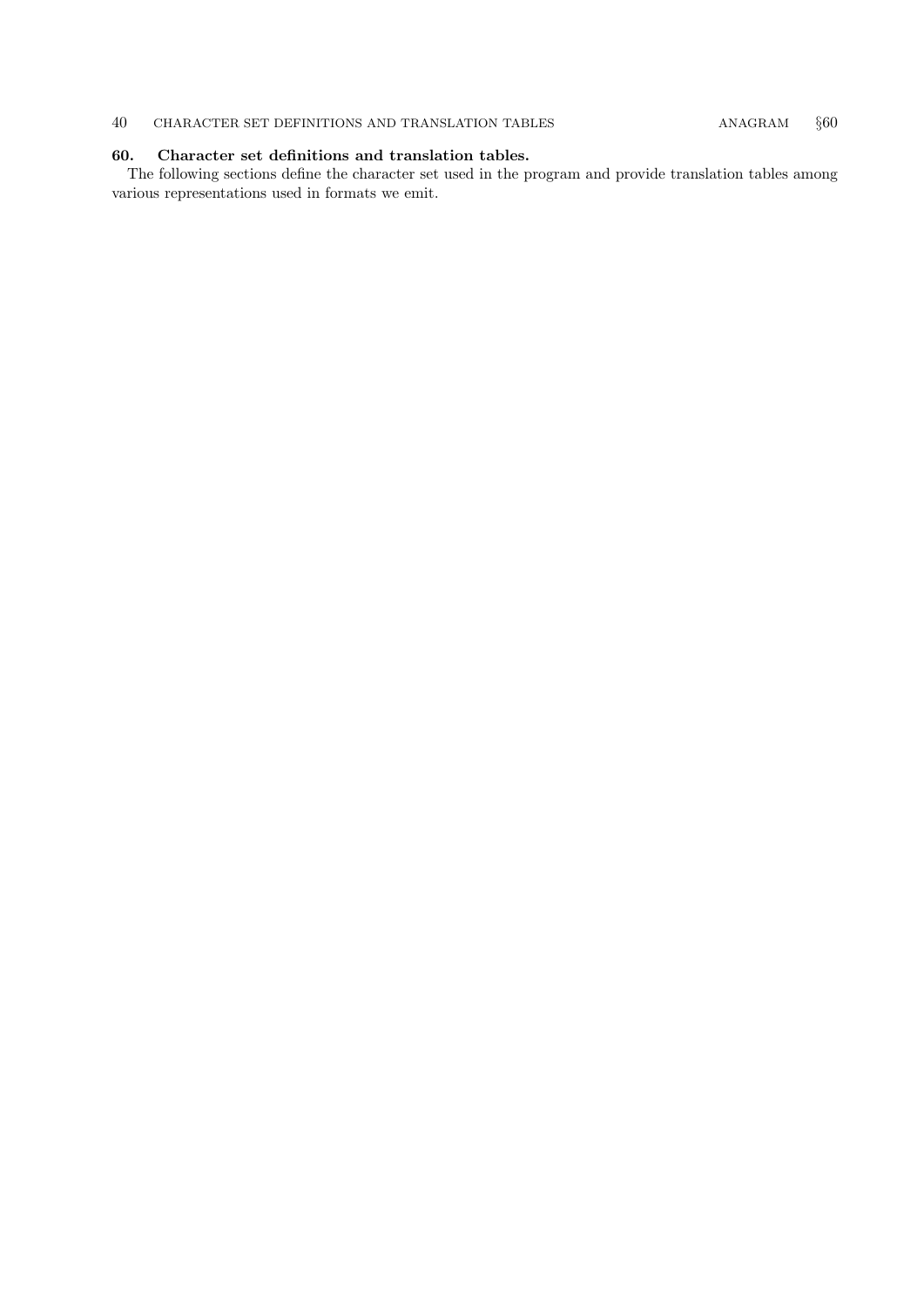### <span id="page-40-0"></span>61. ISO 8859-1 special characters.

We use the following definitions where ISO 8859-1 characters are required as strings in the program. Most modern compilers have no difficulty with such characters embedded in string literals, but it's surprisingly difficult to arrange for Plain TEX (as opposed to L<sup>AT</sup>EX) to render them correctly. Since CWEB produces Plain TEX, the path of least resistance is to use escapes for these characters, which also guarantess the generated documentation will work on even the most basic TEX installation. Characters are given their Unicode names with spaces and hyphens replaced by underscores. Character defined with single quotes as char have named beginning with C\_.

#define REGISTERED\_SIGN "\xAE"

 $\#$ define C\_LEFT\_POINTING\_DOUBLE\_ANGLE\_QUOTATION\_MARK  $^{\#}$ AB

#define C\_RIGHT\_POINTING\_DOUBLE\_ANGLE\_QUOTATION\_MARK #BB

#define RIGHT\_POINTING\_DOUBLE\_ANGLE\_QUOTATION\_MARK "\xBB"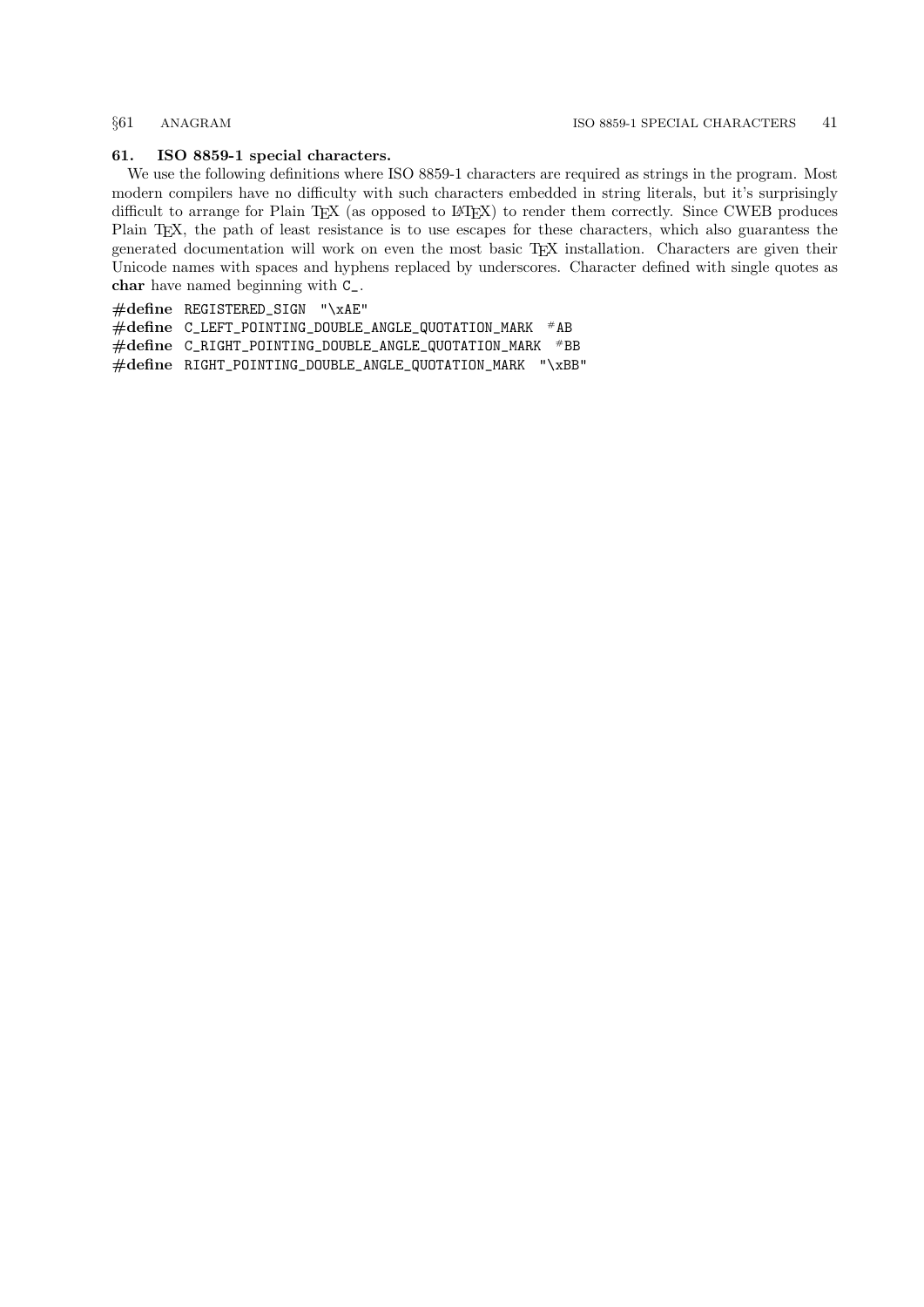### <span id="page-41-0"></span>42 FLAT 7-BIT ASCII APPROXIMATION OF ISO CHARACTERS ANAGRAM §62

### 62. Flat 7-bit ASCII approximation of ISO characters.

The following table is indexed by ISO codes 160 to 255,  $(*A0-#FF)$  and gives the flat ASCII rendering of each ISO character. For accented characters, these are simply the characters with the accents removed; for more esoteric characters the translations may be rather eccentric.

 $\langle$  Global variables [35](#page-24-0)  $\rangle$  + $\equiv$  /\* Latin 1/Unicode Hex Description \*/ static const char ∗const  $flattenISO[] = {\{\{\mathsf{``}} \sqcup {\mathsf{``}}\}}$ ,  $\frac{1}{*}$  #A0 Non-breaking space  $\frac{*}{*}$ "!", /∗ #A1 Spanish open exclamation ∗/ "cents",  $/*$  #A2 Cent sign  $*/$ "GBP", #A3 Pounds Sterling ∗/ "\$", /∗ #A4 Universal currency symbol ∗/ "JPY", #A5 Japanese Yen ∗/  $"|"$ , /\* #A6 Broken vertical bar \*/ "Sec.", #A7 Section sign ∗/  $"$  ,  $"$ ,  $"$  $/*$  #A8 diaeresis  $*/$  $"$  (C) $"$ , /\*  $#$ A9 Copyright \*/  $"a"$ . #AA Spanish feminine ordinal indicator ∗/  $"<<"$ .  $\frac{1}{*}$  \* AB Left pointing guillemet  $\frac{1}{*}$ "NOT", /\*  $#$ AC Logical not \*/  $" " "$ #AD Soft (discretionary) hyphen ∗/  $''(R)$ ", #AE Registered trademark ∗/  $"$  – ", #AF Overbar ∗/  $"o"$ .  $/*$  #B0 Degree sign  $*/$  $"$ +/−", /\*  $#B1$  Plus or minus  $*/$  $"$   $^{\circ}$  2", /\*  $#B2$  Superscript 2  $*/$ "<sup></sup>3". /\*  $#B3$  Superscript 3  $*/$  $\bf u$  ,  $\bf u$ /\*  $#B4$  Acute accent \*/  $"mu"$ .  $/*$  #B5 Micro sign  $*/$ "PP.", #B6 Paragraph sign ∗/  $^{\mathrm{u}}$  ,  $^{\mathrm{u}}$  , #B7 Middle dot ∗/  $"$ ,  $"$ , #B8 Spacing cedilla ∗/  $"$  ^1", /\* <sup>#</sup>B9 Superscript 1 \*/  $"o"$ , #BA Spanish masculine ordinal indicator ∗/  $">>"$ . #BB Right pointing guillemet ∗/  $"1/4"$ . #BC Fraction one quarter ∗/  $"1/2"$ , /\*  $#BD$  Fraction one half  $*/$  $"3/4"$ . /\*  $#BE$  Fraction three quarters \*/ "?", /∗ #BF Spanish open question ∗/ "A", /∗ /\*  $#CO$  Accented capital A grave \*/ "A", /∗ /\*  $#C1$  acute \*/ "A", /∗ /\*  $#C2$  circumflex  $*/$ "A", /∗ /\*  $#C3$  tilde \*/ "A", /∗ /\*  $#C4$  diaeresis \*/ "A", /∗ #C5 Capital A ring / Angstrom symbol ∗/  $"Ae"$ , /\*  $#$ C6 Capital Ae \*/ "C", /∗ /\*  $#$ C7 Capital C cedilla \*/ "E", /∗ /\*  $\#$ C8 Accented capital E grave \*/ "E", /∗ /\*  $#C9$  acute \*/ "E", /∗  $/*$  #CA circumflex  $*/$ "E", /∗  $/*$  <sup>#</sup>CB diaeresis \*/  $"T"$ . #CC Accented capital I grave ∗/  $"I"$ /\*  $#CD$  acute \*/ "I", /∗ /\*  $#CE$  circumflex  $*/$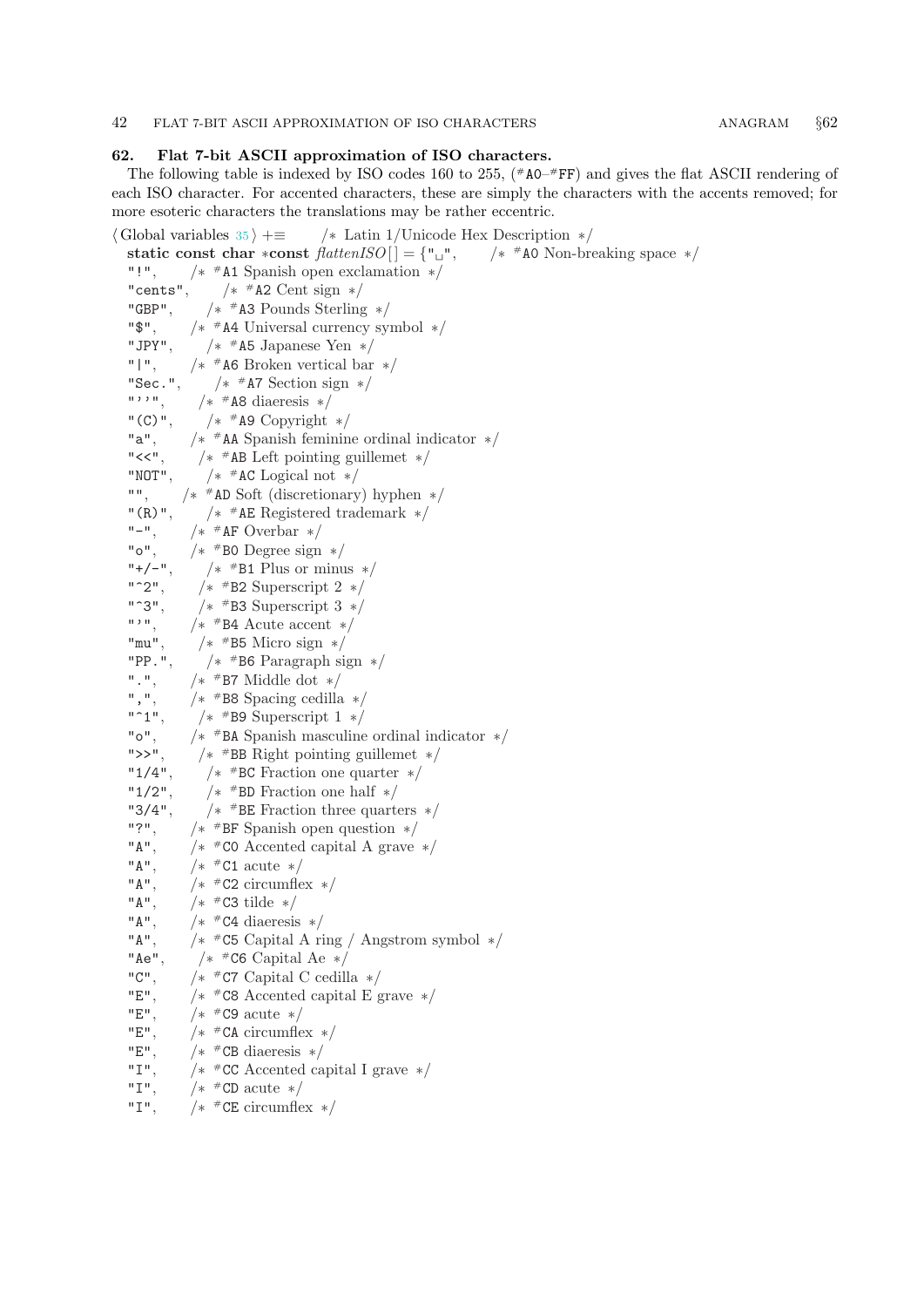| "I",        | $/*$ #CF diaeresis $*/$                             |
|-------------|-----------------------------------------------------|
| "Th",       | $/*$<br><br><br><br><br><br><br>D0 Capital Eth $*/$ |
| "N",        | $/*$ #D1 Capital N tilde $*/$                       |
| "0",        | $/*$ #D2 Accented capital O grave $*/$              |
| "0",        | $/*$ #D3 acute $*/$                                 |
| "0",        | $/*$ #D4 circumflex $*/$                            |
| "0",        | $/*$ #D5 tilde $*/$                                 |
| "0",        | $/*$ #D6 diaeresis $*/$                             |
| "x",        | $/*$ #D7 Multiplication sign $*/$                   |
| "0",        | $/*$ #D8 Capital O slash $*/$                       |
| "U",        | $/*$ #D9 Accented capital U grave $*/$              |
| "U",        | $/*$ #DA acute $*/$                                 |
| "U",        | $/*$ #DB circumflex $*/$                            |
| "U",        | $/*$ #DC diaeresis $*/$                             |
| "Y",        | $/*$ #DD Capital Y acute $*/$                       |
| $"Th"$ ,    | /* $\#$ DE Capital thorn */                         |
| "ss",       | $/\ast\,$ #DF German small sharp s $\,\ast/$        |
| "a",        | $/*$ #E0 Accented small a grave $*/$                |
| "a",        | $/*$ #E1 acute $*/$                                 |
| "a",        | $/*$ #E2 circumflex $*/$                            |
| "a",        | $/*$ #E3 tilde $*/$                                 |
| "a",        | $/*$ #E4 diaeresis $*/$                             |
| "a",        | $/*$ #E5 Small a ring $*/$                          |
| "ae",       | $\frac{1}{*}$ #E6 Small ae $\frac{1}{*}$            |
| "c",        | /* $#E7$ Small c cedilla */                         |
| "e",        | $/*$ #E8 Accented small e grave $*/$                |
| "e",        | $/*$ #E9 acute $*/$                                 |
| "e",        | $/*$ #EA circumflex $*/$                            |
| "e",        | $/*$ #EB diaeresis $*/$                             |
| "i",        | $/*$ #EC Accented small i grave $*/$                |
| "i",        | $/*$ #ED acute $*/$                                 |
| "i",        | $/*$ #EE circumflex $*/$                            |
| "i",        | $/*$ #EF diaeresis $*/$                             |
| "th",       | $/*$ #F0 Small eth $*/$                             |
| "n",        | $/*$ #F1 Small n tilde $*/$                         |
| "o",        | $/*$ #F2 Accented small o grave $*/$                |
| "o",        | $/*$ #F3 acute $*/$                                 |
| "o",        | $/*$ #F4 circumflex $*/$                            |
| "o",        | $/*$ #F5 tilde $*/$                                 |
| "o",        | $/*$ #F6 diaeresis $*/$                             |
| $"$ / $"$ . | $/*$ #F7 Division sign $*/$                         |
| "o"         | $/*$ #F8 Small o slash $*/$                         |
| "u",        | $/*$ #F9 Accented small u grave $*/$                |
| "u",        | $/*$ #FA acute $*/$                                 |
| "u",        | $/*$ #FB circumflex $*/$                            |
| "u",        | $/*$ #FC diaeresis $*/$                             |
| "y",        | $\frac{1}{*}$ #FD Small y acute $\frac{1}{*}$       |
| "th",       | $\frac{1}{\ast}$ #FE Small thorn $\frac{1}{\ast}$   |
| "y"         |                                                     |

};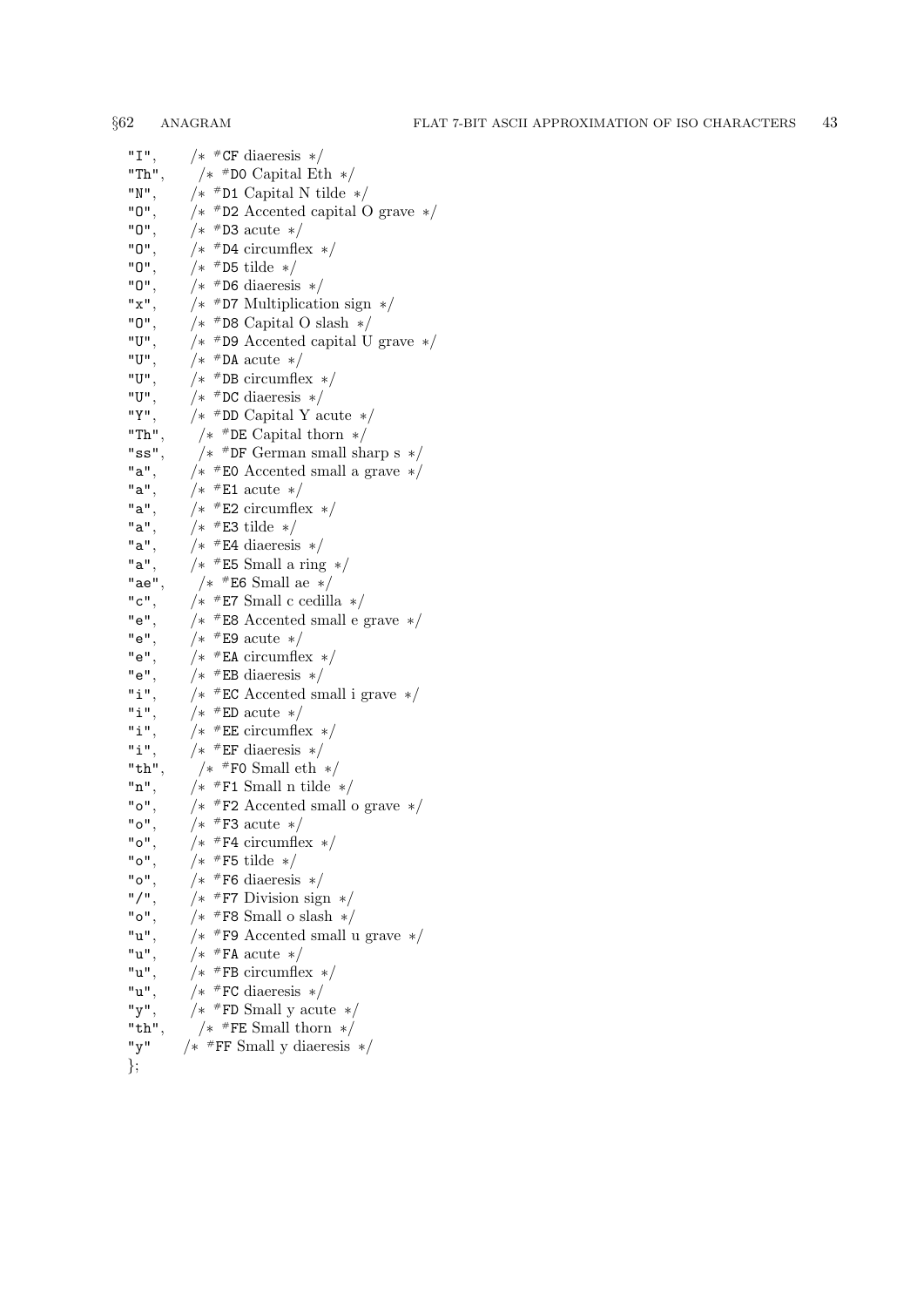### <span id="page-43-0"></span>44 ISO 8859-1 CHARACTER TYPES ANAGRAM §63

### 63. ISO 8859-1 character types.

The following definitions provide equivalents for ctype.h macros which work for ISO-8859 8 bit characters. They require that ctype.h be included before they're used.

 $\langle$  Global variables [35](#page-24-0)  $\rangle$  +≡

#define isISOspace(x) (isascii(((unsigned char)(x))) ∧ isspace(((unsigned char)(x))))  $\#$ define isISOalpha(x)

 $((isoshh a || ((unsigned char)(x)))/8] \& (*)$   $(((unsigned char)(x))) \times 8)) \neq 0)$  $\#$ define isISOupper(x)

 $((isouper[((unsigned char)(x)))/8]$  &  $(*80 \gg (((unsigned char)(x))) \ll 8)) \neq 0)$  $\#\text{define } is ISO lower(x)$ 

 $((isolower[((\text{unsigned char})(x)))/8] \& (*)$  ( $((\text{unsigned char})(x)) \times (8)$ ))  $\neq 0$ )

#define  $toISOupper(x)$  (isISOlower(x)? (isascii(((unsigned char)(x)))?  $toupper(x)$  : (((((unsigned char)(x))  $\neq$  #DF)  $\wedge$  (((unsigned char)(x))  $\neq$  #FF)) ? (((unsigned char)(x)) – #20) : (x))) : (x))  $\#$ define to*ISOlower*  $(x)$ 

 $(isISOupper(x)$  ?  $(isascii(((unsigned char)(x)))$  ?  $tolower(x)$  :  $(((unsigned char)(x)) + *20)$  :  $(x))$ 

64. The following tables are bit vectors which define membership in the character classes tested for by the preceding macros.

- $\langle$  Global variables [35](#page-24-0)  $\rangle$  +≡
	- unsigned char isoalpha [32] = {0, 0, 0, 0, 0, 0, 0, 0, 127, 255, 255, 224, 127, 255, 255, 224, 0, 0, 0, 0, 0, 0, 0, 0, 255, 255, 254, 255, 255, 255, 254, 255};
	- unsigned char isoupper [32] = {0, 0, 0, 0, 0, 0, 0, 0, 127, 255, 255, 224, 0, 0, 0, 0, 0, 0, 0, 0, 0, 0, 0, 0, 255, 255,  $254, 254, 0, 0, 0, 0$ ;
	- unsigned char  $isolower [32] = \{0, 0, 0, 0, 0, 0, 0, 0, 0, 0, 0, 0, 127, 255, 255, 224, 0, 0, 0, 0, 0, 0, 0, 0, 0, 0, 1,$ 255, 255, 254, 255};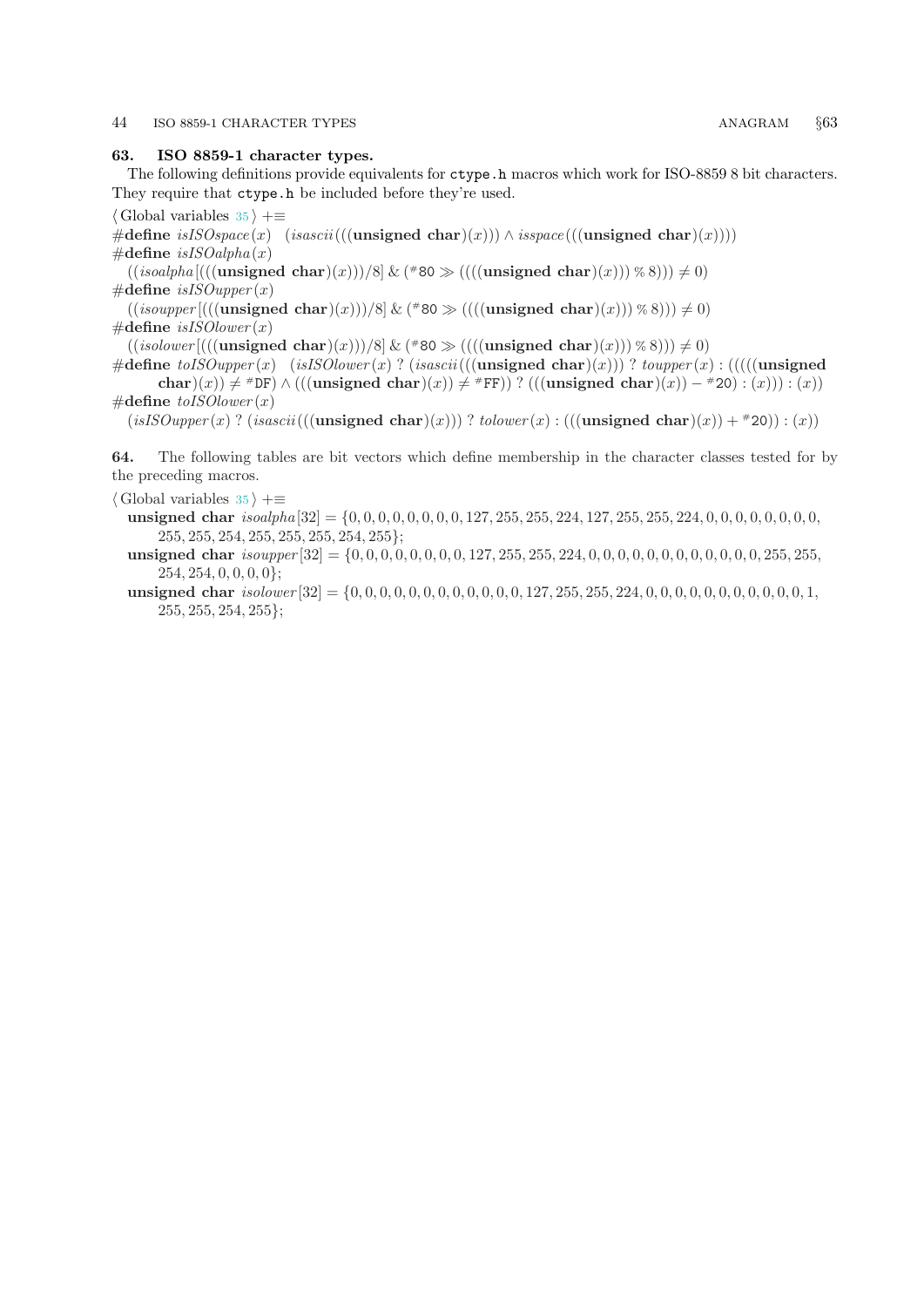### <span id="page-44-0"></span>65. Character category table.

The character category table allows us to quickly count the number of character by category (alphabetic, upper or lower case, digit, etc.) while scanning a string. Instead of a large number of procedural tests in the inner loop, we use the *build\_letter\_category* function to initialise a 256 element table of pointers to counters in which the category counts are kept. The table is simply indexed by each character in the string and the indicated category count incremented.

#define  $G_{\text{c}}/G_{\text{c}}$  G\_lower =  $G_{\text{c}}/G_{\text{c}} = G_{\text{c}}/G_{\text{c}} = G_{\text{c}}/G_{\text{c}} = G_{\text{c}}/G_{\text{c}} = G_{\text{c}}/G_{\text{c}} = G_{\text{c}}/G_{\text{c}} = G_{\text{c}}/G_{\text{c}} = G_{\text{c}}/G_{\text{c}} = G_{\text{c}}/G_{\text{c}} = G_{\text{c}}/G_{\text{c}} = G_{\text{c}}/G_{\text{c}} = G_{\text{c}}/$  $G$ -ISOupper =  $G$ -ISOpunctuation =  $G$ -other = 0

 $\langle$  Global variables [35](#page-24-0)  $\rangle$  +≡

unsigned int \*letter\_category[256];

static unsigned int G<sub>-lower</sub>, G<sub>-upper</sub>, G<sub>-digits</sub>, G<sub>-spaces</sub>, G<sub>-punctuation</sub>, G<sub>-ISOlower</sub>, G<sub>-ISOupper</sub>, G\_ISOpunctuation, G\_other;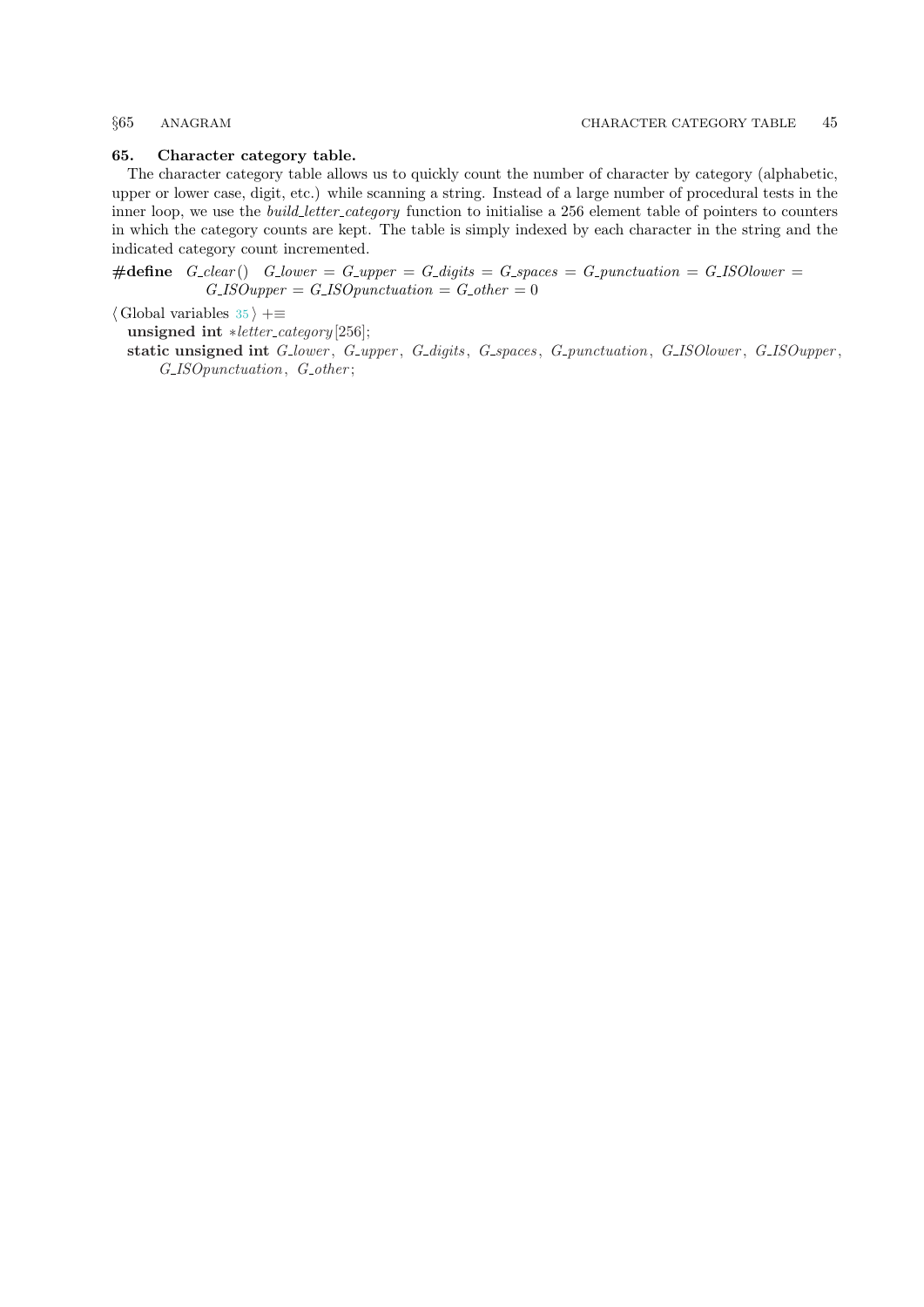### <span id="page-45-0"></span>66.

```
\langle Character category table initialisation 66 \rangle \equivstatic void build_letter_category(void)
  {
    for (int c = 0; c < 256; c++) {
       if (isalpha(c)) {
         if (islower(c)) {
            letter\_category[c] = \& G\_lower;}
         else {
            letter\_category[c] = \& G\_upper;}
       }
       else {
         if (isdigit(c)) {
            letter\_category[c] = \& G\_digits;}
         else if (isspace(c) \vee (c \equiv ' \xA0') ) { /* ISO nonbreaking space is counted as space */
            letter\_category[c] = \& G\_spaces;}
         else if (ispunct(c)) {
            letter\_category[c] = \& G\_punction;}
         else if (isISOalpha(c)) {
            if (isISOlower(c)) {
               letter\_category[c] = \& G\_ISOlower;}
            else {
               \label{eq:rel} letter\_category[c] = \&\;G\_ISOupper;}
          }
         else if (c \geq ^{\#}A0) {
            letter\_category[c] = \& G\_ISOpunction;}
         else {
            letter\_category[c] = \& G_{\neg}other;}
       }
    }
  }
```
This code is used in section [34](#page-23-0).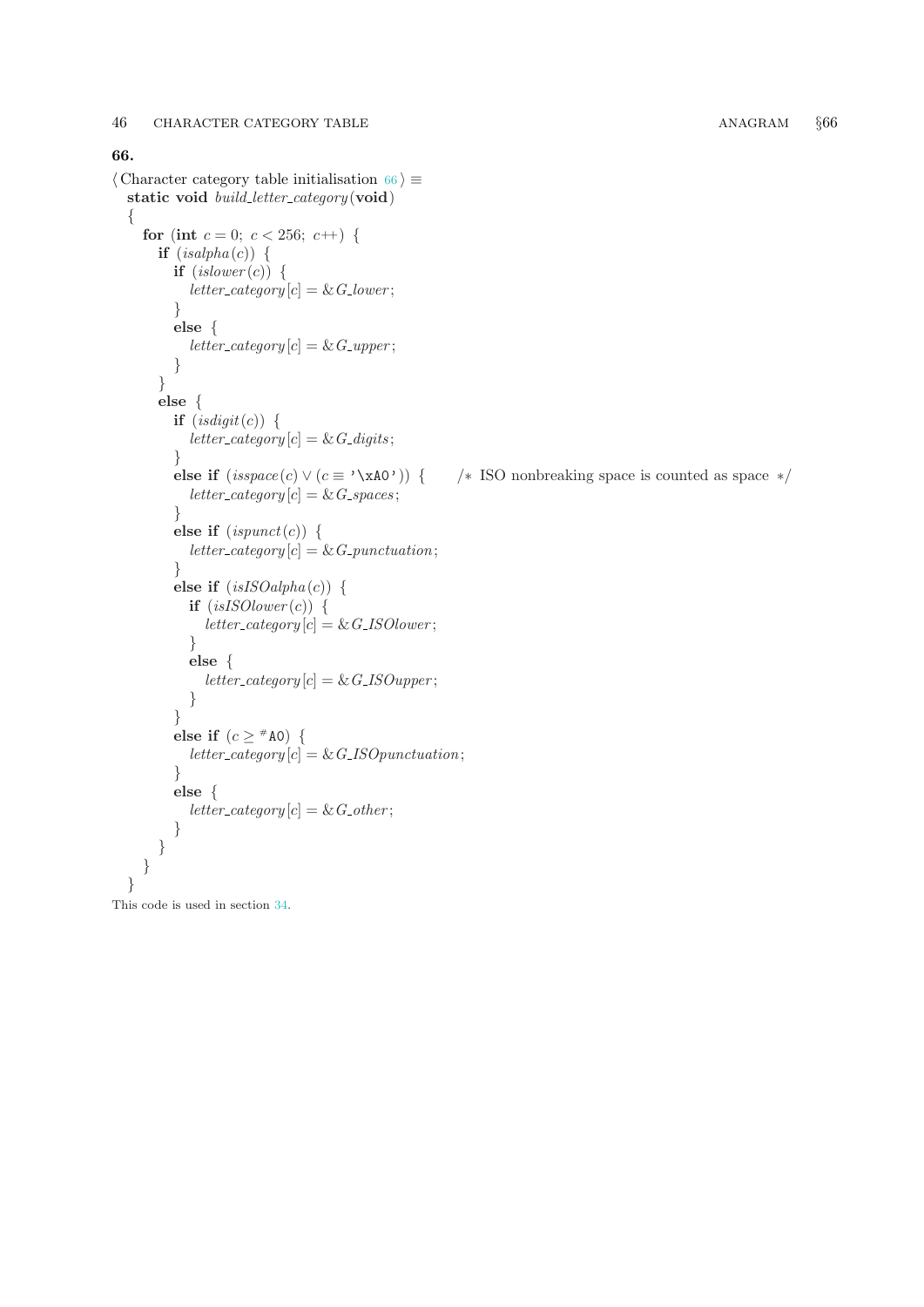## <span id="page-46-0"></span>67. Release history.

## Release 1: March 2002

Initial release.

## Release 1.1: February 2003

Minor source code changes for compatibility with gcc 3.2.2. Compatibility with earlier compiler versions is maintained.

## Release 1.2: October 2003

Fixes for runaway purity of essence in GCC's library handling of the humble errno variable.

## Release 1.3: August 2004

Fixed compatibility problems with libraries on Solaris 5.9. Ported Win32 build process to Visual Studio .net, which produces a native Win32 binary which doesn't need to load the DOS extender as DJgpp did.

## Release 1.4: January 2011

Fixed warnings from GCC 4.4.5 and Autoconf 2.67.

## Release 1.5: August 2019

Fixed error messages and warnings due to further fanaticism in GCC 7.4.0. Fixed PDF generation so it no longer requires CWEB to be installed in the system's T<sub>EX</sub> environment. Fixed a bug in processing word lists containing ISO-8859 8 bit characters.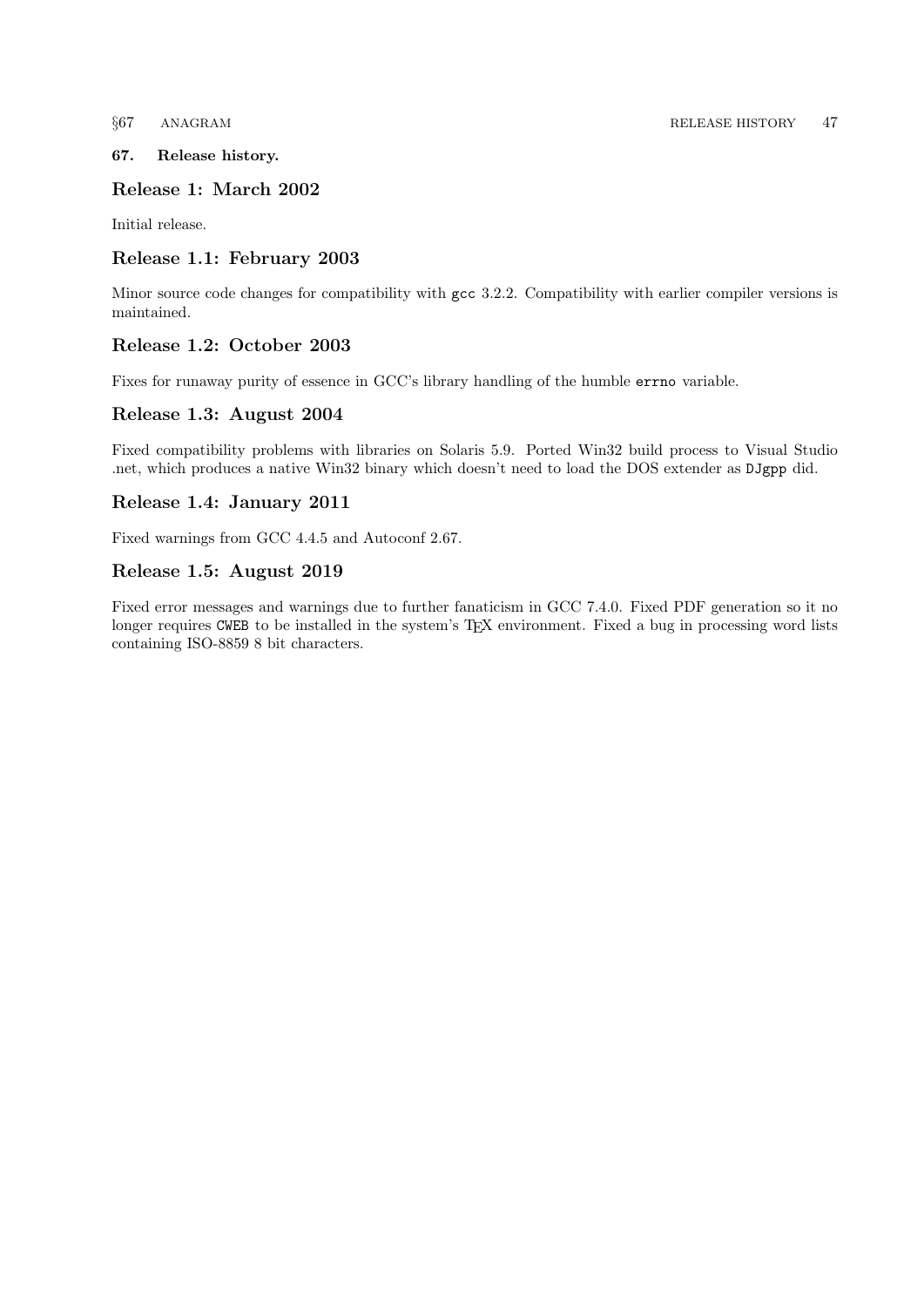### <span id="page-47-0"></span>48 DEVELOPMENT LOG ANAGRAM §68

## 68. Development log.

## 2002 February 23

Created development tree and commenced implementation.

## 2002 February 26

Much autoconf plumbing today to get things to work on Solaris without installing GNU C++ dynamic libraries. I finally ended up having autoconf sense the operating system type with uname and, if it's "SunOS", tack −static onto the link. Static linking on Solaris resulted in an error about doubly defined exported symbols in getopt.c, but commenting out these symbols seems to fix the problem on Solaris and still work on Linux. Static linking on Linux works fine but takes forever, so it's worth making the test to speed up the development cycle.

## 2002 March 2

Okay, it's basically working now, so it's time to start optimising this horrifically slow program so it doesn't kill the server when we announce it to the public. I started with a test string which, when compiled with −g −O2 on Lysander, ran 8.690 seconds.

I compiled with −pg and ran gprof and discovered, to nobody's amazement, that it's spending a huge amount of time counting letters and classifying characters. It was high time to get rid of all that procedural code in the inner loop, so I defined a *letter category* table which is initialised once with pointers to global category counts with names like  $G_{\text{lower}}$  and  $G_{\text{adjits}}$ . You can reset the counts with the macro  $G_{\text{clear}}($ . The table is filled in with pointers using procedural code as before. Once the table is built, the category counter simply increments the counter pointed to by indexing the table. The counts are then copied to the corresponding fields in the dictionaryWord object. Result: run time fell to 7.030 seconds.

Adding two dictionary words to concatenate them performed a complete re-count of the string. I added a ∗ + operator which simply concatenates the two strings and adds the letter and character category counts. Using this precisely once, where *anagram\_search* generates its candidate phrases, reduced run time to 6.510 seconds.

I further sped up candidate testing in anagram search by adding a special-purpose contained method to dictionary Word. This takes pointers to two *dictionary Words* and tests whether the two, considered logically concatenated, are "contained" within the object word. This allows testing containment without ever constructing a new dictionaryWord or re-counting letters. This sped up the test case to 3.180 seconds.

Yaaar! Knuth was *really* right when he said that 'premature optimisation is the root of all evil." I was guilty of that in anagram search where I made a test on the combined length of the base phrase and candidate word, without realising thay the *contained* method would reject the candidate in less time than that expended in checking the length.

## 2002 March 3

Oops. . .specifying a seed or other dictionaryWord argument on the command line or via CGI environment variables crashed since the *letter\_category* table hadn't been initialised. I moved the initialisation to before the arguments are parsed.

## 2002 March 5

I obtained a massive speed-up (down to about 0.17 seconds on the test which ran 8.69 seconds at the start of the optimisation) through the expedient of making an initial pass through the dictionary and preparing an "auxiliary dictionary" which contains only words which can possibly appear in anagrams of the target phrase. If a word in the dictionary contains more of any letter than the target phrase, it is excluded, and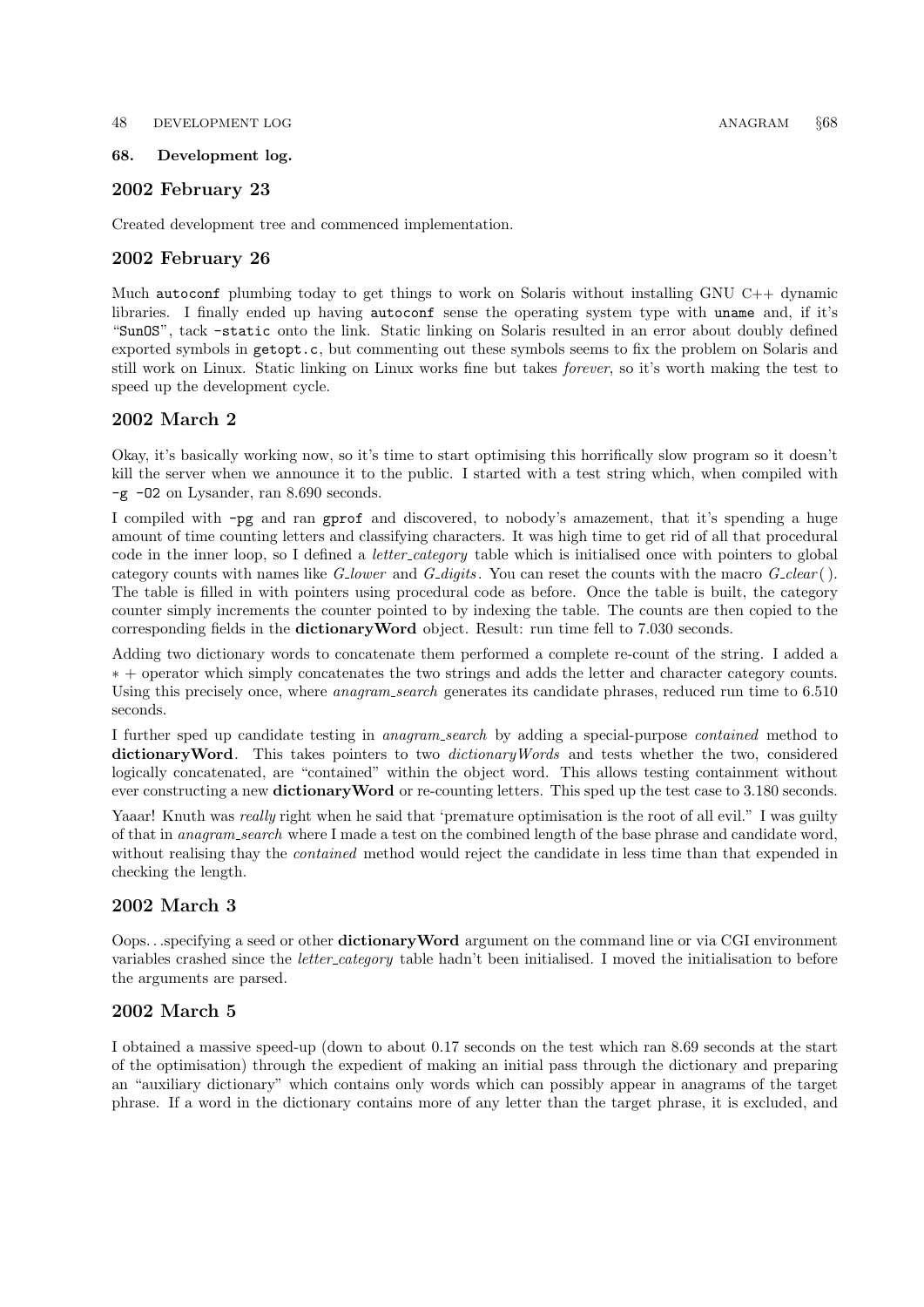we never have to consider it during the expensive recursive process of searching for anagrams. The auxiliary dictionary *auxdict* is a table of pointers to words in the binary dictionary, so referencing through these pointers never requires copiying data.

In the same optimisation pass, I modified the anagram search function which uses the auxiliary dictionary, a anagram search, to keep its anagram candidate stack as a **vector** dictionary Word  $*$  rather than dictionary Word. This avoids copying the object as words are pushed and popped off the stack.

## 2002 March 12

Added logic to configure.in to test whether the system supports memory mapping of files (using the presence of the mmap function as a proxy). If it doesn't the **binaryDictionary** loadFromFile method allocates an in-memory buffer and reads the binary dictionary into it. We prefer memory mapping since the MAP\_SHARED attribute allows any number of processes to share the dictionary in page space, which reduces memory requirements and speeds things up enormously in server applications such as CGI scripts.

Integrated the embedded build of ctangle and cweave in the local cweb directory from EGGSHELL. Now the CWEB tools will automatically be re-built on the user's system.

## 2002 March 13

To simplify use of the stand-alone program from the command line, I rewrote command line parsing to permit specifying the target as the first command line argument as long as no  $-$ target options has previously specified it. You may still specify seed words after the target argument regardless of whether it was supplied by target or as an unqualified argument.

Switched the −b option from a synonym for −−bail to a synonym of −−bindict—typical command line users are more likely to specify an alternative dictionary than request single-word bailout.

Added some diagnostic output to binary dictionary creation and loading when the −−verbose option is specified.

Added a −−permute (or −p) option which generates permutations of the target phrase rather than anagrams. This capability was already in the CGI step 3 processing, but this makes it available to command line users as well.

## 2002 March 16

Several of the single-letter option abbreviations which take an argument lacked the requisite ":" after the letter in the argument to *getopt\_long*, resulting in a segmentation fault if any were used. Fixed.

Added documentation to Makefile.in and INSTALL that this a nerdy user-level application which isn't intended to be installed system-wide.

## 2002 March 17

Integrated uncgi 1.10 as a built-in function with the −DLIBRARY option, eliminating the need to install the stand-alone program and the inefficiency executing it entails.

## 2002 March 20

Updated the man page, anagram.1, synchronising it with the HTML and built-in program documentation. Changed the version number to 1.0 in anticipation of release.

## 2002 March 21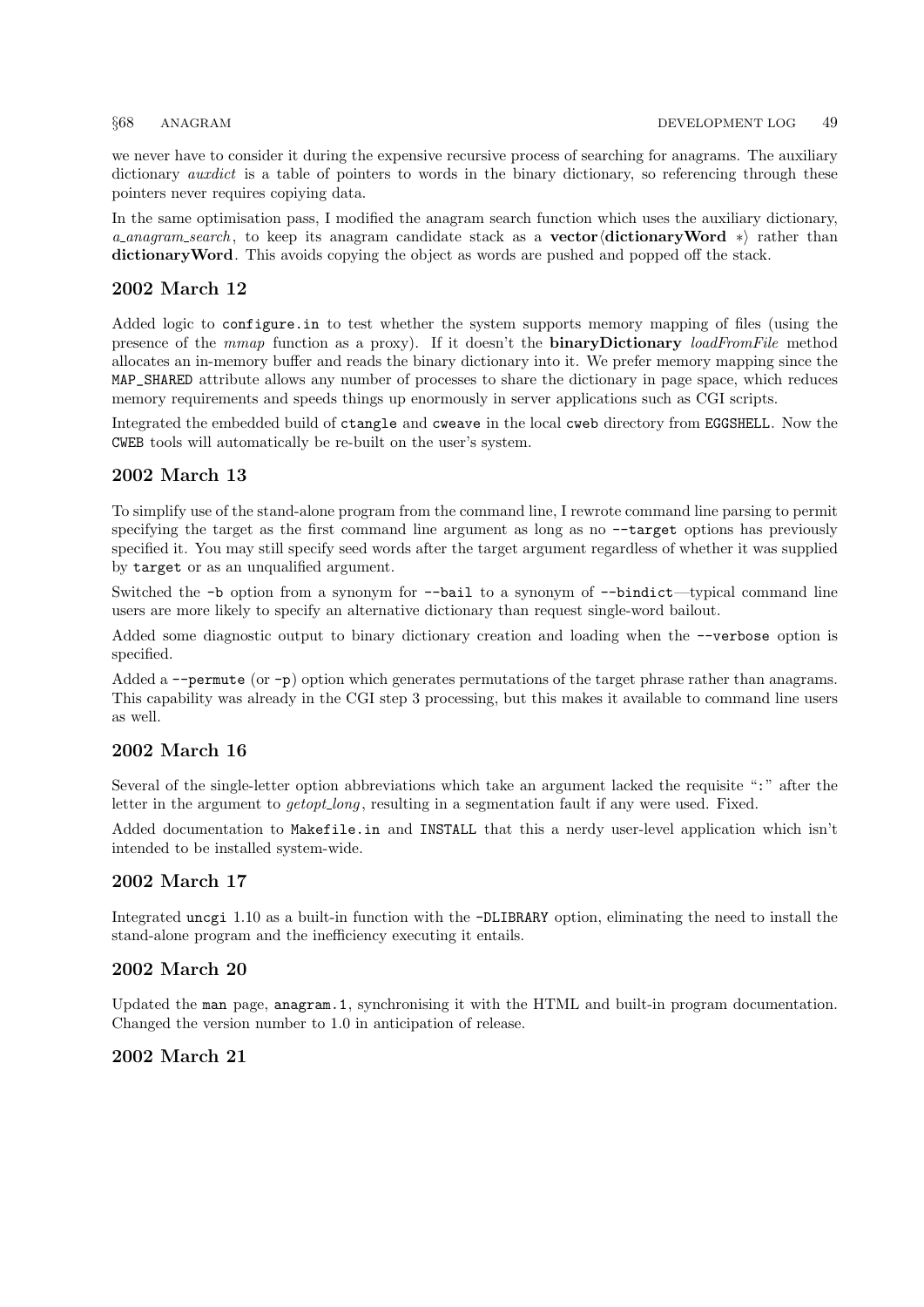### 50 DEVELOPMENT LOG ANAGRAM §68

Cleaned up building on Win32 with DJgpp. The complete program is built by the batch file makew32.bat. I added a new winarch target to Makefile.in to create the winarch.zip file containing everything you need to build the Win32 executable.

## 2002 March 22

Cleaned up all warnings on a −Wall build with gcc.

Removed unnecessary header file includes.

Removed CLEAN\_BUT\_SLOW code in dictionary Word; we're never going to go back to it, so why not avoid confusion.

Added high level functional documentation for *anagram\_search* which is, after all, where all the real work gets done.

Version 1.0.

## 2003 February 15

Cleaned up in order to compile with gcc 3.2.2.

Changed four instances where a function returning an iterator to a string was assigned to a char ∗ to assign to a string:: *iterator* instead.

Removed " $\cdot$ h" from three C++ header file includes.

With these changes, it still compiles on 2.96 without any problems.

Version 1.1.

## 2003 October 5

The gcc thought police have now turned their attention to the humble *errno* variable, necessitating checks in the configure. in file for the presence of the errno. h header file and *strerror* function which, if present, is used instead of the reference to sys\_errlist[errno] which has worked perfectly for decades. I retested building on gcc 3.2.2 and 2.96 on Linux and 2.95.3 on Solaris.

Version 1.2.

## 2004 August 20

The definition of our local getopt causes a compile time error with recent versions of gcc on Solaris 5.9 systems, which contain an incompatible definition in stdlib.h. Since we don't use *getopt* at all, I simply disabled its definition in getopt.h. (It was already disabled in getopt.c.) Tested building with gcc 3.4.1: everything is fine except for two warnings in the CWEB programs which I'll not fix in order to stay with Knuth and Levy's canonical source code. All modules of the program proper are −Wall clean on 3.4.1.

## 2004 August 31

Ported the Win32 executable build to Visual Studio .net. This required fixes to getopt.c, getopt.h, and uncgi.c to work around the eccentricities of that regrettable compiler. I also added a tweak to the WIN32 special case in anagram.w to undefine HAVE\_UNISTD\_H if it happens to be set in config.h to avoid an error due to the absence of that file in Monkey C's libraries. Note that the "Debug" build of the project actually compiles with NDEBUG and links with the non-debug library thanks to the "Library is corrupt" crap.

If you ran "make dist" without first performing a "make clean", executables for the cweave and ctangle programs would be included in the cweb directory in the distribution. Fixed.

Version 1.3.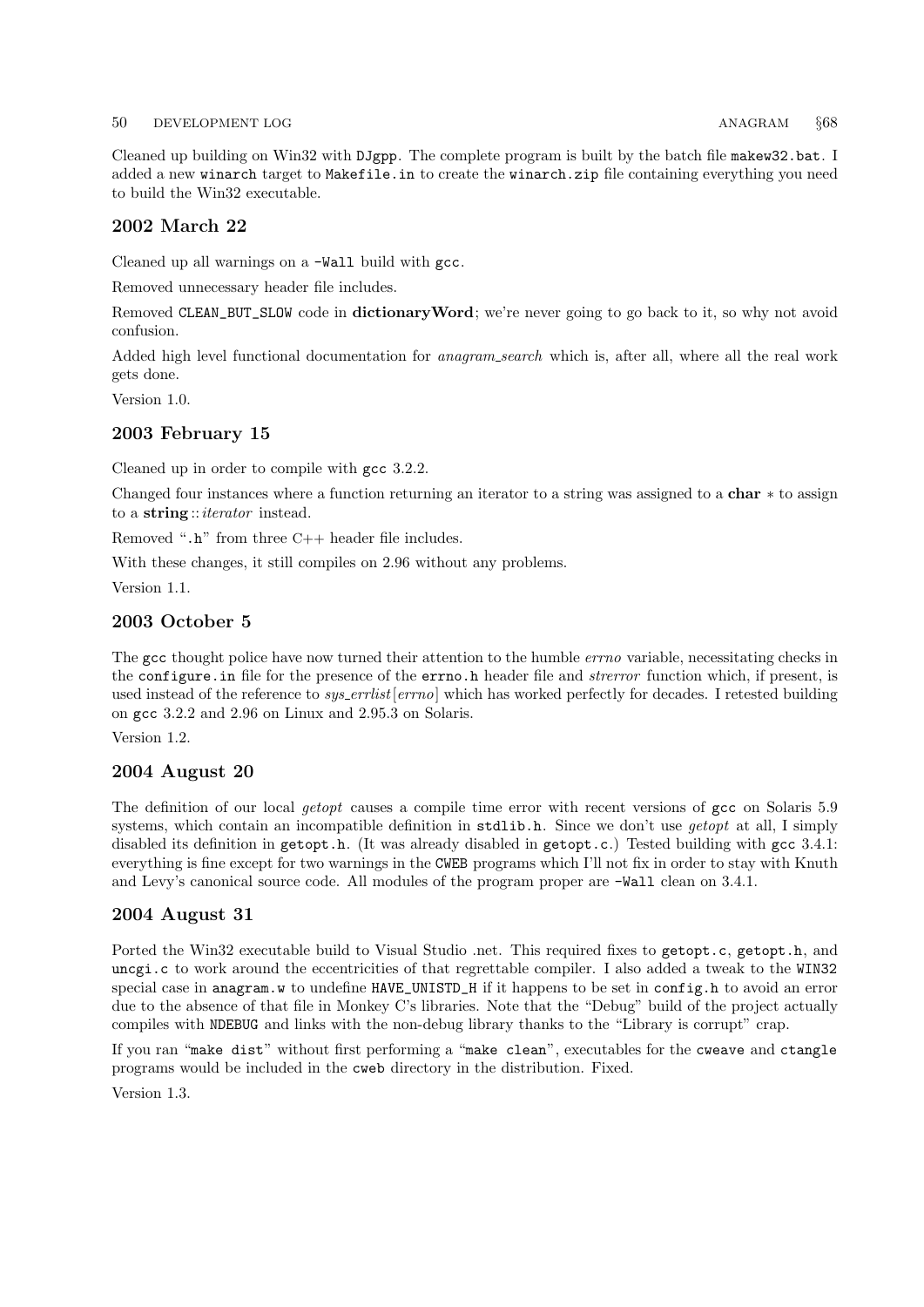## 2011 January 25

Fixed conflicting definitions of string.h functions in cweb/common.c, cweb/ctangle.c, and cweb/cweave.c which caused natters from gcc 4.4.5.

Fixed code in cweb/ctangle.c and cweb/cweave.c which passed strings without format phrases to printf as a single argument. Nanny-compiler gcc now considers these to be possible security risks.

Added a "datarootdir = @datarootdir@" declaration to Makefile.in to get rid of a natter from Autoconf 2.67.

Version 1.4.

### 2019 August 8

Another turn of the screw from the GCC pointy-heads. Declaring a function as "extern "C" void zot(void)" now gets a Microsoft-style error message, "expected unqualified-id before user-defined string literal". It turns out you now have to say "extern "C" { void zot(void) }" instead. Purity of essence, don't you know?

The build of anagram.pdf would fail if the CWEB macros were not installed in the system's TeX directory tree. I added a definition to the pdftex command in Makefile.in to add our local cweb directory to the include search path.

GCC 7.4.0 gives a warning if a string macro is not separated from an adjacent string literal by one or more spaces. Again, this is pure fanaticism, and it runs afoul of how CTANGLE formats its output code. I reformatted the code which handles the −−version option by adding line breaks around the macro references which tricks CTANGLE into avoiding the warnings.

In keeping with Fourmilab's current source code standards, I expanded all tabs in anagram.w and log.w to spaces and trimmed any trailing space which had crept in.

The dictionaryWord::countLetters() method would fail with a segmentation fault if the source dictionary contained ISO characters with code points greater than 127. The code which extracts characters from the word used a signed char rather than an unsigned char. My suspicion is that this is a legacy bug which never manifested itself on the ancient Solaris compiler on which this was developed because in it char is unsigned.

Version 1.5.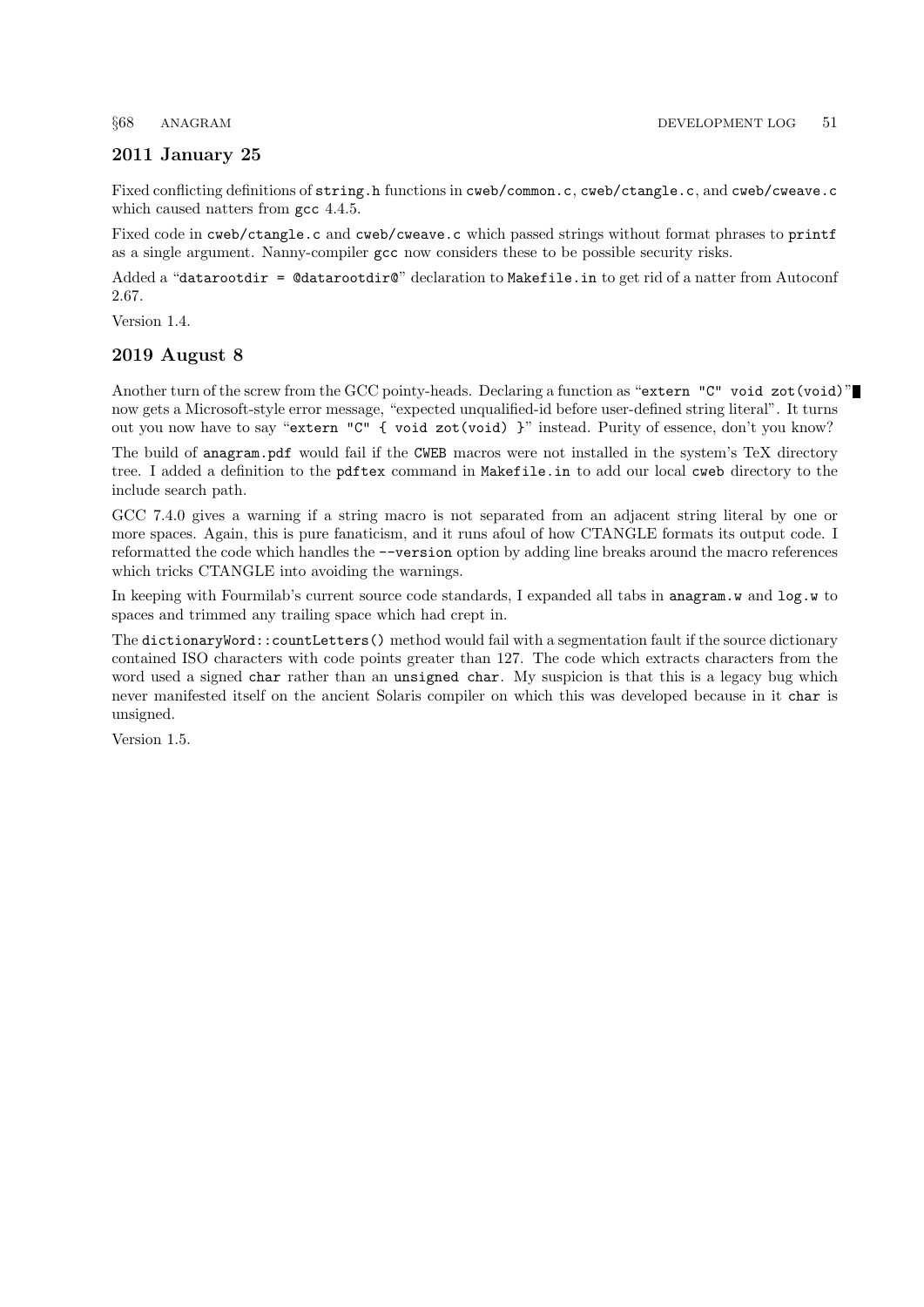<span id="page-51-0"></span>69. Index. The following is a cross-reference table for anagram. Single-character identifiers are not indexed, nor are reserved words. Underlined entries indicate where an identifier was declared.

a: [18,](#page-13-0) [38](#page-26-0). a anagram search : [68](#page-47-0). anagram: [30](#page-22-0), [53,](#page-33-0) [56](#page-35-0), [57.](#page-37-0) anagram\_search: [30,](#page-22-0) [37](#page-26-0), [38](#page-26-0), [41](#page-27-0), [68.](#page-47-0) anagrams: [37](#page-26-0), [40](#page-27-0), [46](#page-29-0), [47](#page-30-0), [48](#page-30-0), [50](#page-31-0).  $anagrams\_for\_word: 37, 48, 50, 57.$  $anagrams\_for\_word: 37, 48, 50, 57.$  $anagrams\_for\_word: 37, 48, 50, 57.$  $anagrams\_for\_word: 37, 48, 50, 57.$  $anagrams\_for\_word: 37, 48, 50, 57.$  $anagrams\_for\_word: 37, 48, 50, 57.$  $anagrams\_for\_word: 37, 48, 50, 57.$  $anagrams\_for\_word: 37, 48, 50, 57.$  $anagrams\_for\_word: 37, 48, 50, 57.$ argc: [25,](#page-19-0) [29](#page-21-0), [30,](#page-22-0) [56](#page-35-0), [59.](#page-38-0) argv: [25](#page-19-0), [29,](#page-21-0) [30,](#page-22-0) [56](#page-35-0). assign: [21](#page-15-0). atoi: [56,](#page-35-0) [57.](#page-37-0) auxdict: [30](#page-22-0), [35,](#page-24-0) [36,](#page-25-0) [41](#page-27-0), [68](#page-47-0). auxdictl: [30,](#page-22-0) [35](#page-24-0), [36,](#page-25-0) [41](#page-27-0). aw:  $30, 41$  $30, 41$  $30, 41$ .  $b: \underline{18}$ . bail: [26,](#page-20-0) [30](#page-22-0), [37](#page-26-0), [38](#page-26-0), [41](#page-27-0), [53](#page-33-0), [56.](#page-35-0)  $bd$ :  $36$ .  $bdict: \ 27, 30.$  $bdict: \ 27, 30.$  $bdict: \ 27, 30.$  $bdict: \ 27, 30.$  $bdict: \ 27, 30.$ bdictfile: [27,](#page-21-0) [53,](#page-33-0) [56](#page-35-0). begin: [7](#page-5-0), [9,](#page-8-0) [13,](#page-10-0) [19,](#page-13-0) [20](#page-14-0), [33](#page-23-0), [46](#page-29-0), [47](#page-30-0), [48,](#page-30-0) [49,](#page-30-0) [50,](#page-31-0) [51](#page-31-0).  $binary: 28.$  $binary: 28.$  $binary: 28.$ binaryDictionary: [15,](#page-11-0) [21,](#page-15-0) [23,](#page-18-0) [24,](#page-18-0) [27,](#page-21-0) [30,](#page-22-0) [36](#page-25-0), [39,](#page-26-0) [40,](#page-27-0) [41,](#page-27-0) [68](#page-47-0). build\_auxiliary\_dictionary: [27,](#page-21-0) [30,](#page-22-0) [36](#page-25-0). build\_letter\_category: [25,](#page-19-0) [65,](#page-44-0) [66.](#page-45-0)  $busted: 36.$  $busted: 36.$ c: [8](#page-7-0), [9,](#page-8-0) [11,](#page-9-0) [16](#page-12-0), [66](#page-45-0). C\_: [61.](#page-40-0)  $C_{\mathcal{A}}$  digits:  $21$ . C\_ISOlower: [21](#page-15-0). C\_ISOpunctuation: [21](#page-15-0).  $C$ \_ISOupper:  $21$ . C\_LEFT\_POINTING\_DOUBLE\_ANGLE\_QUOTATION\_MARK: [61](#page-40-0).  $C_{\ell} lower: 21.$  $C_{\ell} lower: 21.$  $C_{\ell} lower: 21.$ C\_punctuation: [21](#page-15-0). C\_RIGHT\_POINTING\_DOUBLE\_ANGLE\_QUOTATION\_MARK: [61](#page-40-0).  $C<sub>-</sub>spaces: 21.$  $C<sub>-</sub>spaces: 21.$  $C<sub>-</sub>spaces: 21.$  $c\_str: 8, 22, 28, 42.$  $c\_str: 8, 22, 28, 42.$  $c\_str: 8, 22, 28, 42.$  $c\_str: 8, 22, 28, 42.$  $c\_str: 8, 22, 28, 42.$  $c\_str: 8, 22, 28, 42.$  $c\_str: 8, 22, 28, 42.$  $c\_str: 8, 22, 28, 42.$  $c\_str: 8, 22, 28, 42.$  $C\text{-}upper: \quad 21.$  $C\text{-}upper: \quad 21.$  $caddr_t: 22.$  $caddr_t: 22.$ candidate: [7,](#page-5-0) [14,](#page-11-0) [15](#page-11-0). categoryCountSize: [21](#page-15-0). cerr: [19](#page-13-0), [20,](#page-14-0) [22,](#page-17-0) [30](#page-22-0), [56](#page-35-0), [59.](#page-38-0)  $cgi\_all$ :  $\underline{53}$  $\underline{53}$  $\underline{53}$ , [56](#page-35-0), [57.](#page-37-0) cgi step: [26](#page-20-0), [27,](#page-21-0) [46](#page-29-0), [47,](#page-30-0) [48](#page-30-0), [50,](#page-31-0) [53](#page-33-0), [56,](#page-35-0) [57](#page-37-0).  $characterCategoricaling. 21.$  $characterCategoricaling. 21.$  $characterCategoricaling. 21.$ close: [21,](#page-15-0) [28.](#page-21-0)  $\textit{cols}: \quad 51.$  $\textit{cols}: \quad 51.$  $contained: \underline{7}, \underline{14}, \underline{15}, 41, 68.$  $contained: \underline{7}, \underline{14}, \underline{15}, 41, 68.$  $contained: \underline{7}, \underline{14}, \underline{15}, 41, 68.$  $contained: \underline{7}, \underline{14}, \underline{15}, 41, 68.$  $contained: \underline{7}, \underline{14}, \underline{15}, 41, 68.$  $contained: \underline{7}, \underline{14}, \underline{15}, 41, 68.$  $contained: \underline{7}, \underline{14}, \underline{15}, 41, 68.$  $contained: \underline{7}, \underline{14}, \underline{15}, 41, 68.$  $contained: \underline{7}, \underline{14}, \underline{15}, 41, 68.$  $count Letters: 7, 8.$  $count Letters: 7, 8.$  $count Letters: 7, 8.$  $count Letters: 7, 8.$  $count Letters: 7, 8.$ cout: [7,](#page-5-0) [10,](#page-8-0) [19](#page-13-0), [21,](#page-15-0) [22](#page-17-0), [26,](#page-20-0) [51](#page-31-0), [53,](#page-33-0) [55](#page-34-0), [56.](#page-35-0)

 $cp: 8$  $cp: 8$ .  $data: 11.$  $data: 11.$ describe:  $7, 10, 19, 21$  $7, 10, 19, 21$  $7, 10, 19, 21$  $7, 10, 19, 21$  $7, 10, 19, 21$  $7, 10, 19, 21$ . dict: [21](#page-15-0), [22](#page-17-0), [28](#page-21-0). DICTECHO: [28](#page-21-0). dictfile:  $28, 53, 56$  $28, 53, 56$  $28, 53, 56$  $28, 53, 56$  $28, 53, 56$ . dictionary: [17](#page-13-0), [19](#page-13-0), [20](#page-14-0), [21](#page-15-0), [28](#page-21-0). dictionary Word: [7,](#page-5-0) [8,](#page-7-0) [9](#page-8-0), [10](#page-8-0), [11,](#page-9-0) [12,](#page-9-0) [13](#page-10-0), [14](#page-11-0), [15,](#page-11-0) [17,](#page-13-0) [18](#page-13-0), [19,](#page-13-0) [20,](#page-14-0) [21](#page-15-0), [26](#page-20-0), [30,](#page-22-0) [36](#page-25-0), [37](#page-26-0), [38,](#page-26-0) [39,](#page-26-0) [41,](#page-27-0) [53](#page-33-0), [56](#page-35-0), [57,](#page-37-0) [68](#page-47-0). dictionaryWordComparisonOperator: [12](#page-9-0).  $dictionaryWords: 68.$  $dictionaryWords: 68.$ dif:  $28$ . digits:  $\frac{7}{5}$  $\frac{7}{5}$  $\frac{7}{5}$ , [8](#page-7-0), [10](#page-8-0), [11,](#page-9-0) [13,](#page-10-0) [19,](#page-13-0) [23.](#page-18-0)  $digitsOK: 19$  $digitsOK: 19$ . direct\_output:  $26, 40, 53$  $26, 40, 53$  $26, 40, 53$  $26, 40, 53$ . dlencomp: [18](#page-13-0), [19.](#page-13-0) done:  $32, 57$  $32, 57$  $32, 57$ . dout: [33,](#page-23-0) [40,](#page-27-0) [53.](#page-33-0)  $empty: 53.$  $empty: 53.$  $empty: 53.$ end: [7](#page-5-0), [9,](#page-8-0) [13,](#page-10-0) [19](#page-13-0), [20](#page-14-0), [33,](#page-23-0) [46,](#page-29-0) [47](#page-30-0), [48](#page-30-0), [49,](#page-30-0) [50,](#page-31-0) [51.](#page-31-0)  $endl$ : [10,](#page-8-0) [19](#page-13-0), [20](#page-14-0), [22](#page-17-0), [23](#page-18-0), [28,](#page-21-0) [30,](#page-22-0) [33,](#page-23-0) [40,](#page-27-0) [42](#page-28-0), [45](#page-29-0), [46,](#page-29-0) [47](#page-30-0), [48](#page-30-0), [49](#page-30-0), [50,](#page-31-0) [51,](#page-31-0) [59](#page-38-0).  $endw: 57.$  $endw: 57.$  $endw: 57.$  $env: 57.$  $env: 57.$  $env: 57.$ ep: [7](#page-5-0). erase: [13.](#page-10-0) errno: [68](#page-47-0). es: [28.](#page-21-0) exit: [22.](#page-17-0) exportfile: [26](#page-20-0), [28](#page-21-0), [53](#page-33-0), [56,](#page-35-0) [59.](#page-38-0) 62: portToBinaryFile:  $7, 11, 19, 20, 21, 28$  $7, 11, 19, 20, 21, 28$  $7, 11, 19, 20, 21, 28$  $7, 11, 19, 20, 21, 28$  $7, 11, 19, 20, 21, 28$  $7, 11, 19, 20, 21, 28$  $7, 11, 19, 20, 21, 28$  $7, 11, 19, 20, 21, 28$  $7, 11, 19, 20, 21, 28$  $7, 11, 19, 20, 21, 28$ . false: [12](#page-9-0), [14](#page-11-0), [15](#page-11-0), [28](#page-21-0), [32,](#page-23-0) [38,](#page-26-0) [41,](#page-27-0) [42,](#page-28-0) [44,](#page-28-0) [53,](#page-33-0) [54,](#page-33-0) [57](#page-37-0).  $fclose: 22.$  $fclose: 22.$  $file$ Handle:  $21, 22$  $21, 22$  $21, 22$ . find:  $13$ .  $find\_first\_not\_of: 32.$  $find\_first\_not\_of: 32.$  $find\_first\_of$ : [32](#page-23-0). first:  $21, 24, 36$  $21, 24, 36$  $21, 24, 36$  $21, 24, 36$  $21, 24, 36$ . firstwords : [37,](#page-26-0) [46,](#page-29-0) [47](#page-30-0), [49](#page-30-0), [57](#page-37-0). flat: [8](#page-7-0). flattenISO: [8,](#page-7-0) [9,](#page-8-0) [62](#page-41-0).  $flatten ISOchars: 53, 56.$  $flatten ISOchars: 53, 56.$  $flatten ISOchars: 53, 56.$  $flatten ISOchars: 53, 56.$  $flatten ISOchars: 53, 56.$ *flen*:  $21, 22$  $21, 22$  $21, 22$ . fopen: [22.](#page-17-0)  $fp: \quad 22.$  $fp: \quad 22.$  $\text{}$  fread: [22](#page-17-0).  $fseek: 22.$  $fseek: 22.$ ftell:  $22$ . G<sub>-clear</sub>: [8](#page-7-0), [65,](#page-44-0) [68.](#page-47-0)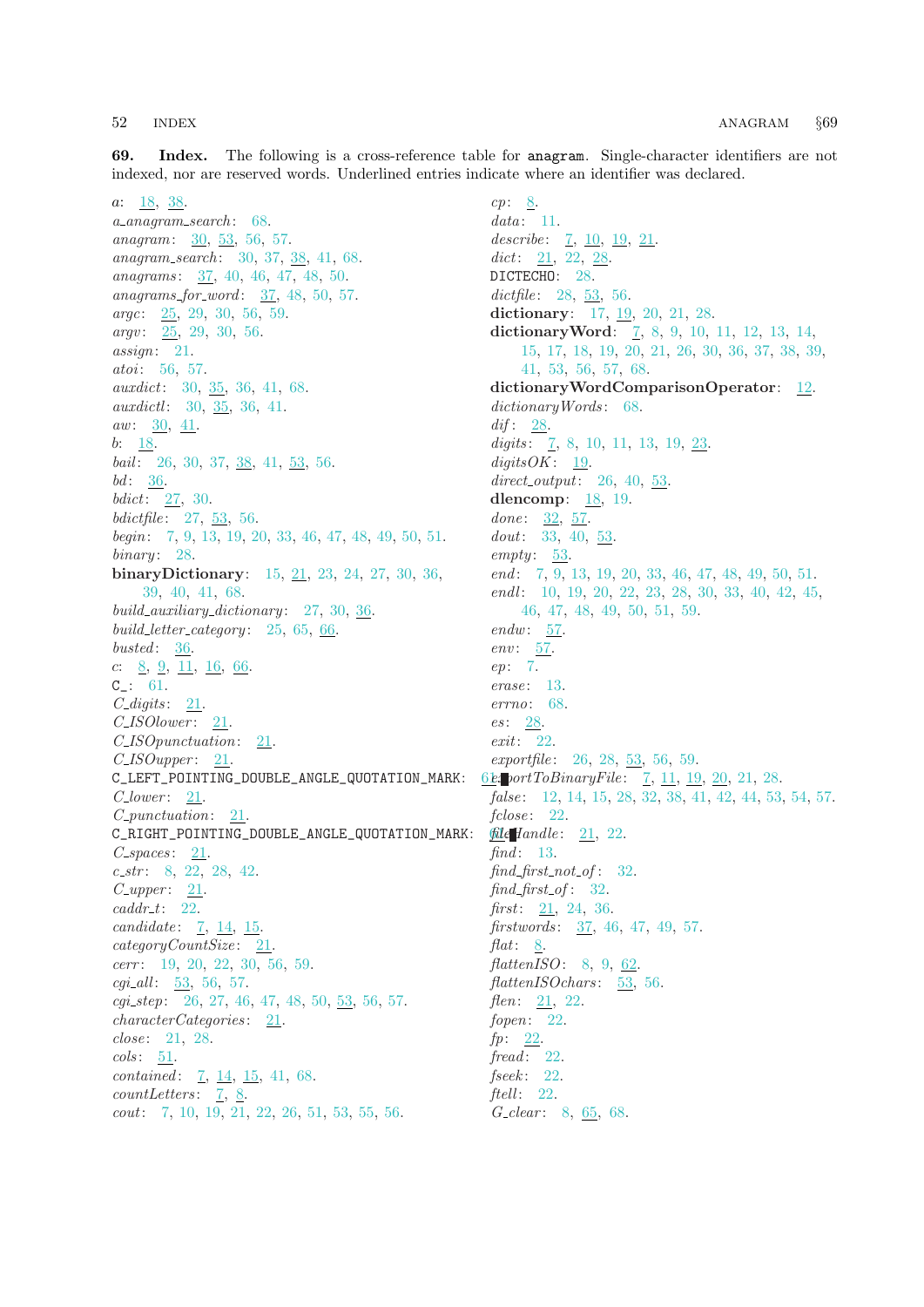§69 ANAGRAM INDEX 53

G\_digits: [8,](#page-7-0) [65](#page-44-0), [66,](#page-45-0) [68](#page-47-0). G<sub>-IS</sub>Olower: [8,](#page-7-0) [65](#page-44-0), [66.](#page-45-0) G ISOpunctuation: [8,](#page-7-0) [65](#page-44-0), [66](#page-45-0). G\_ISOupper: [8,](#page-7-0) [65](#page-44-0), [66.](#page-45-0) G<sub>-lower</sub>: [8,](#page-7-0) [65](#page-44-0), [66,](#page-45-0) [68](#page-47-0). G\_other:  $65, 66$  $65, 66$ . G punctuation: [8,](#page-7-0) [65](#page-44-0), [66.](#page-45-0)  $G$ -spaces: [8,](#page-7-0)  $65, 66$  $65, 66$  $65, 66$ .  $G_{\text{-}}upper: 8, 65, 66.$  $G_{\text{-}}upper: 8, 65, 66.$  $G_{\text{-}}upper: 8, 65, 66.$  $G_{\text{-}}upper: 8, 65, 66.$  $G_{\text{-}}upper: 8, 65, 66.$  $G_{\text{-}}upper: 8, 65, 66.$ generateHTML: [26,](#page-20-0) [42](#page-28-0). get: [7.](#page-5-0)  $getenv: 57.$  $getenv: 57.$ getline: [19](#page-13-0), [42](#page-28-0). getopt: [52](#page-32-0), [68](#page-47-0).  $getopt\_long: 52, 56, 68.$  $getopt\_long: 52, 56, 68.$  $getopt\_long: 52, 56, 68.$  $getopt\_long: 52, 56, 68.$  $getopt\_long: 52, 56, 68.$  $getopt\_long: 52, 56, 68.$ getText: [21.](#page-15-0) given: [30](#page-22-0), [56](#page-35-0), [57](#page-37-0). HAVE\_MMAP: [21](#page-15-0), [22,](#page-17-0) [52](#page-32-0). HAVE\_STAT: [52](#page-32-0). HAVE\_UNISTD\_H: [52](#page-32-0), [68.](#page-47-0)  $html: 53, 56.$  $html: 53, 56.$  $html: 53, 56.$  $html: 53, 56.$  $html: 53, 56.$  $HTML$ <sub>template: [42,](#page-28-0) [53](#page-33-0)</sub>, [56.](#page-35-0) i: [7](#page-5-0), [10,](#page-8-0) [11,](#page-9-0) [12](#page-9-0), [13,](#page-10-0) [14,](#page-11-0) [15](#page-11-0), [23](#page-18-0), [28,](#page-21-0) [36](#page-25-0). ifstream: [28](#page-21-0), [42.](#page-28-0)  $infile: 58.$  $infile: 58.$  $infile: 58.$ ios: [28](#page-21-0). is:  $19, 42.$  $19, 42.$  $19, 42.$  $19, 42.$  $is\_iso\_space:$  [7](#page-5-0), [16.](#page-12-0)  $is\_non\_iso\_letter:$  [7](#page-5-0), [16](#page-12-0).  $is alpha: 66.$  $is alpha: 66.$  $is alpha: 66.$ isascii : [63](#page-43-0). isdigit: [66](#page-45-0). isISOalpha: [16](#page-12-0), [63,](#page-43-0) [66](#page-45-0).  $is ISO lower: 63, 66.$  $is ISO lower: 63, 66.$  $is ISO lower: 63, 66.$  $is ISO lower: 63, 66.$  $is ISO lower: 63, 66.$  $is ISOspace: 63.$  $is ISOspace: 63.$  $is ISOupper: 63.$  $is ISOupper: 63.$  $is ISOupper: 63.$ *islower*: [8](#page-7-0), [66.](#page-45-0) ISO\_NEEDED: [8.](#page-7-0) isoalpha: [63,](#page-43-0) [64.](#page-43-0) isolower: [63,](#page-43-0) [64](#page-43-0). ISOlower: [7](#page-5-0), [8,](#page-7-0) [10,](#page-8-0) [11,](#page-9-0) [13,](#page-10-0) [23.](#page-18-0) ISOpunctuation: [7](#page-5-0), [8](#page-7-0), [10,](#page-8-0) [11](#page-9-0), [13,](#page-10-0) [19](#page-13-0), [23.](#page-18-0)  $ISOtoASCII$ : [7](#page-5-0), [9.](#page-8-0) *isoupper*: [63](#page-43-0), [64](#page-43-0). ISOupper: [7](#page-5-0), [8](#page-7-0), [10](#page-8-0), [11](#page-9-0), [13,](#page-10-0) [23.](#page-18-0) ispunct: [66](#page-45-0). isspace: [16](#page-12-0), [63](#page-43-0), [66](#page-45-0). istream: [19.](#page-13-0)  $itemSize: 21.$  $itemSize: 21.$  $itemSize: 21.$ *iterator*: [7,](#page-5-0) [9](#page-8-0), [13,](#page-10-0) [19](#page-13-0), [20,](#page-14-0) [33](#page-23-0), [46,](#page-29-0) [47](#page-30-0), [48,](#page-30-0) [49](#page-30-0), [50,](#page-31-0) [51,](#page-31-0) [68](#page-47-0). j: [36](#page-25-0), [39.](#page-26-0)

 $lc: \frac{15}{5}, \frac{36}{5}.$  $lc: \frac{15}{5}, \frac{36}{5}.$  $lc: \frac{15}{5}, \frac{36}{5}.$ length:  $\frac{7}{10}$  $\frac{7}{10}$  $\frac{7}{10}$ , 10, [11,](#page-9-0) [18,](#page-13-0) [21](#page-15-0), [30,](#page-22-0) [32](#page-23-0), [36,](#page-25-0) [41](#page-27-0), [51](#page-31-0).  $letter\_category: 8, 65, 66, 68.$  $letter\_category: 8, 65, 66, 68.$  $letter\_category: 8, 65, 66, 68.$  $letter\_category: 8, 65, 66, 68.$  $letter\_category: 8, 65, 66, 68.$  $letter\_category: 8, 65, 66, 68.$  $letter\_category: 8, 65, 66, 68.$  $letter\_category: 8, 65, 66, 68.$  $letter\_category: 8, 65, 66, 68.$  $letterCount: \quad 7, 8, 10, 11, 12, 13, 14, 15, 21,$  $letterCount: \quad 7, 8, 10, 11, 12, 13, 14, 15, 21,$  $letterCount: \quad 7, 8, 10, 11, 12, 13, 14, 15, 21,$  $letterCount: \quad 7, 8, 10, 11, 12, 13, 14, 15, 21,$  $letterCount: \quad 7, 8, 10, 11, 12, 13, 14, 15, 21,$  $letterCount: \quad 7, 8, 10, 11, 12, 13, 14, 15, 21,$  $letterCount: \quad 7, 8, 10, 11, 12, 13, 14, 15, 21,$  $letterCount: \quad 7, 8, 10, 11, 12, 13, 14, 15, 21,$  $letterCount: \quad 7, 8, 10, 11, 12, 13, 14, 15, 21,$  $letterCount: \quad 7, 8, 10, 11, 12, 13, 14, 15, 21,$  $letterCount: \quad 7, 8, 10, 11, 12, 13, 14, 15, 21,$  $letterCount: \quad 7, 8, 10, 11, 12, 13, 14, 15, 21,$  $letterCount: \quad 7, 8, 10, 11, 12, 13, 14, 15, 21,$  $letterCount: \quad 7, 8, 10, 11, 12, 13, 14, 15, 21,$  $letterCount: \quad 7, 8, 10, 11, 12, 13, 14, 15, 21,$  $letterCount: \quad 7, 8, 10, 11, 12, 13, 14, 15, 21,$  $letterCount: \quad 7, 8, 10, 11, 12, 13, 14, 15, 21,$  $letterCount: \quad 7, 8, 10, 11, 12, 13, 14, 15, 21,$  $letterCount: \quad 7, 8, 10, 11, 12, 13, 14, 15, 21,$ [36,](#page-25-0) [39,](#page-26-0) [40.](#page-27-0)  $letterCountSize: 21, 23, 36, 39, 40.$  $letterCountSize: 21, 23, 36, 39, 40.$  $letterCountSize: 21, 23, 36, 39, 40.$  $letterCountSize: 21, 23, 36, 39, 40.$  $letterCountSize: 21, 23, 36, 39, 40.$  $letterCountSize: 21, 23, 36, 39, 40.$  $letterCountSize: 21, 23, 36, 39, 40.$  $letterCountSize: 21, 23, 36, 39, 40.$  $letterCountSize: 21, 23, 36, 39, 40.$  $letterCountSize: 21, 23, 36, 39, 40.$ loadFromFile: [19,](#page-13-0) [21,](#page-15-0) [27,](#page-21-0) [28,](#page-21-0) [68.](#page-47-0) long\_options: [56.](#page-35-0)  $lower: \underline{7}, 8, 10, 11, 13, \underline{23}.$  $lower: \underline{7}, 8, 10, 11, 13, \underline{23}.$  $lower: \underline{7}, 8, 10, 11, 13, \underline{23}.$  $lower: \underline{7}, 8, 10, 11, 13, \underline{23}.$  $lower: \underline{7}, 8, 10, 11, 13, \underline{23}.$  $lower: \underline{7}, 8, 10, 11, 13, \underline{23}.$  $lower: \underline{7}, 8, 10, 11, 13, \underline{23}.$  $lower: \underline{7}, 8, 10, 11, 13, \underline{23}.$  $lower: \underline{7}, 8, 10, 11, 13, \underline{23}.$  $lower: \underline{7}, 8, 10, 11, 13, \underline{23}.$  $lower: \underline{7}, 8, 10, 11, 13, \underline{23}.$ main: [25.](#page-19-0) MAP\_NORESERVE: [22](#page-17-0). MAP\_SHARED: [22](#page-17-0), [68](#page-47-0). memcmp: [40](#page-27-0).  $memory: 21.$  $memory: 21.$  $memory: 21.$ memset: [7.](#page-5-0) mmap: [22](#page-17-0), [68](#page-47-0). munmap: [21](#page-15-0).  $n: \underline{9}, \underline{23}, \underline{30}, \underline{33}, \underline{38}, \underline{51}.$  $n: \underline{9}, \underline{23}, \underline{30}, \underline{33}, \underline{38}, \underline{51}.$  $n: \underline{9}, \underline{23}, \underline{30}, \underline{33}, \underline{38}, \underline{51}.$  $n: \underline{9}, \underline{23}, \underline{30}, \underline{33}, \underline{38}, \underline{51}.$  $n: \underline{9}, \underline{23}, \underline{30}, \underline{33}, \underline{38}, \underline{51}.$  $n: \underline{9}, \underline{23}, \underline{30}, \underline{33}, \underline{38}, \underline{51}.$  $n: \underline{9}, \underline{23}, \underline{30}, \underline{33}, \underline{38}, \underline{51}.$ nbang: [33,](#page-23-0) [51](#page-31-0). NDEBUG: [68.](#page-47-0) NEEDED: [53,](#page-33-0) [55](#page-34-0), [56](#page-35-0). next: [21](#page-15-0), [24](#page-18-0), [36](#page-25-0). next<sub>-</sub>permutation: [33](#page-23-0), [51](#page-31-0). nfound: [46,](#page-29-0) [48.](#page-30-0) noBlanks: [7.](#page-5-0) npos: [13](#page-10-0), [32](#page-23-0). nwords: [20](#page-14-0), [21,](#page-15-0) [22](#page-17-0), [36.](#page-25-0) O\_RDONLY: [22](#page-17-0). ofstream: [28.](#page-21-0) only Letters:  $\overline{7}$ , [26](#page-20-0), [29](#page-21-0). op: [12.](#page-9-0) open: [22.](#page-17-0) opt: [25,](#page-19-0) [56.](#page-35-0) optarg: [56.](#page-35-0) optind: [29](#page-21-0), [30](#page-22-0), [59](#page-38-0). option: [56](#page-35-0). option index : [56](#page-35-0). os: [7](#page-5-0), [10,](#page-8-0) [11,](#page-9-0) [19](#page-13-0), [20](#page-14-0), [21](#page-15-0), [23,](#page-18-0) [24,](#page-18-0) [28](#page-21-0), [42](#page-28-0), [45,](#page-29-0) [46,](#page-29-0) [47,](#page-30-0) [48](#page-30-0), [49](#page-30-0), [50,](#page-31-0) [51](#page-31-0). ostream: [7](#page-5-0), [10](#page-8-0), [11,](#page-9-0) [19,](#page-13-0) [20](#page-14-0), [21](#page-15-0), [23,](#page-18-0) [24,](#page-18-0) [42](#page-28-0), [53](#page-33-0). out: [28.](#page-21-0)  $outCount: \underline{11}$  $outCount: \underline{11}$  $outCount: \underline{11}$ .  $outfile: 58.$  $outfile: 58.$  $outfile: 58.$ p: [21,](#page-15-0) [23](#page-18-0), [24,](#page-18-0) [30,](#page-22-0) [36](#page-25-0), [41.](#page-27-0) permutations: [31](#page-22-0), [32](#page-23-0), [33,](#page-23-0) [37,](#page-26-0) [51,](#page-31-0) [57](#page-37-0). permute: [26,](#page-20-0) [27](#page-21-0), [53,](#page-33-0) [56](#page-35-0).  $pop\_back: 41.$  $pop\_back: 41.$  $pop\_back: 41.$ pos: [32.](#page-23-0) printDictionary:  $21, 24$  $21, 24$  $21, 24$ . printItem: [21](#page-15-0), [23,](#page-18-0) [24](#page-18-0). PRODUCT:  $\frac{1}{55}$ , [56](#page-35-0). PROT\_READ: [22](#page-17-0).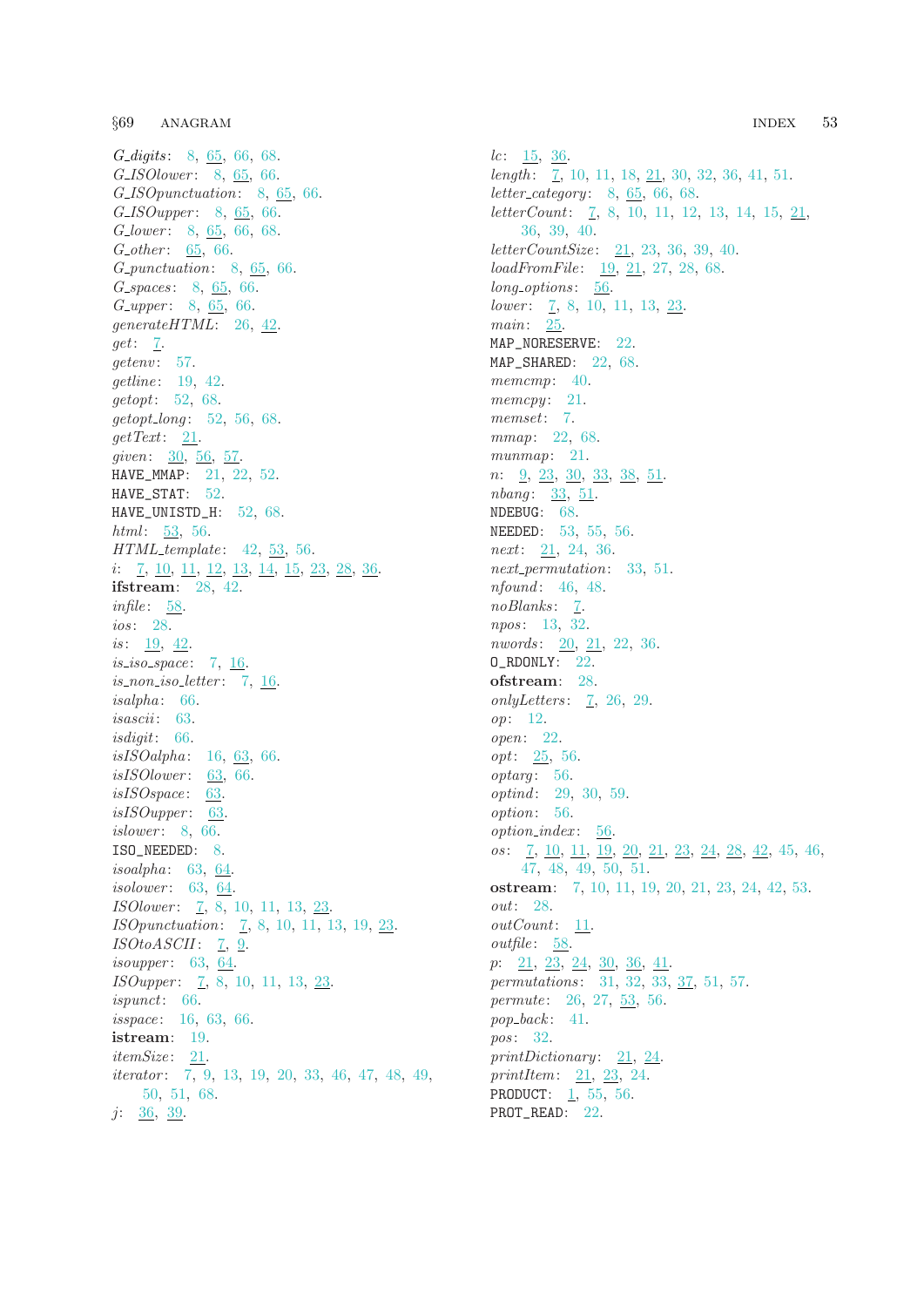prune: [38,](#page-26-0) [40,](#page-27-0) [41](#page-27-0). punctuation: [7](#page-5-0), [8](#page-7-0), [10,](#page-8-0) [11,](#page-9-0) [13,](#page-10-0) [19](#page-13-0), [23](#page-18-0). punctuation $OK: 19$  $OK: 19$ . push\_back: [19,](#page-13-0) [30,](#page-22-0) [32](#page-23-0), [40](#page-27-0), [41,](#page-27-0) [56,](#page-35-0) [57](#page-37-0). put: [11,](#page-9-0) [20](#page-14-0). REGISTERED\_SIGN: [61.](#page-40-0) remove\_if: [7.](#page-5-0) replace: [9.](#page-8-0) resize: [7](#page-5-0). result:  $13, 40$  $13, 40$ . REVDATE: [1,](#page-0-0) [56.](#page-35-0) rewind: [22.](#page-17-0)  $\verb|RIGHT_POINTING_DOUBLE\_ANGLE_QUOTATION_MARK: 61.17$  $\verb|RIGHT_POINTING_DOUBLE\_ANGLE_QUOTATION_MARK: 61.17$  $\verb|RIGHT_POINTING_DOUBLE\_ANGLE_QUOTATION_MARK: 61.17$ s: [7](#page-5-0), [19](#page-13-0), [21](#page-15-0), [42](#page-28-0).  $seed: 30, 53, 56, 57.$  $seed: 30, 53, 56, 57.$  $seed: 30, 53, 56, 57.$  $seed: 30, 53, 56, 57.$  $seed: 30, 53, 56, 57.$  $seed: 30, 53, 56, 57.$  $seed: 30, 53, 56, 57.$  $seed: 30, 53, 56, 57.$ set:  $\frac{7}{2}$ , [29.](#page-21-0) setDictionaryWordCheap: [21](#page-15-0), [30](#page-22-0), [41.](#page-27-0) setw: [10,](#page-8-0) [23.](#page-18-0) size: [19,](#page-13-0) [20](#page-14-0), [28,](#page-21-0) [33](#page-23-0), [39,](#page-26-0) [40](#page-27-0), [41,](#page-27-0) [46](#page-29-0), [48,](#page-30-0) [51](#page-31-0). size\_type: [13,](#page-10-0) [32,](#page-23-0) [39](#page-26-0), [46](#page-29-0), [48.](#page-30-0) skipping: [42](#page-28-0), [44,](#page-28-0) [45.](#page-29-0) sort: [33,](#page-23-0) [51.](#page-31-0) sortByDescendingLength : [18](#page-13-0), [19,](#page-13-0) [28.](#page-21-0) spaces: [7,](#page-5-0) [8,](#page-7-0) [10,](#page-8-0) [11,](#page-9-0) [13,](#page-10-0) [19,](#page-13-0) [23.](#page-18-0) spos: [32.](#page-23-0) stable sort: [19.](#page-13-0) std:  $52$ . stop $At: \underline{42}$  $At: \underline{42}$  $At: \underline{42}$ , [44](#page-28-0).  $strchr: 57.$  $strchr: 57.$  $strchr: 57.$ strerror: [68](#page-47-0). string: [7](#page-5-0), [9,](#page-8-0) [13,](#page-10-0) [19,](#page-13-0) [21](#page-15-0), [23](#page-18-0), [32](#page-23-0), [33](#page-23-0), [37,](#page-26-0) [40,](#page-27-0) [42,](#page-28-0) [46](#page-29-0), [47,](#page-30-0) [48,](#page-30-0) [49,](#page-30-0) [50,](#page-31-0) [51,](#page-31-0) [53,](#page-33-0) [58,](#page-38-0) [68.](#page-47-0) strlen: [9](#page-8-0). substr: [32,](#page-23-0) [42.](#page-28-0)  $success: 41.$  $success: 41.$  $success: 41.$ svec: [46](#page-29-0), [47,](#page-30-0) [48](#page-30-0), [50](#page-31-0). sys errlist: [68.](#page-47-0) target: [26,](#page-20-0) [29](#page-21-0), [32](#page-23-0), [36,](#page-25-0) [38](#page-26-0), [40,](#page-27-0) [41](#page-27-0), [45](#page-29-0), [47,](#page-30-0) [49](#page-30-0), [53,](#page-33-0) [56,](#page-35-0) [57,](#page-37-0) [59](#page-38-0). tellp: [20](#page-14-0). text:  $\frac{7}{1}$ , [8](#page-7-0), [9,](#page-8-0) [10,](#page-8-0) [11](#page-9-0), [13](#page-10-0), [19,](#page-13-0) [21,](#page-15-0) [23](#page-18-0), [28,](#page-21-0) [39,](#page-26-0) [40](#page-27-0). textLen:  $23$ . tlen: [36](#page-25-0).  $to\_iso\_lower: 7, 16.$  $to\_iso\_lower: 7, 16.$  $to\_iso\_lower: 7, 16.$  $to\_iso\_lower: 7, 16.$  $to\_iso\_lower: 7, 16.$  $to_iso_i\nupper: 7, 16.$  $to_iso_i\nupper: 7, 16.$  $to_iso_i\nupper: 7, 16.$  $to_iso_i\nupper: 7, 16.$  $to ISOlower: 16, 63.$  $to ISOlower: 16, 63.$  $to ISOlower: 16, 63.$  $to ISOlower: 16, 63.$  $to ISOupper: 16, 63.$  $to ISOupper: 16, 63.$  $to ISOupper: 16, 63.$  $to ISOupper: 16, 63.$  $to ISOupper: 16, 63.$  $toLower: \quad 7, 26, 29.$  $toLower: \quad 7, 26, 29.$  $toLower: \quad 7, 26, 29.$  $toLower: \quad 7, 26, 29.$  $toLower: \quad 7, 26, 29.$  $toLower: \quad 7, 26, 29.$  $toLower: \quad 7, 26, 29.$  $to lower: 63.$  $to lower: 63.$  $toupper: 8, 63.$  $toupper: 8, 63.$  $toupper: 8, 63.$  $toupper: 8, 63.$  $to Upper: 7.$  $to Upper: 7.$ transform: [7](#page-5-0).

true : [12](#page-9-0), [14,](#page-11-0) [15,](#page-11-0) [19](#page-13-0), [26](#page-20-0), [32,](#page-23-0) [37,](#page-26-0) [40](#page-27-0), [44,](#page-28-0) [56,](#page-35-0) [57](#page-37-0). *uncgi*:  $\underline{52}$ , [57.](#page-37-0)  $update: \quad \underline{7}.$  $upper: \quad 7, 8, 10, 11, 13, 23.$  $upper: \quad 7, 8, 10, 11, 13, 23.$  $upper: \quad 7, 8, 10, 11, 13, 23.$  $upper: \quad 7, 8, 10, 11, 13, 23.$  $upper: \quad 7, 8, 10, 11, 13, 23.$  $upper: \quad 7, 8, 10, 11, 13, 23.$  $upper: \quad 7, 8, 10, 11, 13, 23.$  $upper: \quad 7, 8, 10, 11, 13, 23.$  $upper: \quad 7, 8, 10, 11, 13, 23.$  $upper: \quad 7, 8, 10, 11, 13, 23.$  $upper: \quad 7, 8, 10, 11, 13, 23.$  $upper: \quad 7, 8, 10, 11, 13, 23.$ usage: [55,](#page-34-0) [56.](#page-35-0) vector: [17](#page-13-0), [19](#page-13-0), [20](#page-14-0), [30,](#page-22-0) [33,](#page-23-0) [36,](#page-25-0) [37,](#page-26-0) [38](#page-26-0), [39](#page-26-0), [46](#page-29-0), [47,](#page-30-0) [48](#page-30-0), [49](#page-30-0), [50](#page-31-0), [51,](#page-31-0) [53,](#page-33-0) [68](#page-47-0). verbose: [19](#page-13-0), [20](#page-14-0), [22,](#page-17-0) [54](#page-33-0), [56](#page-35-0). VERSION:  $1, 56$  $1, 56$ .  $w: \quad 7, \; 12, \; 13, \; 19, \; 21, \; 26.$  $w: \quad 7, \; 12, \; 13, \; 19, \; 21, \; 26.$  $w: \quad 7, \; 12, \; 13, \; 19, \; 21, \; 26.$  $w: \quad 7, \; 12, \; 13, \; 19, \; 21, \; 26.$  $w: \quad 7, \; 12, \; 13, \; 19, \; 21, \; 26.$  $w: \quad 7, \; 12, \; 13, \; 19, \; 21, \; 26.$  $w: \quad 7, \; 12, \; 13, \; 19, \; 21, \; 26.$  $w: \quad 7, \; 12, \; 13, \; 19, \; 21, \; 26.$  $w: \quad 7, \; 12, \; 13, \; 19, \; 21, \; 26.$  $w: \quad 7, \; 12, \; 13, \; 19, \; 21, \; 26.$  $w: \quad 7, \; 12, \; 13, \; 19, \; 21, \; 26.$  $w: \quad 7, \; 12, \; 13, \; 19, \; 21, \; 26.$  $w: \quad 7, \; 12, \; 13, \; 19, \; 21, \; 26.$  $wbase: \quad 7, \ 14, \ 15, \ 39, \ 40, \ 41.$  $wbase: \quad 7, \ 14, \ 15, \ 39, \ 40, \ 41.$  $wbase: \quad 7, \ 14, \ 15, \ 39, \ 40, \ 41.$  $wbase: \quad 7, \ 14, \ 15, \ 39, \ 40, \ 41.$  $wbase: \quad 7, \ 14, \ 15, \ 39, \ 40, \ 41.$  $wbase: \quad 7, \ 14, \ 15, \ 39, \ 40, \ 41.$  $wbase: \quad 7, \ 14, \ 15, \ 39, \ 40, \ 41.$  $wbase: \quad 7, \ 14, \ 15, \ 39, \ 40, \ 41.$  $wbase: \quad 7, \ 14, \ 15, \ 39, \ 40, \ 41.$  $wbase: \quad 7, \ 14, \ 15, \ 39, \ 40, \ 41.$  $wbase: \quad 7, \ 14, \ 15, \ 39, \ 40, \ 41.$  $wbase: \quad 7, \ 14, \ 15, \ 39, \ 40, \ 41.$ WIN32: [52](#page-32-0), [68](#page-47-0).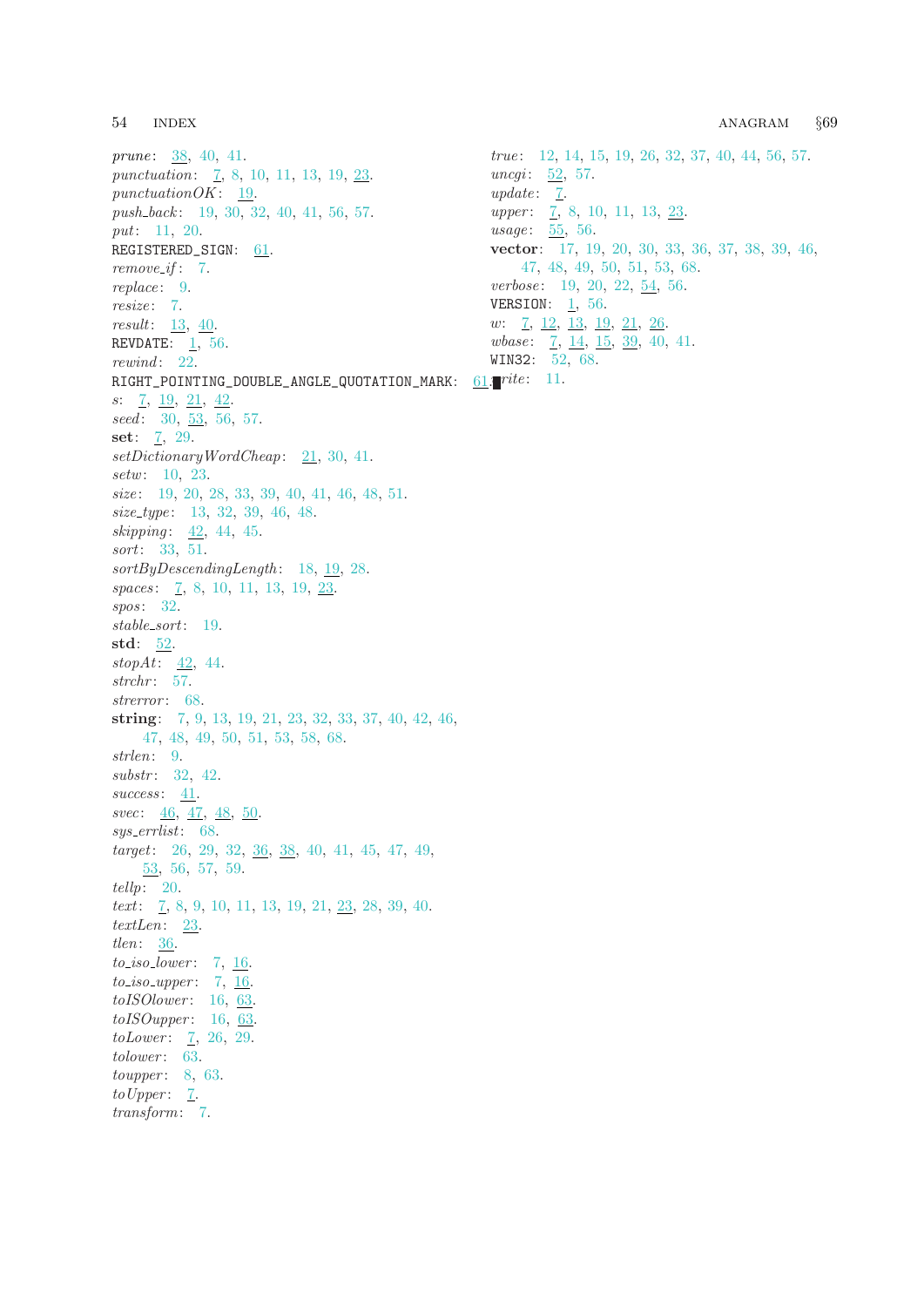$\langle$  Anagram search auxiliary function [38](#page-26-0), [39,](#page-26-0) [40](#page-27-0), [41](#page-27-0)  $\rangle$  Used in section [34](#page-23-0).

Auxiliary dictionary construction Used in section [34](#page-23-0).

Bring binary dictionary into memory Used in section [21.](#page-15-0)

Build the binary dictionary from a word list is Used in section [26.](#page-20-0)

Character category table initialisation Used in section [34](#page-23-0).

Class definitions [7](#page-5-0), [18,](#page-13-0) [19](#page-13-0), [21](#page-15-0)  $\backslash$  Used in section [6.](#page-4-0)

Class implementations [8,](#page-7-0) [9](#page-8-0), [10,](#page-8-0) [11,](#page-9-0) [12](#page-9-0), [13,](#page-10-0) [14](#page-11-0), [15](#page-11-0), [20,](#page-14-0) [23](#page-18-0), [24](#page-18-0) Used in section [6.](#page-4-0)

Command line arguments Used in section [6](#page-4-0).

Enumerate and print permutations Used in section [31.](#page-22-0)

Find anagrams for word Used in section [26](#page-20-0).

Generate all permutations of selected anagram Vsed in section [45.](#page-29-0)

Generate first word hidden argument Used in section  $45$ .

Generate first word selection list Used in section [45](#page-29-0).

Generate list of anagrams containing specified word Used in section  $45$ .

Generate pass-on of anagrams generated in step  $2\,50$  $2\,50$  ised in section [45.](#page-29-0)

Generate pass-on of target and firstwords to subsequent step is Used in section [45](#page-29-0).

Generate permutations of target phrase Used in section [26](#page-20-0).

Global functions  $34, 55$  $34, 55$  Used in section [6.](#page-4-0)

Global variables [35](#page-24-0), [37](#page-26-0), [54,](#page-33-0) [58](#page-38-0), [62,](#page-41-0) [63,](#page-43-0) [64](#page-43-0), [65](#page-44-0) Cited in section [54](#page-33-0). Used in section [6](#page-4-0).

HTML generator Used in section [34.](#page-23-0)

Load the binary dictionary if required Used in section [26](#page-20-0).

Load words of target into permutations vector Used in section [31](#page-22-0).

Main program Used in section [6](#page-4-0).

Perform requested operation Used in section [25.](#page-19-0)

Process command-line options is used in section [25](#page-19-0).

Process include meta-command Used in section  $43$ .

Process meta-command in HTML template Used in section  $42$ .

Process section marker meta-command Used in section [43](#page-28-0).

Program implementation Used in section [5.](#page-4-0)

Set options from uncgi environment variables Used in section [56.](#page-35-0)

Specify target from command line argument if not already specified is Used in section [26.](#page-20-0) System include files Used in section [5.](#page-4-0)

Transformation functions for algorithms Used in section [7.](#page-5-0)

 $\langle$  Verify command-line arguments  $59$  Used in section [25](#page-19-0).